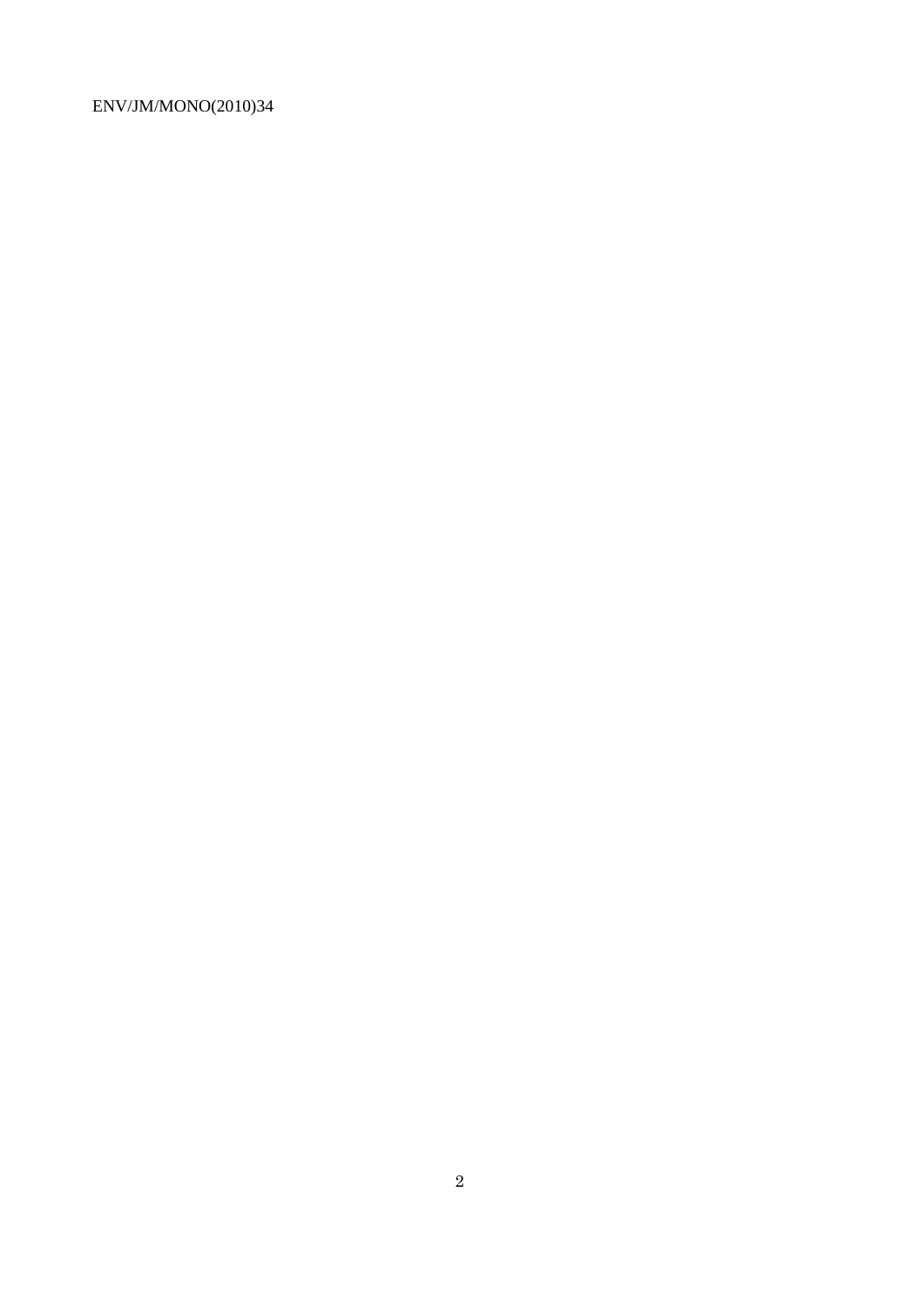#### **OECD Environment, Health and Safety Publications**

**Series on Testing and Assessment**

**No. 135**

**Detailed Review Paper on Environmental Endocrine Disruptor Screening: The use of Estrogen and Androgen Receptor Binding and Transactivation Assays in Fish**



INTER-ORGANIZATION PROGRAMME FOR THE SOUND MANAGEMENT OF CHEMICALS

A cooperative agreement among FAO, ILO, UNEP, UNIDO, UNITAR, WHO and OECD

**Environment Directorate**

**ORGANISATION FOR ECONOMIC CO-OPERATION AND DEVELOPMENT Paris 2010**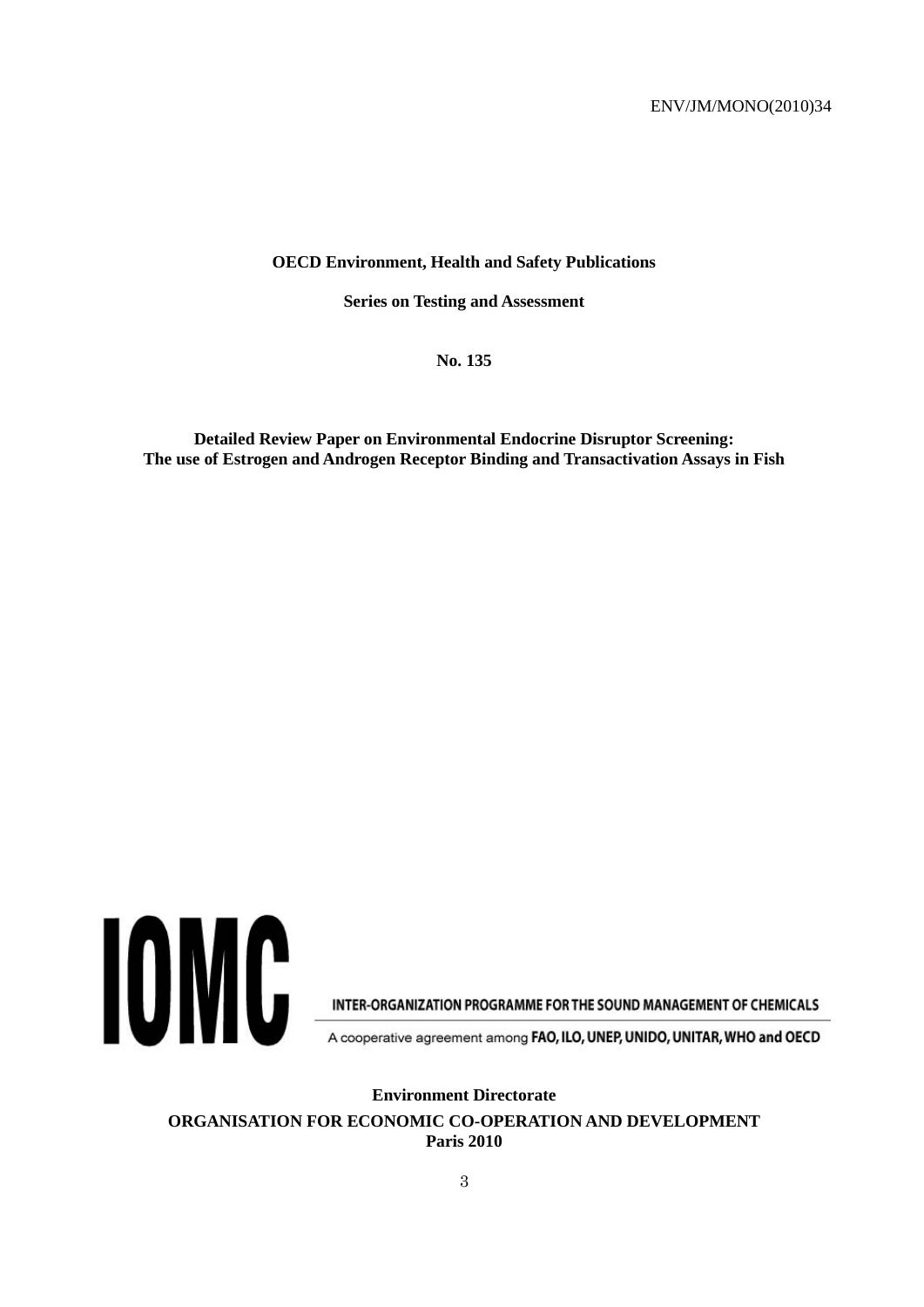#### **Also published in the Series on Testing and Assessment:**

No. 1, *Guidance Document for the Development of OECD Guidelines for Testing of Chemicals (1993; reformatted 1995, revised 2006 and 2009)*

No. 2, *Detailed Review Paper on Biodegradability Testing (1995)*

No. 3, *Guidance Document for Aquatic Effects Assessment (1995)*

No. 4, *Report of the OECD Workshop on Environmental Hazard/Risk Assessment (1995)*

No. 5, *Report of the SETAC/OECD Workshop on Avian Toxicity Testing (1996)*

No. 6, *Report of the Final Ring-test of the Daphnia magna Reproduction Test (1997)*

No. 7, *Guidance Document on Direct Phototransformation of Chemicals in Water (1997)*

No. 8, *Report of the OECD Workshop on Sharing Information about New Industrial Chemicals Assessment (1997)*

No. 9, *Guidance Document for the Conduct of Studies of Occupational Exposure to Pesticides during Agricultural Application (1997)*

No. 10, *Report of the OECD Workshop on Statistical Analysis of Aquatic Toxicity Data (1998)*

No. 11, *Detailed Review Paper on Aquatic Testing Methods for Pesticides and industrial Chemicals (1998)*

No. 12, *Detailed Review Document on Classification Systems for Germ Cell Mutagenicity in OECD Member Countries (1998)*

No. 13, *Detailed Review Document on Classification Systems for Sensitising Substances in OECD Member Countries 1998)*

No. 14, *Detailed Review Document on Classification Systems for Eye Irritation/Corrosion in OECD Member Countries (1998)*

No. 15, *Detailed Review Document on Classification Systems for Reproductive Toxicity in OECD Member Countries (1998)*

No. 16, *Detailed Review Document on Classification Systems for Skin Irritation/Corrosion in OECD Member Countries (1998)*

No. 17, *Environmental Exposure Assessment Strategies for Existing Industrial Chemicals in OECD Member Countries (1999)*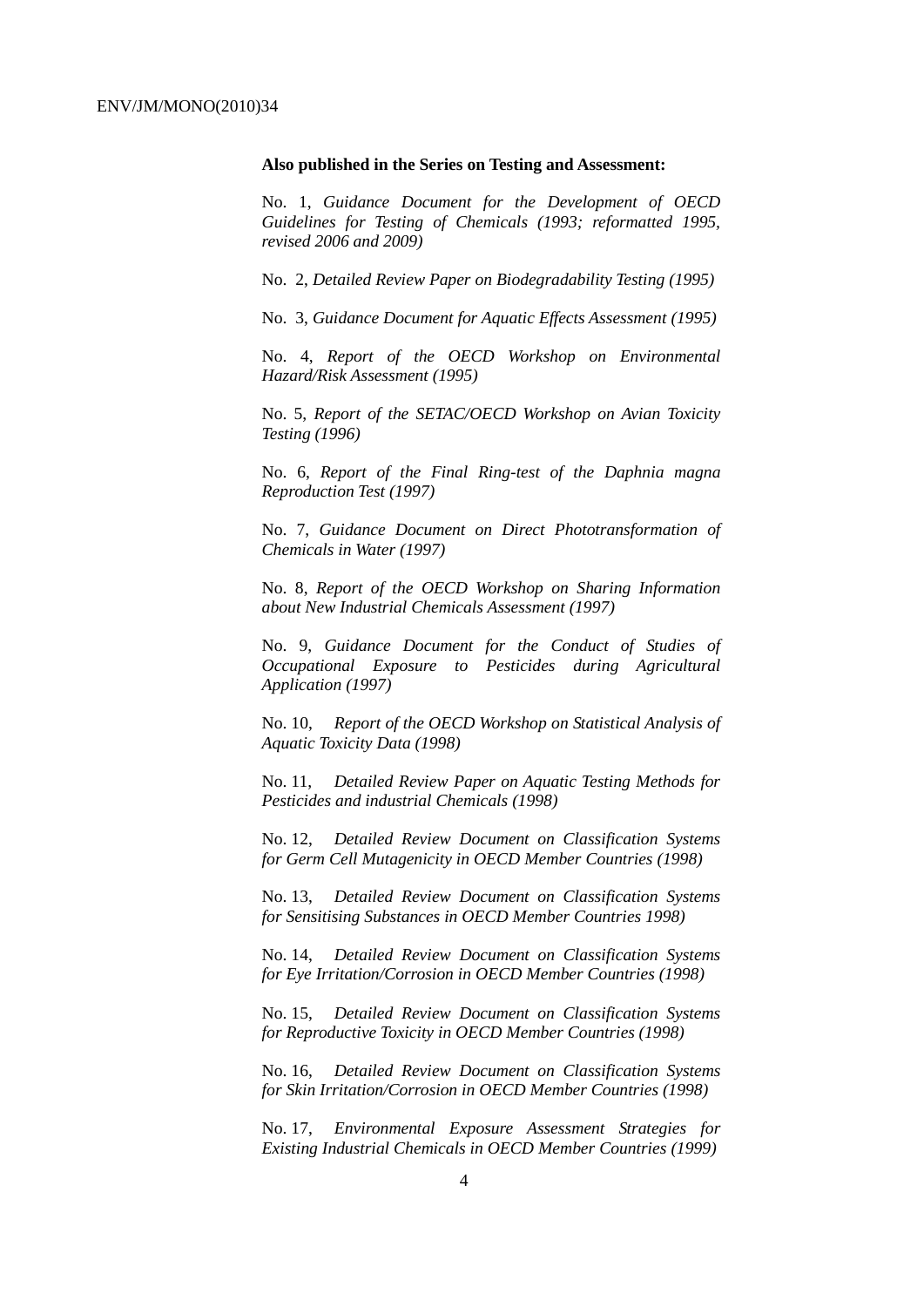No. 18, *Report of the OECD Workshop on Improving the Use of Monitoring Data in the Exposure Assessment of Industrial Chemicals (2000)*

No. 19, *Guidance Document on the Recognition, Assessment and Use of Clinical Signs as Humane Endpoints for Experimental Animals used in Safety Evaluation (1999)*

No. 20, *Guidance Document for Neurotoxicity Testing (2004)*

No. 21, *Detailed Review Paper: Appraisal of Test Methods for Sex Hormone Disrupting Chemicals (2000)*

No. 22, *Guidance Document for the Performance of Out-door Monolith Lysimeter Studies (2000)*

No. 23, *Guidance Document on Aquatic Toxicity Testing of Difficult Substances and Mixtures (2000)*

No. 24, *Guidance Document on Acute Oral Toxicity Testing (2001)*

No. 25, *Detailed Review Document on Hazard Classification Systems for Specifics Target Organ Systemic Toxicity Repeated Exposure in OECD Member Countries (2001)*

No. 26, *Revised Analysis of Responses Received from Member Countries to the Questionnaire on Regulatory Acute Toxicity Data Needs (2001)*

No 27, *Guidance Document on the Use of the Harmonised System for the Classification of Chemicals which are Hazardous for the Aquatic Environment (2001)*

No 28, *Guidance Document for the Conduct of Skin Absorption Studies (2004)*

No. 29, *Guidance Document on Transformation/Dissolution of Metals and Metal Compounds in Aqueous Media (2001)*

No. 30, *Detailed Review Document on Hazard Classification Systems for Mixtures (2001)*

No. 31, *Detailed Review Paper on Non-Genotoxic Carcinogens Detection: The Performance of In-Vitro Cell Transformation Assays (2007)* 

No. 32, *Guidance Notes for Analysis and Evaluation of Repeat-Dose Toxicity Studies (2000)*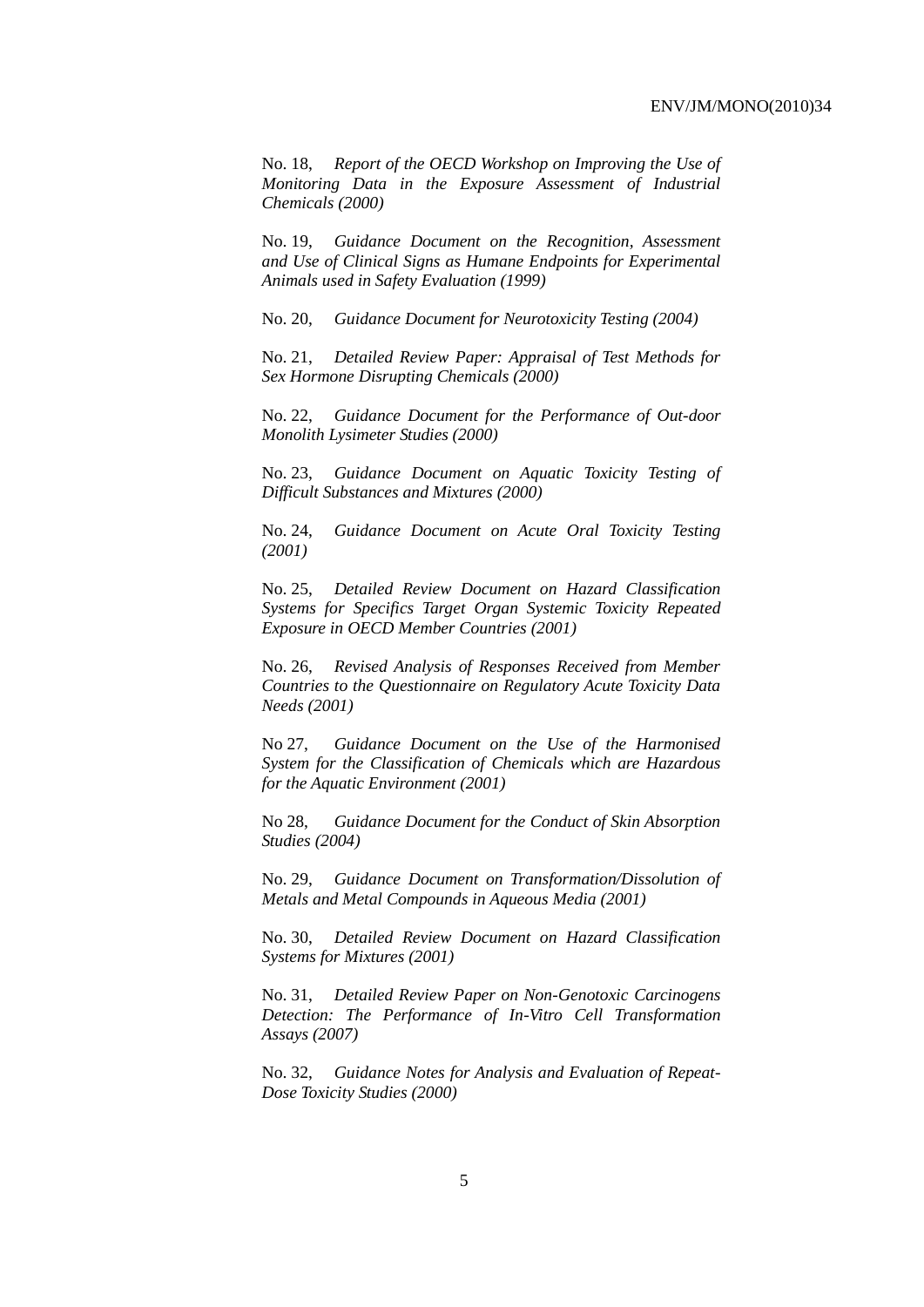No. 33, *Harmonised Integrated Classification System for Human Health and Environmental Hazards of Chemical Substances and Mixtures (2001)*

No. 34, *Guidance Document on the Development, Validation and Regulatory Acceptance of New and Updated Internationally Acceptable Test Methods in Hazard Assessment (2005)*

No. 35, *Guidance notes for analysis and evaluation of chronic toxicity and carcinogenicity studies (2002)*

No. 36, *Report of the OECD/UNEP Workshop on the use of Multimedia Models for estimating overall Environmental Persistence and long range Transport in the context of PBTS/POPS Assessment (2002)*

No. 37, *Detailed Review Document on Classification Systems for Substances Which Pose an Aspiration Hazard (2002)*

No. 38, *Detailed Background Review of the Uterotrophic Assay Summary of the Available Literature in Support of the Project of the OECD Task Force on Endocrine Disrupters Testing and Assessment (EDTA) to Standardise and Validate the Uterotrophic Assay (2003)*

No. 39, *Guidance Document on Acute Inhalation Toxicity Testing (2009)*

No. 40, *Detailed Review Document on Classification in OECD Member Countries of Substances and Mixtures Which Cause Respiratory Tract Irritation and Corrosion (2003)*

No. 41, *Detailed Review Document on Classification in OECD Member Countries of Substances and Mixtures which in Contact with Water Release Toxic Gases (2003)*

No. 42, *Guidance Document on Reporting Summary Information on Environmental, Occupational and Consumer Exposure (2003)*

No. 43, *Guidance Document on Mammalian Reproductive Toxicity Testing and Assessment (2008)*

No. 44, *Description of Selected Key Generic Terms Used in Chemical Hazard/Risk Assessment (2003)*

No. 45, *Guidance Document on the Use of Multimedia Models for Estimating Overall Environmental Persistence and Long-range Transport (2004)*

No. 46*, Detailed Review Paper on Amphibian Metamorphosis Assay for the Detection of Thyroid Active Substances (2004)*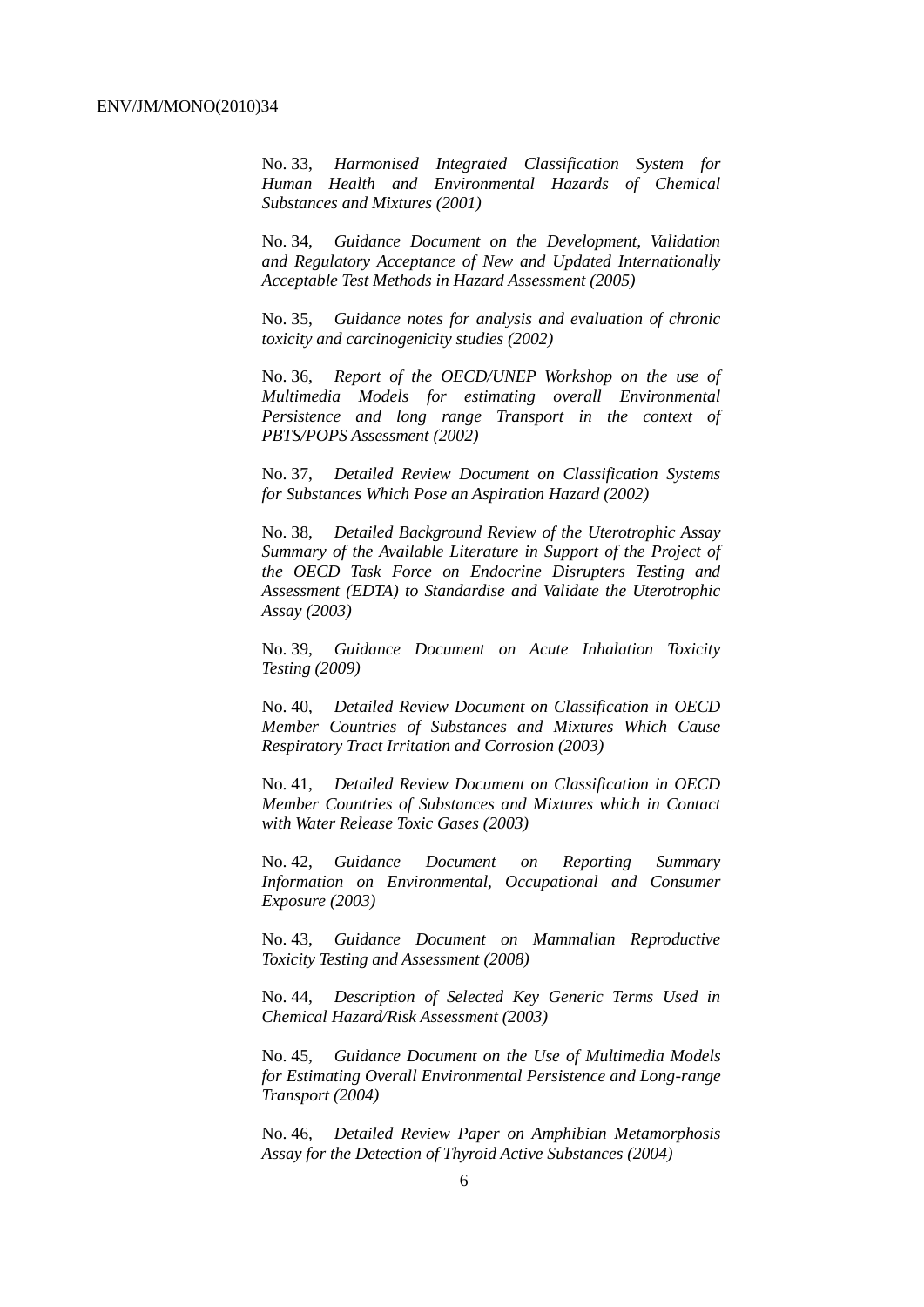No. 47, *Detailed Review Paper on Fish Screening Assays for the Detection of Endocrine Active Substances (2004)*

No. 48, *New Chemical Assessment Comparisons and Implications for Work Sharing (2004)*

No. 49, *Report from the Expert Group on (Quantitative) Structure-Activity Relationships [(Q)SARs] on the Principles for the Validation of (Q)SARs (2004)* 

No. 50, *Report of the OECD/IPCS Workshop on Toxicogenomics (2005)* 

No. 51, *Approaches to Exposure Assessment in OECD Member Countries: Report from the Policy Dialogue on Exposure Assessment in June 2005 (2006)*

No. 52, *Comparison of emission estimation methods used in Pollutant Release and Transfer Registers (PRTRs) and Emission Scenario Documents (ESDs): Case study of pulp and paper and textile sectors (2006)*

No. 53, *Guidance Document on Simulated Freshwater Lentic Field Tests (Outdoor Microcosms and Mesocosms) (2006)*

No. 54*, Current Approaches in the Statistical Analysis of Ecotoxicity Data: A Guidance to Application (2006)*

No. 55, *Detailed Review Paper on Aquatic Arthropods in Life Cycle Toxicity Tests with an Emphasis on Developmental, Reproductive and Endocrine Disruptive Effects (2006)*

No. 56, *Guidance Document on the Breakdown of Organic Matter in Litter Bags (2006)*

No. 57, *Detailed Review Paper on Thyroid Hormone Disruption Assays (2006)*

No. 58, *Report on the Regulatory Uses and Applications in OECD Member Countries of (Quantitative) Structure-Activity Relationship [(Q)SAR] Models in the Assessment of New and Existing Chemicals (2006)* 

No. 59, *Report of the Validation of the Updated Test Guideline 407: Repeat Dose 28-Day Oral Toxicity Study in Laboratory Rats (2006)*

No. 60, *Report of the Initial Work Towards the Validation of the 21-Day Fish Screening Assay for the Detection of Endocrine Active Substances (Phase 1A) (2006)*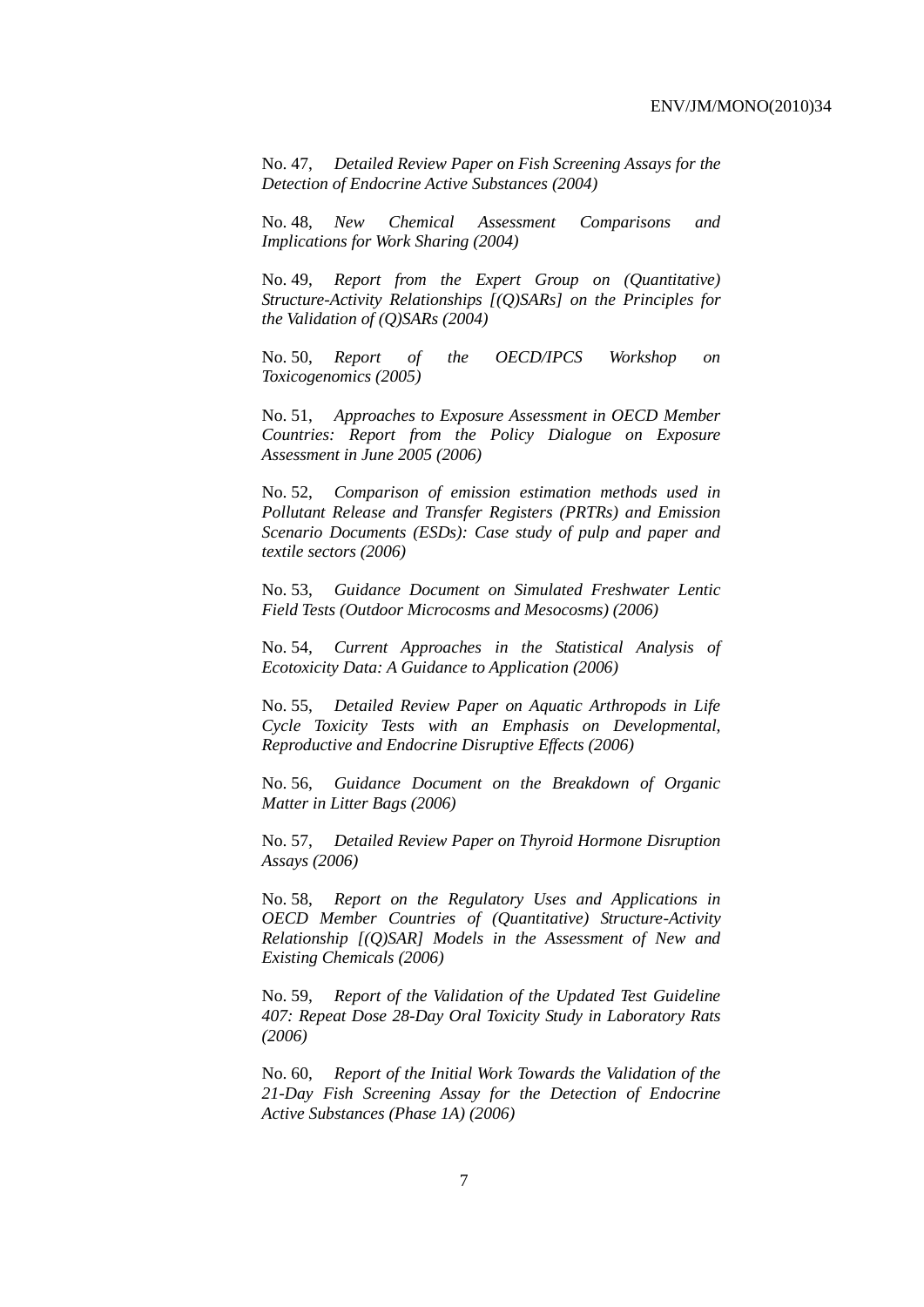No. 61, *Report of the Validation of the 21-Day Fish Screening Assay for the Detection of Endocrine Active Substances (Phase 1B) (2006)*

No. 62, *Final OECD Report of the Initial Work Towards the Validation of the Rat Hershberger Assay: Phase-1, Androgenic Response to Testosterone Propionate, and Anti-Androgenic Effects of Flutamide (2006)*

No. 63, *Guidance Document on the Definition of Residue (2006, revised 2009)*

No. 64, *Guidance Document on Overview of Residue Chemistry Studies (2006, revised 2009)*

No. 65, *OECD Report of the Initial Work Towards the Validation of the Rodent Utertrophic Assay - Phase 1 (2006)*

No. 66, *OECD Report of the Validation of the Rodent Uterotrophic Bioassay: Phase 2. Testing of Potent and Weak Oestrogen Agonists by Multiple Laboratories (2006)*

No. 67, *Additional data supporting the Test Guideline on the Uterotrophic Bioassay in rodents (2007)*

No. 68, *Summary Report of the Uterotrophic Bioassay Peer Review Panel, including Agreement of the Working Group of the National Coordinators of the Test Guidelines Programme on the follow up of this report (2006)*

No. 69, *Guidance Document on the Validation of (Quantitative) Structure-Activity Relationship [(Q)SAR] Models (2007)*

No. 70, *Report on the Preparation of GHS Implementation by the OECD Countries (2007)*

No. 71, *Guidance Document on the Uterotrophic Bioassay - Procedure to Test for Antioestrogenicity (2007)*

No. 72, *Guidance Document on Pesticide Residue Analytical Methods (2007)*

No. 73, *Report of the Validation of the Rat Hershberger Assay: Phase 3: Coded Testing of Androgen Agonists, Androgen Antagonists and Negative Reference Chemicals by Multiple Laboratories. Surgical Castrate Model Protocol (2007)* 

No. 74, *Detailed Review Paper for Avian Two-generation Toxicity Testing (2007)*

No. 75, *Guidance Document on the Honey Bee (Apis Mellifera L.) Brood test Under Semi-field Conditions (2007)*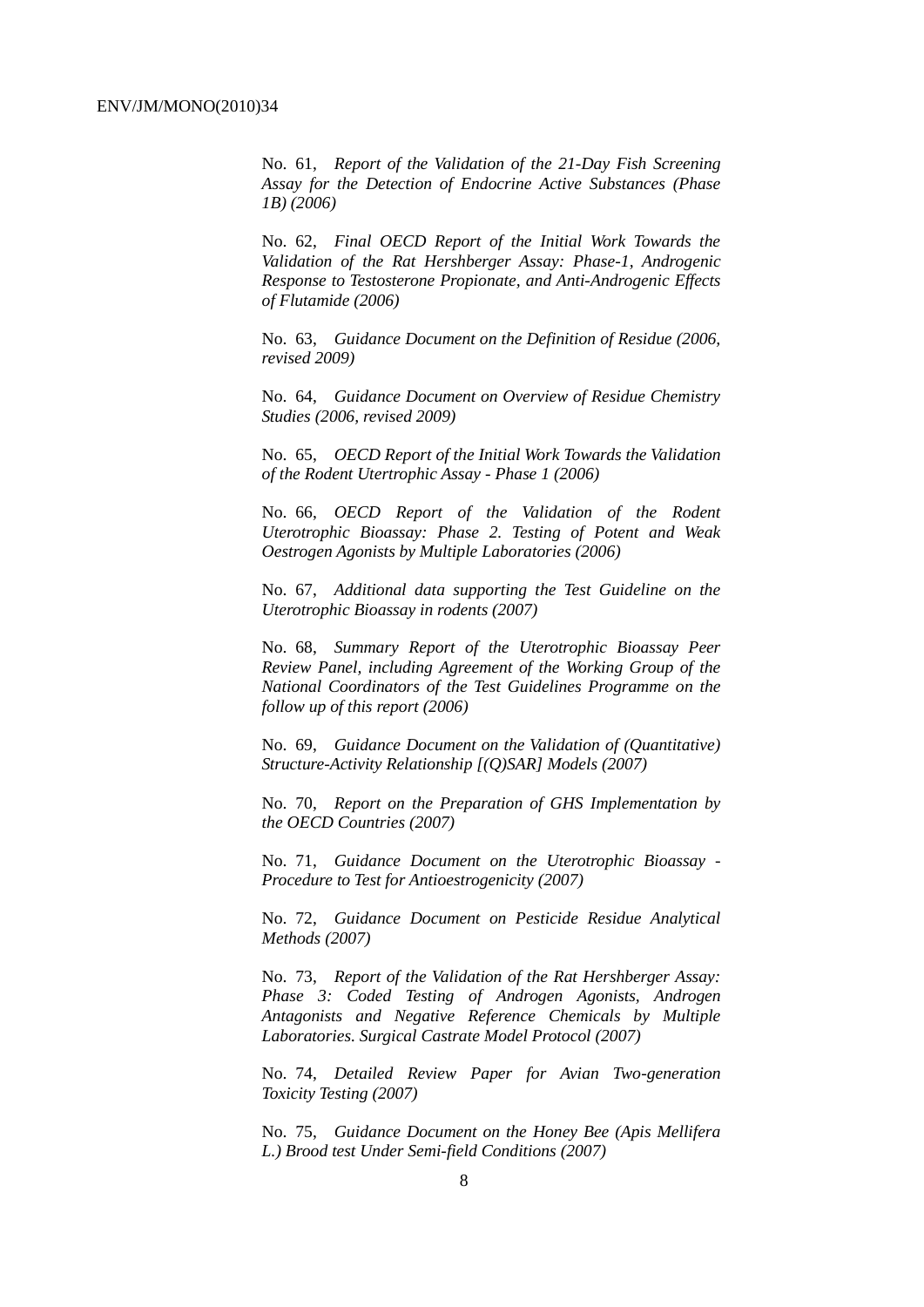No. 76, *Final Report of the Validation of the Amphibian Metamorphosis Assay for the Detection of Thyroid Active Substances: Phase 1 - Optimisation of the Test Protocol (2007)*

No. 77, *Final Report of the Validation of the Amphibian Metamorphosis Assay: Phase 2 - Multi-chemical Interlaboratory Study (2007)*

No. 78, *Final Report of the Validation of the 21-day Fish Screening Assay for the Detection of Endocrine Active Substances. Phase 2: Testing Negative Substances (2007)*

No. 79, *Validation Report of the Full Life-cycle Test with the Harpacticoid Copepods Nitocra Spinipes and Amphiascus Tenuiremis and the Calanoid Copepod Acartia Tonsa - Phase 1 (2007)*

No. 80, *Guidance on Grouping of Chemicals (2007)*

No. 81, *Summary Report of the Validation Peer Review for the Updated Test Guideline 407, and Agreement of the Working Group of National Coordinators of the Test Guidelines Programme on the follow-up of this report (2007)* 

No. 82, *Guidance Document on Amphibian Thyroid Histology (2007)*

No. 83, *Summary Report of the Peer Review Panel on the Stably Transfected Transcriptional Activation Assay for Detecting Estrogenic Activity of Chemicals, and Agreement of the Working Group of the National Coordinators of the Test Guidelines Programme on the Follow-up of this Report (2007)*

No. 84, *Report on the Workshop on the Application of the GHS Classification Criteria to HPV Chemicals, 5-6 July Bern Switzerland (2007)*

No. 85, *Report of the Validation Peer Review for the Hershberger Bioassay, and Agreement of the Working Group of the National Coordinators of the Test Guidelines Programme on the Follow-up of this Report (2007)*

No. 86, *Report of the OECD Validation of the Rodent Hershberger Bioassay: Phase 2: Testing of Androgen Agonists, Androgen Antagonists and a 5 α-Reductase Inhibitor in Dose Response Studies by Multiple Laboratories (2008)*

No. 87, *Report of the Ring Test and Statistical Analysis of Performance of the Guidance on Transformation/Dissolution of Metals and Metal Compounds in Aqueous Media (Transformation/ Dissolution Protocol) (2008)*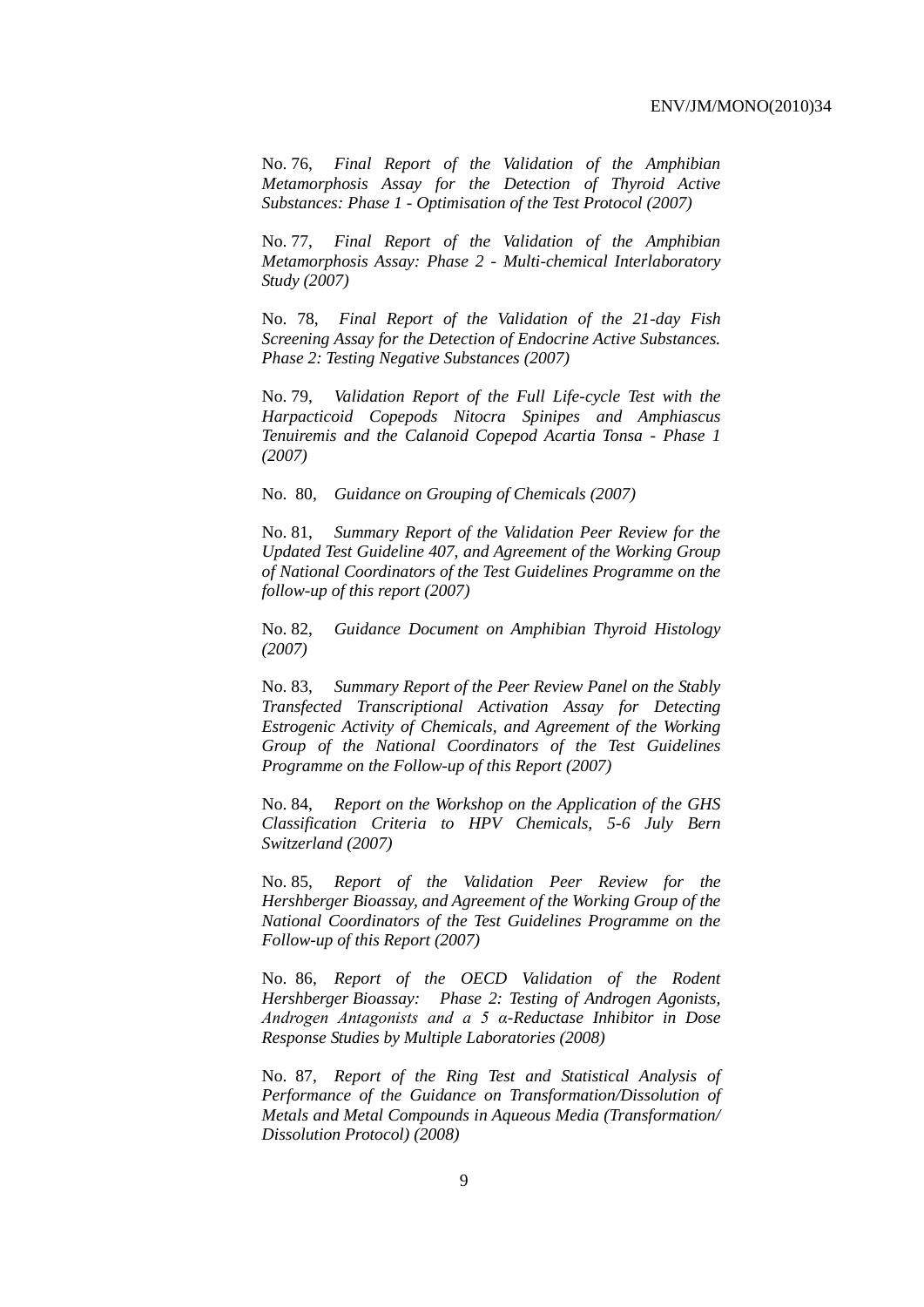No. 88, *Workshop on Integrated Approaches to Testing and Assessment (2008)*

No. 89, *Retrospective Performance Assessment of the Test Guideline 426 on Developmental Neurotoxicity (2008)*

No. 90, *Background Review Document on the Rodent Hershberger Bioassay (2008)*

No. 91, *Report of the Validation of the Amphibian Metamorphosis Assay (Phase 3) (2008)*

No. 92*, Report of the Validation Peer Review for the Amphibian Metamorphosis Assay and Agreement of the Working Group of the National Coordinators of the Test Guidelines Programme on the Follow-Up of this Report (2008)*

No. 93, *Report of the Validation of an Enhancement of OECD TG 211: Daphnia Magna Reproduction Test (2008)*

No. 94 *Report of the Validation Peer Review for the 21-Day Fish Endocrine Screening Assay and Agreement of the Working Group of the National Coordinators of the Test Guidelines Programme on the Follow-up of this Report (2008)*

No. 95, *Detailed Review Paper on Fish Life-Cycle Tests (2008)*

No. 96, *Guidance Document on Magnitude of Pesticide Residues in Processed Commodities (2008)*

No. 97, *Detailed Review Paper on the use of Metabolising Systems for In Vitro Testing of Endocrine Disruptors (2008)*

No. 98, *Considerations Regarding Applicability of the Guidance on Transformation/Dissolution of Metals Compounds in Aqueous Media (Transformation/Dissolution Protocol) (2008)*

No. 99, *Comparison between OECD Test Guidelines and ISO Standards in the Areas of Ecotoxicology and Health Effects (2008)*

No. 100, *Report of the Second Survey on Available Omics Tools (2009)*

No. 101, *Report on the Workshop on Structural Alerts for the OECD (Q)SAR Application Toolbox (2009)*

No. 102, *Guidance Document for using the OECD (Q)SAR Application Toolbox to Develop Chemical Categories According to the OECD Guidance on Grouping of Chemicals (2009)*

No.103, *Detailed Review Paper on Transgenic Rodent Mutation Assays (2009)*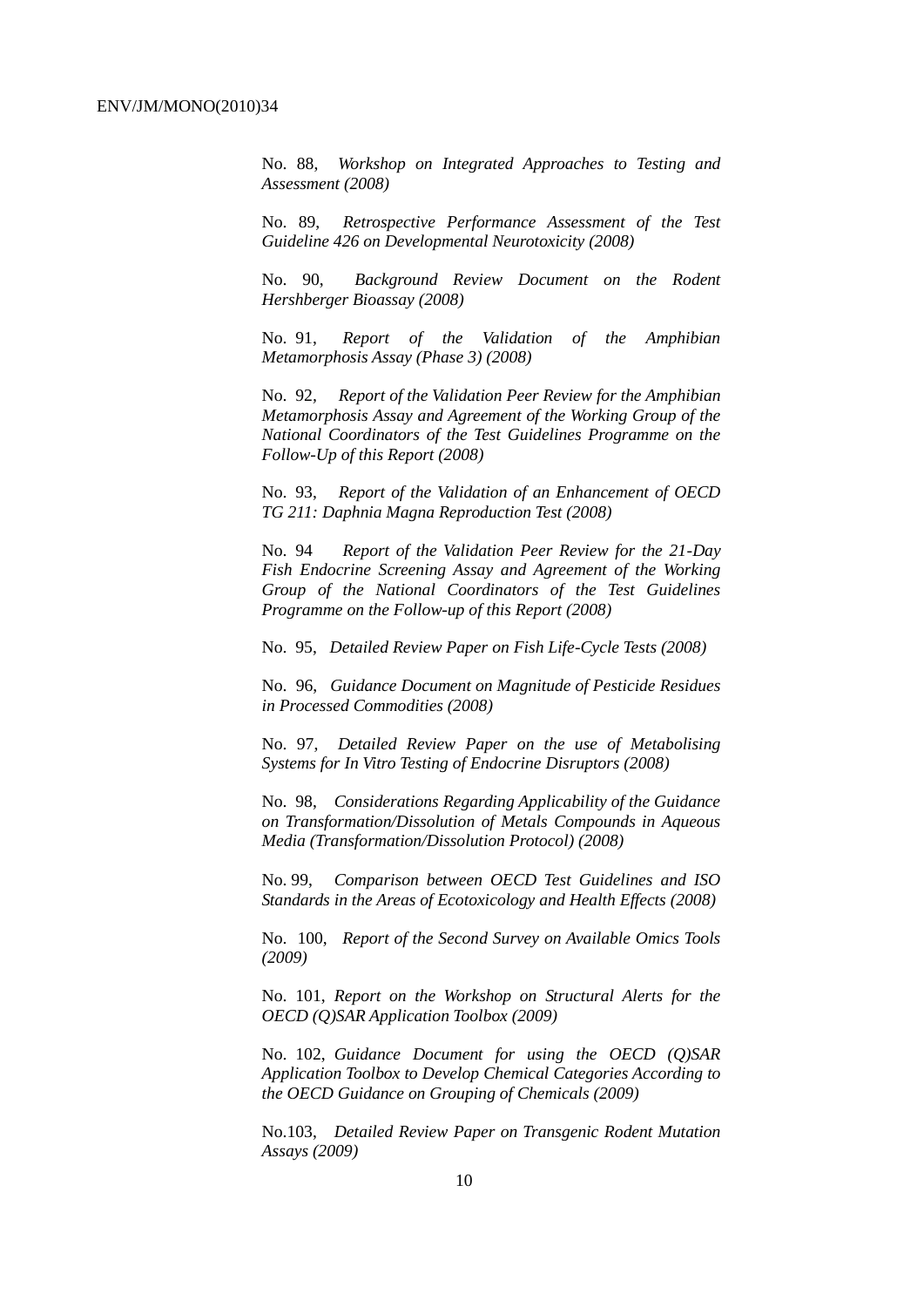No. 104, *Performance Assessment: Conparsion of 403 and CxT Protocols via Simulation and for Selected Real Data Sets (2009)*

No. 105, *Report on Biostatistical Performance Assessment of the draft TG 436 Acute Toxic Class Testing Method for Acute Inhalation Toxicity (2009)*

*No. 106, Guidance Document for Histologic Evaluation of Endocrine and Reproductive Test in Rodents (2009)*

No. 107, *Preservative treated wood to the environment for wood held in storage after treatment and for wooden commodities that are not cover and are not in contact with ground. (2009)*

No.108, *Report of the validation of the Hershberger Bioassay (weanling model) (2009)*

No. 109, *Literature review on the 21-Day Fish Assay and the Fish Short-Term Reproduction Assay (2009)*

No. 110, *Report of the validation peer review for the weanling Hershberger Bioassay and agreement of the working of national coordinators of the test guidelines programme on the follow-up of this report (2009)*

No. 111, *Report of the Expert Consultation to Evaluate an Estrogen Receptor Binding Affinity Model for Hazard Identification (2009)*

No. 112, *The 2007 OECD List of High Production Volume Chemicals (2009)*

No. 113, *Report of The Focus Session On Current And Forthcoming Approaches For Chemical Safety And Animal Welfare (2010)*

No. 114, *Performance Assessment of Different Cytotoxic and Cytostatic Measures for the In Vitro Micronucleus Test (MNVIT): Summary of results in the collaborative trial (2010)*

No. 115, *Guidance Document on the Weanling Hershberger Bioassay in Rats: A Short-term Screening Assay for (Anti) Androgenic Properties (2009)*

No. 116, *Guidance Document on the Design and Conduct of Chronic Toxicity and Carcinogenicity Studies, Supporting TG 451, 452 and 453 (2010)*

No. 118 *Workshop Report on OECD Countries Activities Regarding Testing, Assessment and Management of Endocrine Disrupters Part I and Part II (2010)*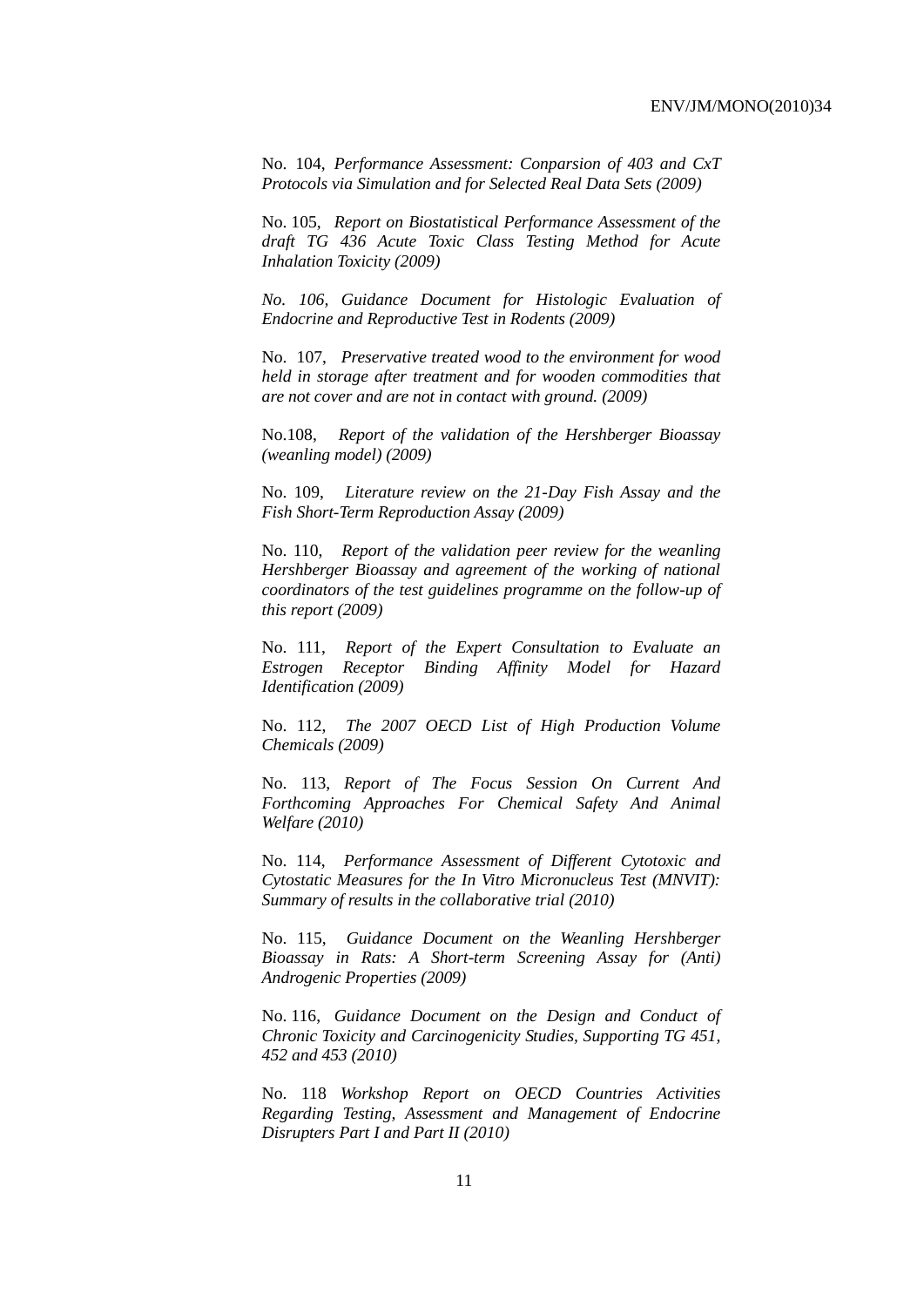No. 119, *Classification and Labelling of chemicals according to the UN Globally Harmonized System: Outcome of the Analysis of Classification of Selected Chemicals listed in Annex III of the Rotterdam Convention (2010)*

No. 120, *Explanatory Background Document to the OECD Draft Test Guideline on in vitro Skin Irritation Testing (2010)*

No. 121, *Detailed review paper (DRP) on Molluscs life-cycle Toxicity Testing (2010)*

No. 122, *Guidance Document on the determination of the Toxicity of a Test Chemical to the Dung Beetle Aphodius Constans (2010)* 

No. 123, *Guidance Document on the Diagnosis of Endocrinerelated Histopathology in Fish Gonads (2010)*

No. 124, *Guidance for the Derivation of an Acute Reference Dose (2010)*

No. 125, *Guidance Document on Histopathology for Inhalation Toxicity Studies, Supporting TG 412 (Subacute Inhalation Toxicity: 28-Day) and TG 413 (Subchronic Inhalation Toxicity: 90-Day) (2010)*

No. 126, S*hort Guidance on the Threshold approach for Acute Fish Toxicity (2010)*

No. 127 *Peer review report of the validation of the 21-day androgenised female stickleback screening assay (2010)*

No. 128, *Validation Report of the 21-day Androgenised Female Stickleback Screening Assay (2010)*

No. 129, *Guidance Document on using Cytotoxicity Tests to Estimate Starting Doses for Acute Oral Systemic Toxicity Tests*

No. 130, *Guidance Document On Using Cytotoxicity Tests To Estimate Starting Doses For Acute Oral Systemic Toxicity Tests (2010)*

No. 131, *Report of the Test Method Validation of Avian Acute Oral Toxicity Test (OECD test guideline 223) (2010)*

No. 132, *Report of the Multi-Laboratory Validation of the H295R Steroidogenesis Assay to Identify Modulators (2010)*

No. 133, *Peer Review Report for the H295R Cell-Based Assay for Steroidogenesis (2010)*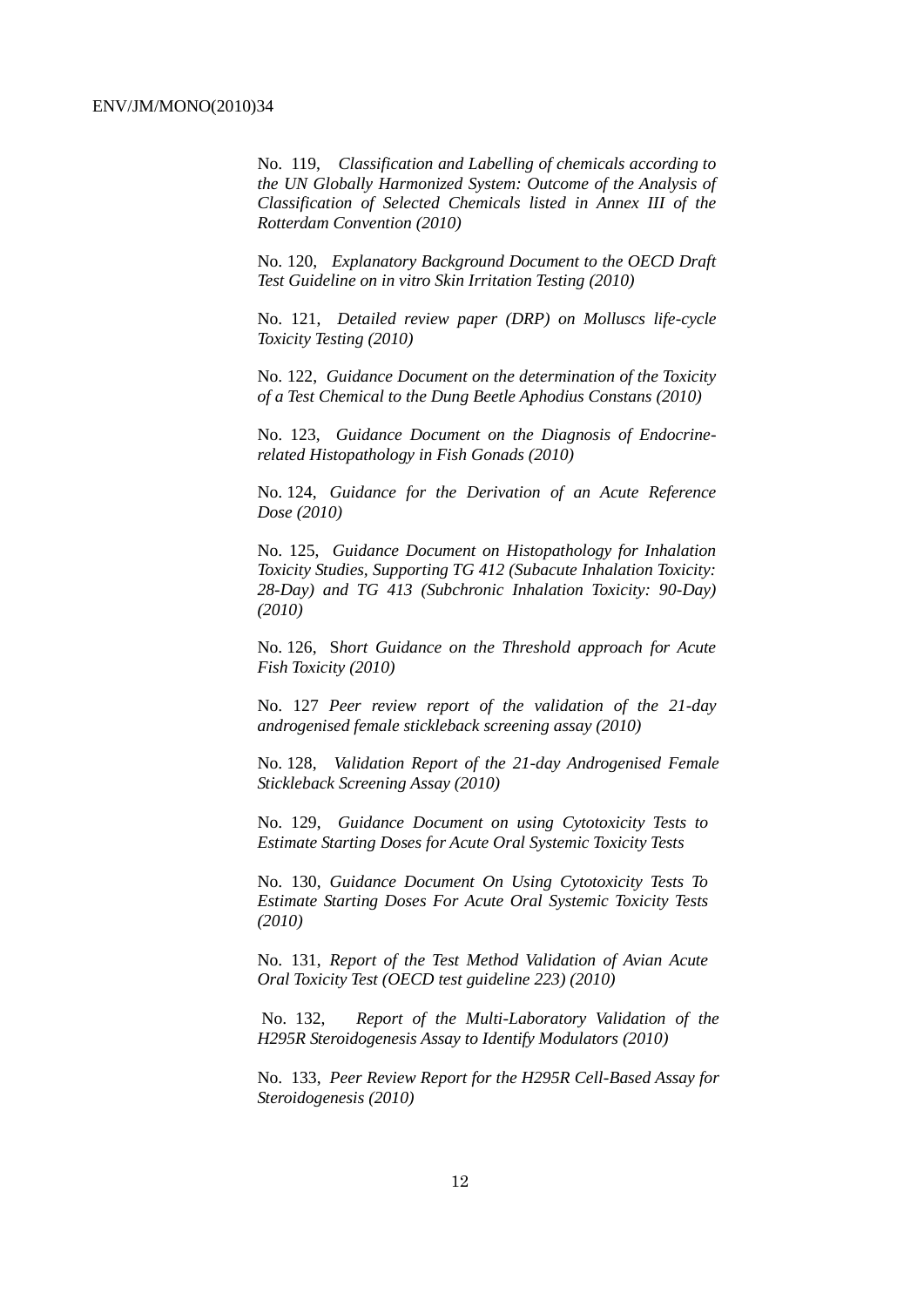No. 134*, Report of the Validation of a Soil Bioaccumulation Test with Terrestrial Oligochaetes by an International ring test (2010)*

No. 135, *Detailed Review Paper on Environmental Endocrine Disruptor Screening: The use of Estrogen and Androgen Receptor Binding and Transactivation Assays in Fish (2010)*

#### **© OECD 2010**

Applications for permission to reproduce or translate all or part of this material should be made to: Head of Publications Service, RIGHTS@oecd.org, OECD, 2 rue André-Pascal, 75775 Paris Cedex 16, France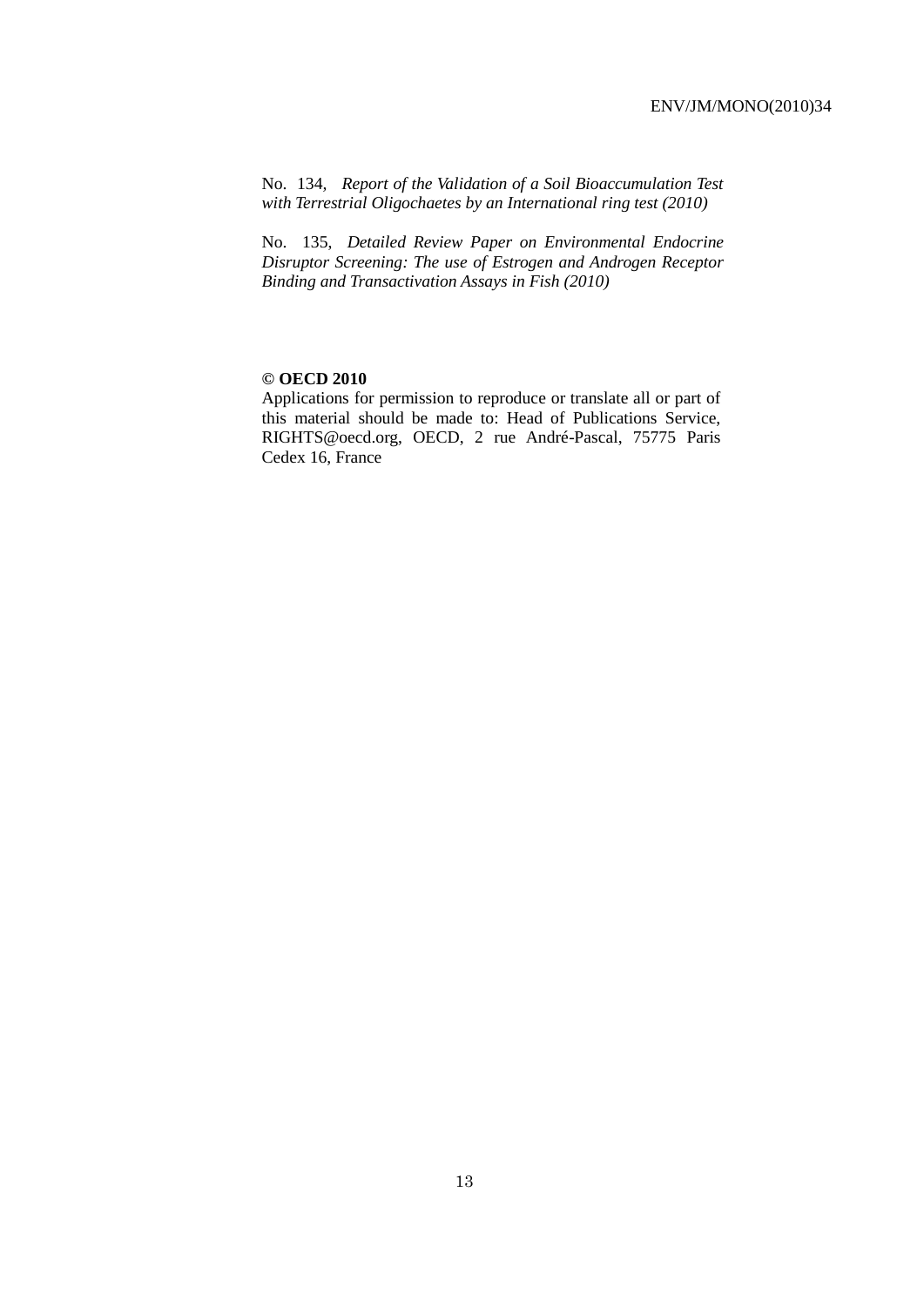#### **ABOUT THE OECD**

The Organisation for Economic Co-operation and Development (OECD) is an intergovernmental organisation in which representatives of 33 industrialised countries in North America, Europe and the Asia and Pacific region, as well as the European Commission, meet to co-ordinate and harmonise policies, discuss issues of mutual concern, and work together to respond to international problems. Most of the OECD's work is carried out by more than 200 specialised committees and working groups composed of member country delegates. Observers from several countries with special status at the OECD, and from interested international organisations, attend many of the OECD's workshops and other meetings. Committees and working groups are served by the OECD Secretariat, located in Paris, France, which is organised into directorates and divisions.

The Environment, Health and Safety Division publishes free-of-charge documents in ten different series: **Testing and Assessment**; **Good Laboratory Practice and Compliance Monitoring**; **Pesticides and Biocides**; **Risk Management**; **Harmonisation of Regulatory Oversight in Biotechnology**; **Safety of Novel Foods and Feeds; Chemical Accidents; Pollutant Release and Transfer Registers; Emission Scenario Documents; and the Safety of Manufactured Nanomaterials.** More information about the Environment, Health and Safety Programme and EHS publications is available on the OECD's World Wide Web site [\(www.oecd.org/ehs/\)](http://www.oecd.org/ehs/).

**This publication was developed in the IOMC context. The contents do not necessarily reflect the views or stated policies of individual IOMC Participating Organizations.**

**The Inter-Organisation Programme for the Sound Management of Chemicals (IOMC) was established in 1995 following recommendations made by the 1992 UN Conference on Environment and Development to strengthen co-operation and increase international coordination in the field of chemical safety. The participating organisations are FAO, ILO, UNEP, UNIDO, UNITAR, WHO and OECD. The World Bank and UNDP are observers. The purpose of the IOMC is to promote co-ordination of the policies and activities pursued by the**  Participating Organisations, jointly or separately, to achieve the sound management of **chemicals in relation to human health and the environment..**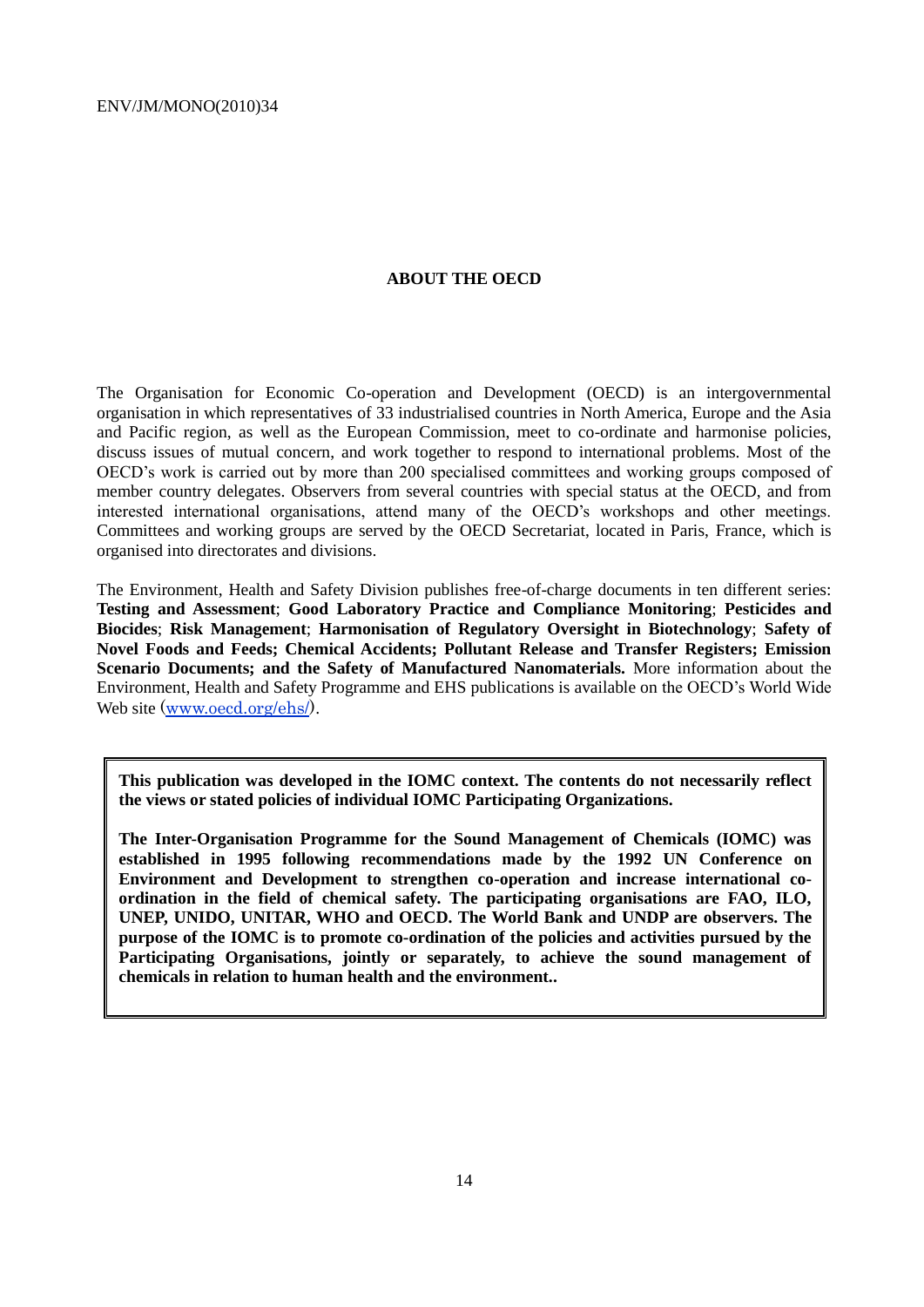**This publication is available electronically, at no charge.**

**For this and many other Environment, Health and Safety publications, consult the OECD's World Wide Web site [\(www.oecd.org/ehs/\)](http://www.oecd.org/ehs/)**

**or contact:**

**OECD Environment Directorate, Environment, Health and Safety Division 2 rue André-Pascal 75775 Paris Cedex 16 France**

**Fax: (33-1) 44 30 61 80**

**E-mail: [ehscont@oecd.org](mailto:ehscont@oecd.org)**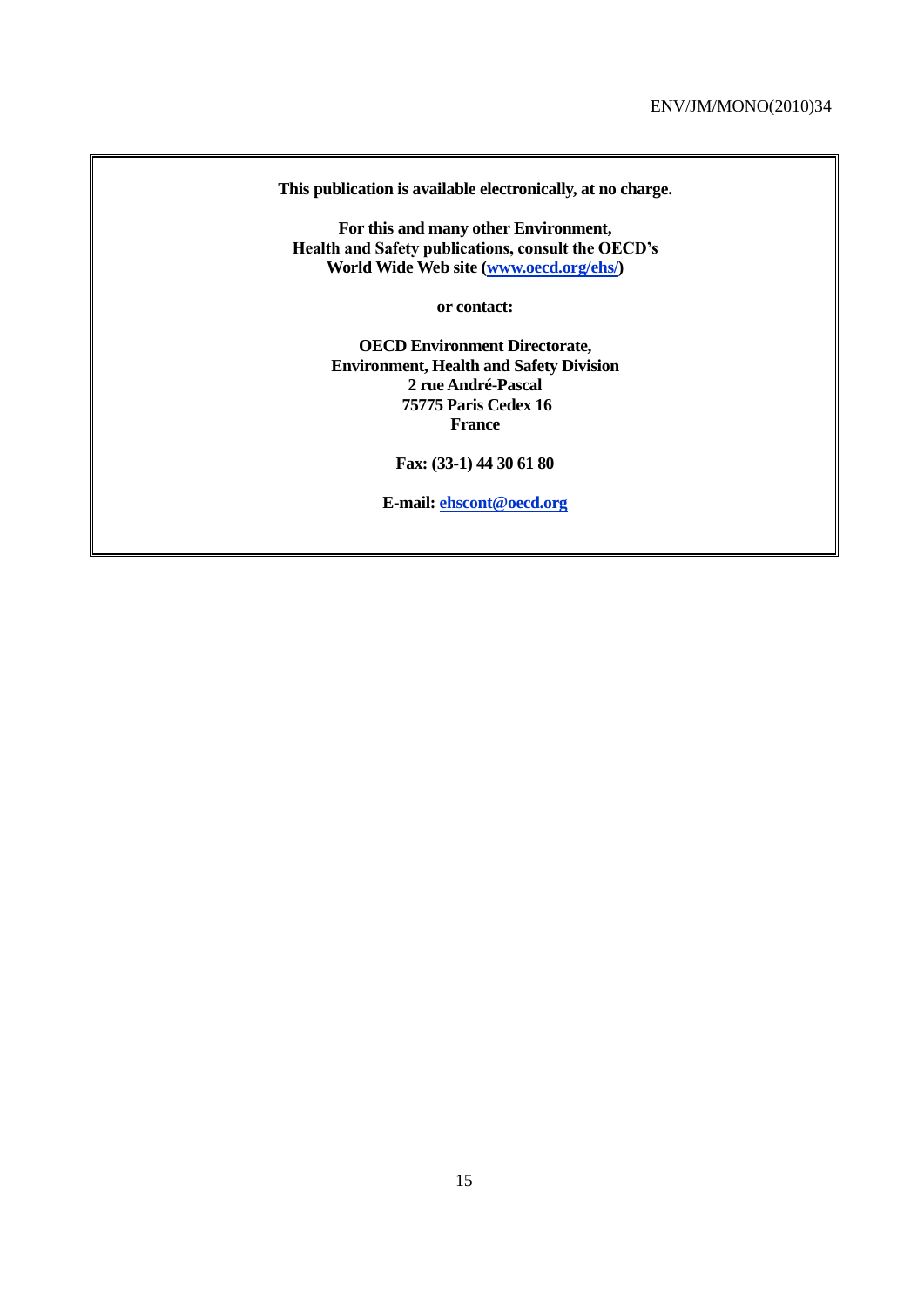#### FOREWORD

The development of this Detailed Review Paper (DRP) on "*Environmental Endocrine Disruptor Screening: The use of Estrogen and Androgen Receptor Binding and Transactivation Assays in Fish*‖ was initiated in 2004 and has been led by Japan, Sweden and the United Kingdom. The assays covered by the DRP were intended for the level 2 of the Conceptual Framework for the Testing and Assessment of Endocrine Disrupting Chemicals, "*In Vitro Assays Providing Mechanistic Data*".

At a meeting of the Validation Management Group for Non-Animal testing (VMG NA) in 2004, the International Council for the Protection of Animals in OECD Programmes (ICAPO) raised the issue of the development of a Detailed Review Paper (DRP) on "*In Vitro* Vitellogenin Assays".

The VMG NA considered this issue to be more appropriately handled by the VMG for Ecotoxicity testing (VMG-eco) and the Secretariat raised the topic at the VMG-eco meeting that was held in Paris on 8-9 December 2004 and explained the need of expertise from the VMG-eco to develop this DRP. The VMG eco agreed to the proposal and an Expert Group was established in April 2005.

A first draft was presented to the Working Group of National Coordinators of the Test Guidelines Programme (WNT) in 2006 and since there were some issues raised on the scope of the DRP, the WNT agreed to focus the DRP more on fish *in vitro* estrogen and androgen receptor binding and transcriptional activation assays. A new Standard Project Submission Form was submitted from the lead countries Japan, Sweden and the United Kingdom.

A revised draft DRP was made available to the VMGs NA and eco in the 3rd quarter of 2007 and a Fish *In Vitro* subgroup of the VMG NA further edited the draft before re-submitting it toVMG-eco. The document was then further edited by the Secretariat. The draft DRP was approved by the WNT on 2 July 2010 by written procedure, and the Joint Meeting of the Chemicals Committee and the Working Party on Chemicals, Pesticides and Biotechnology agreed to its declassification on 15 September 2010.

This document is published under the responsibility of the Joint Meeting of the Chemicals Committee and the Working Party on Chemicals, Pesticides and Biotechnology.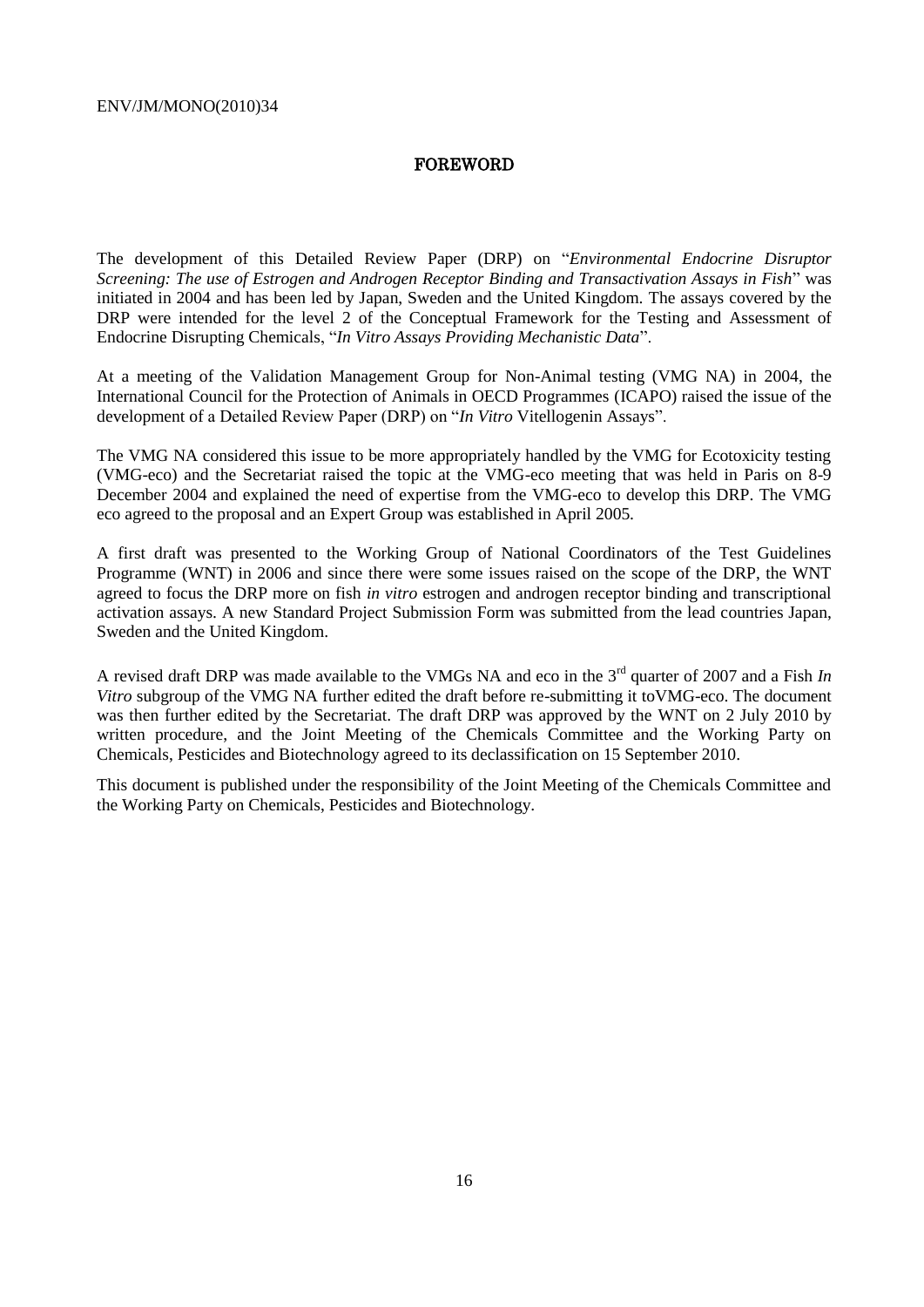# TABLE OF CONTENTS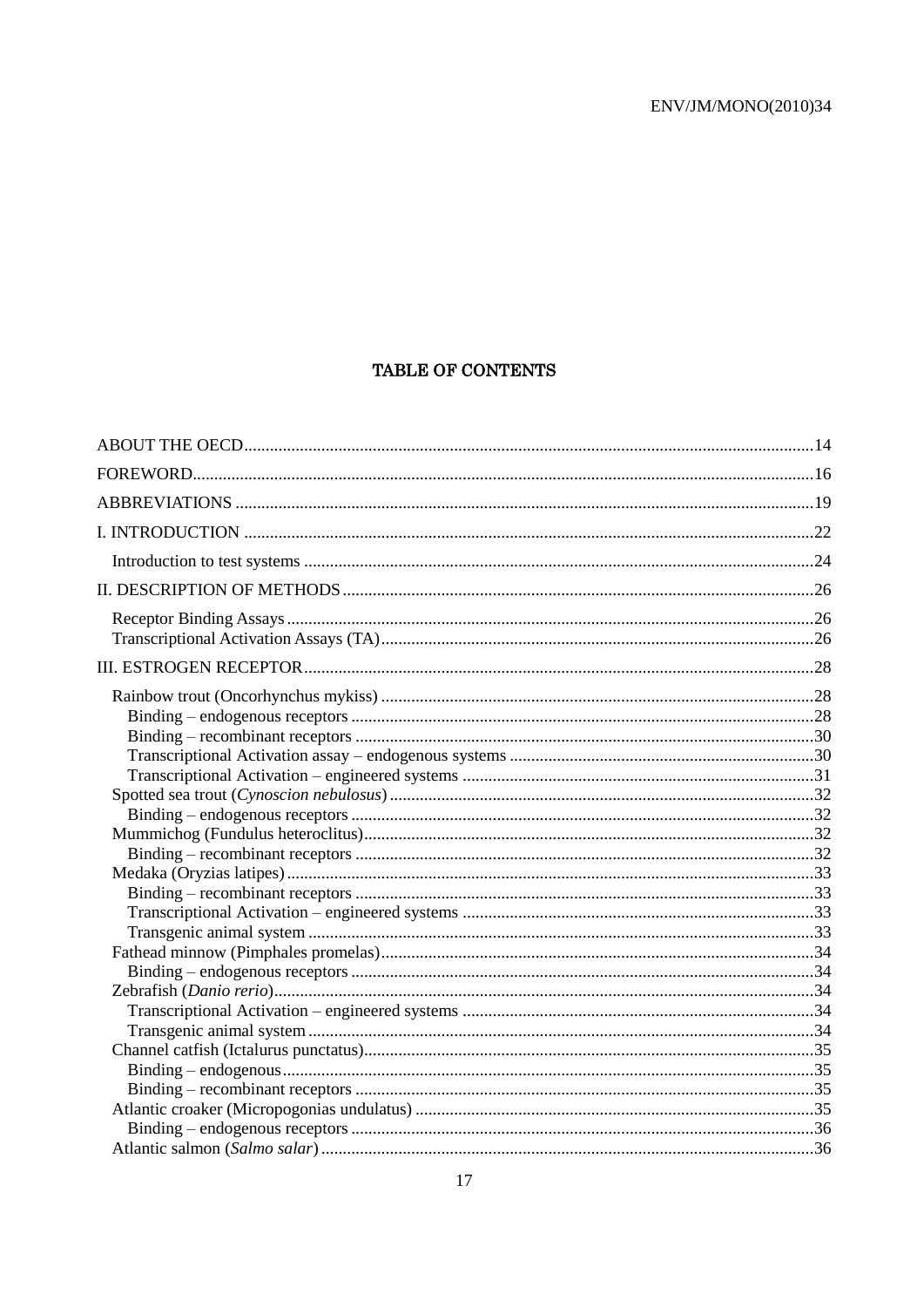| Table 3. Results of medaka estrogen receptors ( $\alpha$ and $\beta$ ) binding assay, medaka estrogen |  |
|-------------------------------------------------------------------------------------------------------|--|
| receptor transactivation assay, medaka androgen receptor transactivation assay, and medaka            |  |
|                                                                                                       |  |
|                                                                                                       |  |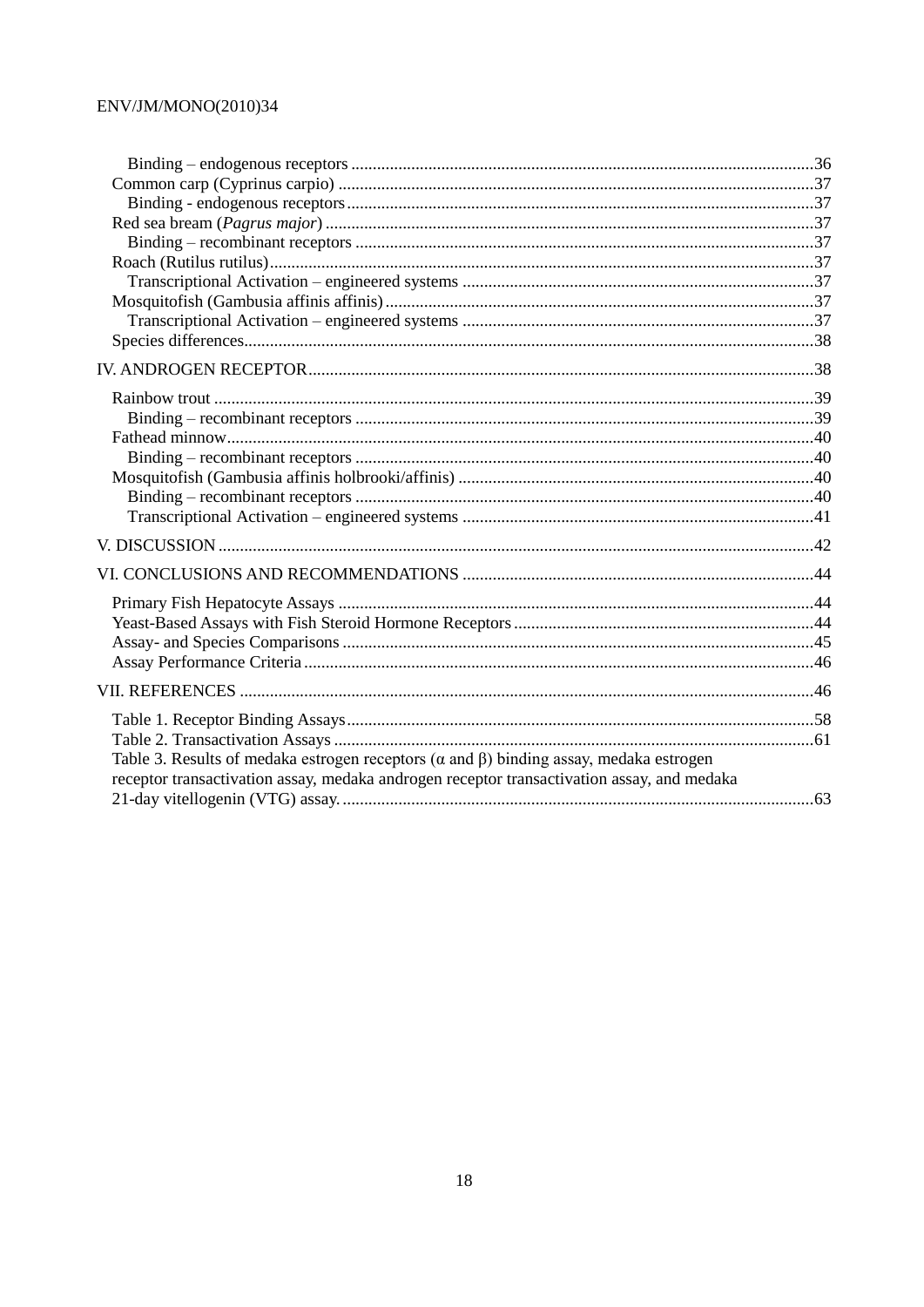# **ABBREVIATIONS**

| 11-KT:             | 11-ketotestosterone                                |
|--------------------|----------------------------------------------------|
| 4-HT:              | 4-hydroxytamoxifen                                 |
| <b>ADME:</b>       | Absorption, Distribution, Metabolism and Excretion |
| <b>AHTN:</b>       | 6-acetyl-1,1,2,4,4,7-hexamethyltetraline           |
| AR:                | Androgen Receptor                                  |
| as:                | Atlantic salmon                                    |
| $a$ s $ER$ :       | Atlantic salmon Estrogen Receptor                  |
| at:                | Atlantic croaker                                   |
| at ER:             | Atlantic croaker Estrogen Receptor                 |
| $B_{\text{max}}$ : | Binding capacity                                   |
| <b>BBP:</b>        | <b>Butylbenzyl Phthalate</b>                       |
| BP:                | Benzophenone                                       |
| <b>BPA:</b>        | Bisphenol A                                        |
| <b>CALUX:</b>      | Chemically Activated LUciferase eXpression         |
| cc:                | channel catfish                                    |
| ccER:              | channel catfish Estrogen Receptor                  |
| ccSHBG:            | channel catfish Sex Hormone-Binding Globulin,      |
| Cd:                | Cadmium                                            |
| ChgH:              | Choriogenin H                                      |
| CR:                | <b>Cortisol Receptor</b>                           |
| DBHP:              | Di-n-Buthylhexyl Phthalate                         |
| DBP:               | Di-n-Butyl Phthalate                               |
| DDA:               | Bis(p-chlorophenyl)acetic Acid                     |
| DDD:               | Dichloro-Diphenyl-Dichloroethane                   |
| DDE:               | Dichloro-Diphenyl-dichloroEthylene                 |
| DDT:               | Dichloro-Diphenyl-Trichloroethane                  |
| DEHP:              | Di(2-Ethylhexyl) Phthalate                         |
| DES :              | Diethylstilbestrol                                 |
| DHT:               | Dihydrotestosterone                                |
| DNA:               | Deoxyribonucleic Acid                              |
| DRP:               | <b>Detailed Review Paper</b>                       |
| E1:                | Estrone                                            |
| E2:                | $17\beta$ -Estradiol                               |
| E3:                | Estriol                                            |
| $EC_{50}$ :        | Effective concentration for 50% maximal response   |
| <b>EDSP:</b>       | <b>Endocrine Disruption Screening Program</b>      |
| <b>EDTA:</b>       | <b>Endocrine Disrupters Testing and Assessment</b> |
| <b>EE2:</b>        | $17\alpha$ -Ethynylestradiol                       |
| EPC:               | Epithelioma Papulosum Cyprini                      |
| ER:                | <b>Estrogen Receptor</b>                           |
| ERE:               | <b>Estrogen Responsive Elements</b>                |
| <b>ESTs:</b>       | <b>Expressed Sequence Tags</b>                     |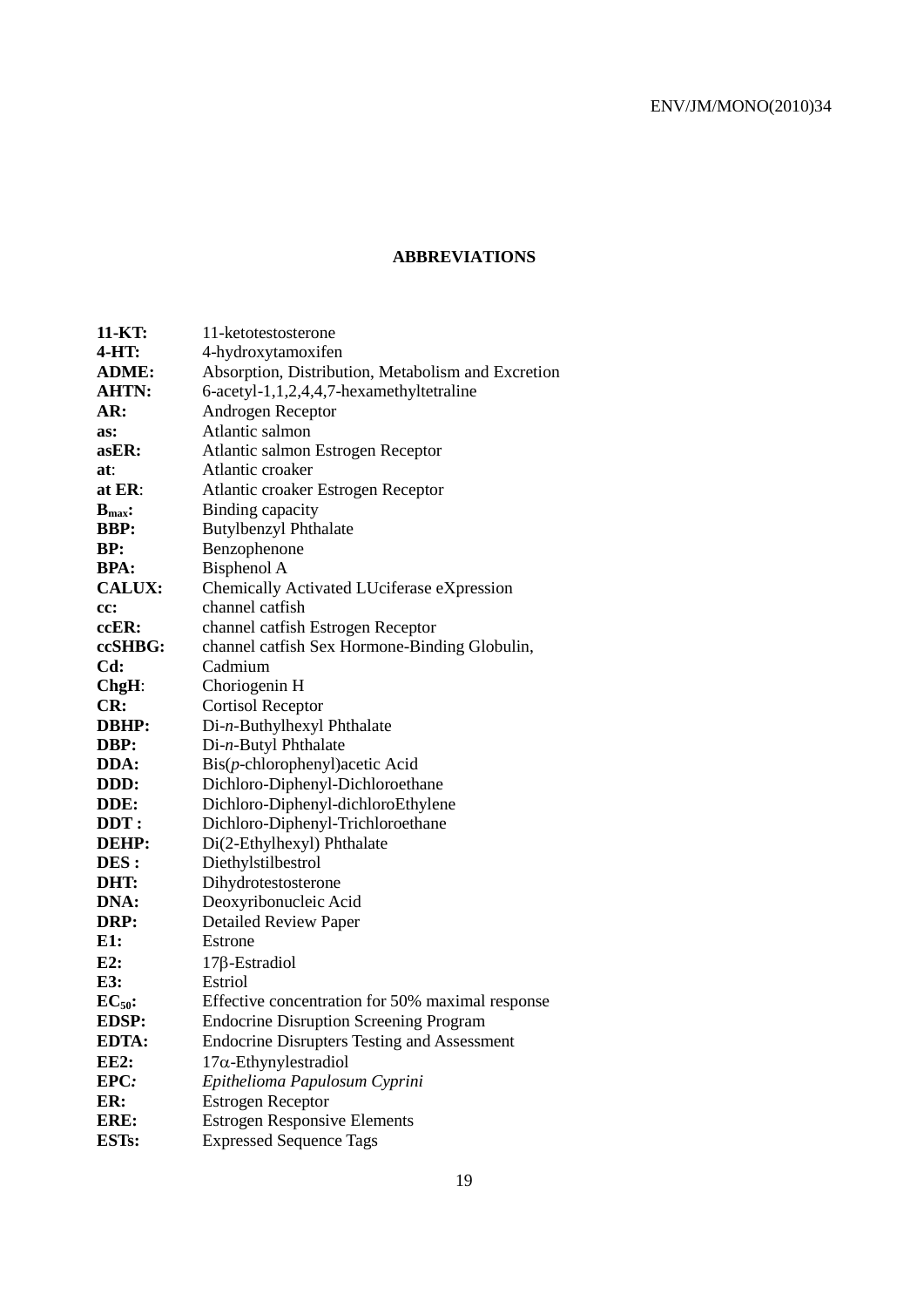| $f h E R \alpha$ : | Fundulus heteroclitus Estrogen Receptor- $\alpha$                         |
|--------------------|---------------------------------------------------------------------------|
| fhm:               | Fathead minnow                                                            |
| fhmAR:             | Fathead minnow Androgen Receptor                                          |
| fhmER:             | Fathead minnow Estrogen Receptor                                          |
| GC/MS:             | Gas Chromatography-Mass Spectrometry                                      |
| GEN:               | Genistein                                                                 |
| GFP:               | Green Fluorescence Protein                                                |
| GST:               | Glutathione S-Transferase                                                 |
| hAR:               | human Androgen Receptor                                                   |
| hER                | human Estrogen Receptor                                                   |
| hGR:               | human Glucocorticoid Receptor                                             |
| <b>HHCB:</b>       | 1,2,4,6,7,8-hexahydro-4,6,6,7,8,8-hexamethylcyclopenta-gamma-2-benzopyran |
| HPG:               | Hypothalamic-Pituitary-Gonadal                                            |
| $IC_{50}$ :        | Half maximal inhibitory concentration                                     |
| jgs:               | Japanese giant salamander                                                 |
| jgsER:             | Japanese giant salamander Estrogen Receptor                               |
| $K_d$ :            | Dissociation constant                                                     |
| LBD:               | <b>Ligand Binding Domain</b>                                              |
| LOEC:              | Lowest-Observed-Effect Concentrations                                     |
| mER:               | Medaka Estrogen Receptor                                                  |
| mAR:               | Medaka Androgen Receptor                                                  |
| mqfAR:             | Mosquitofish Androgen Receptor                                            |
| mqfER:             | Mosquitofish Estrogen Receptor                                            |
| <b>MMTV:</b>       | Mouse Mammary Tumor Virus                                                 |
| mRNA:              | messenger Ribonucleic acid                                                |
| MT:                | Methyltestosterone                                                        |
| MXC:               | Methoxychlor                                                              |
| NP:                | NonylPhenol                                                               |
| OCS:               | Octachlorostyrene                                                         |
| OP:                | 4-t-Octylphenol                                                           |
| ${\bf P}$ :        | Progesterone                                                              |
| PCB:               | Poly-Chlorinated Bi-phenyls                                               |
| PCR:               | Polymerase Chain Reaction                                                 |
| PME:               | Pulp-Mill Effluent                                                        |
| PR:                | Progesterone Receptor                                                     |
| <b>RACE:</b>       | Rapid Amplification of cDNA                                               |
| <b>RBA:</b>        | <b>Relative Binding Affinity</b>                                          |
| rbt:               | <b>Rainbow trout</b>                                                      |
| rbtAR:             | Rainbow trout Androgen Receptor                                           |
| rbtER:             | Rainbow trout Estrogen Receptor                                           |
| qRT-PCR:           | quantitative Reverse Transcription Polymerase Chain Reaction              |
| SBP:               | Sex Steroid-Binding Protein                                               |
| <b>SHBG:</b>       | Sex Hormone-Binding Globulin                                              |
| ss:                | Spotted sea trout                                                         |
| ssER:              | Spotted sea trout Estrogen Receptor                                       |
| $\mathbf{T}$ :     | Testosterone                                                              |
| TA:                | <b>Transcriptional Activation Assays</b>                                  |
| TAM:               | Tamoxifen                                                                 |
| TB:                | Trenbolone                                                                |
| TBT:               | Tributyltin chloride                                                      |
| TR:                | Thyroid hormone receptor                                                  |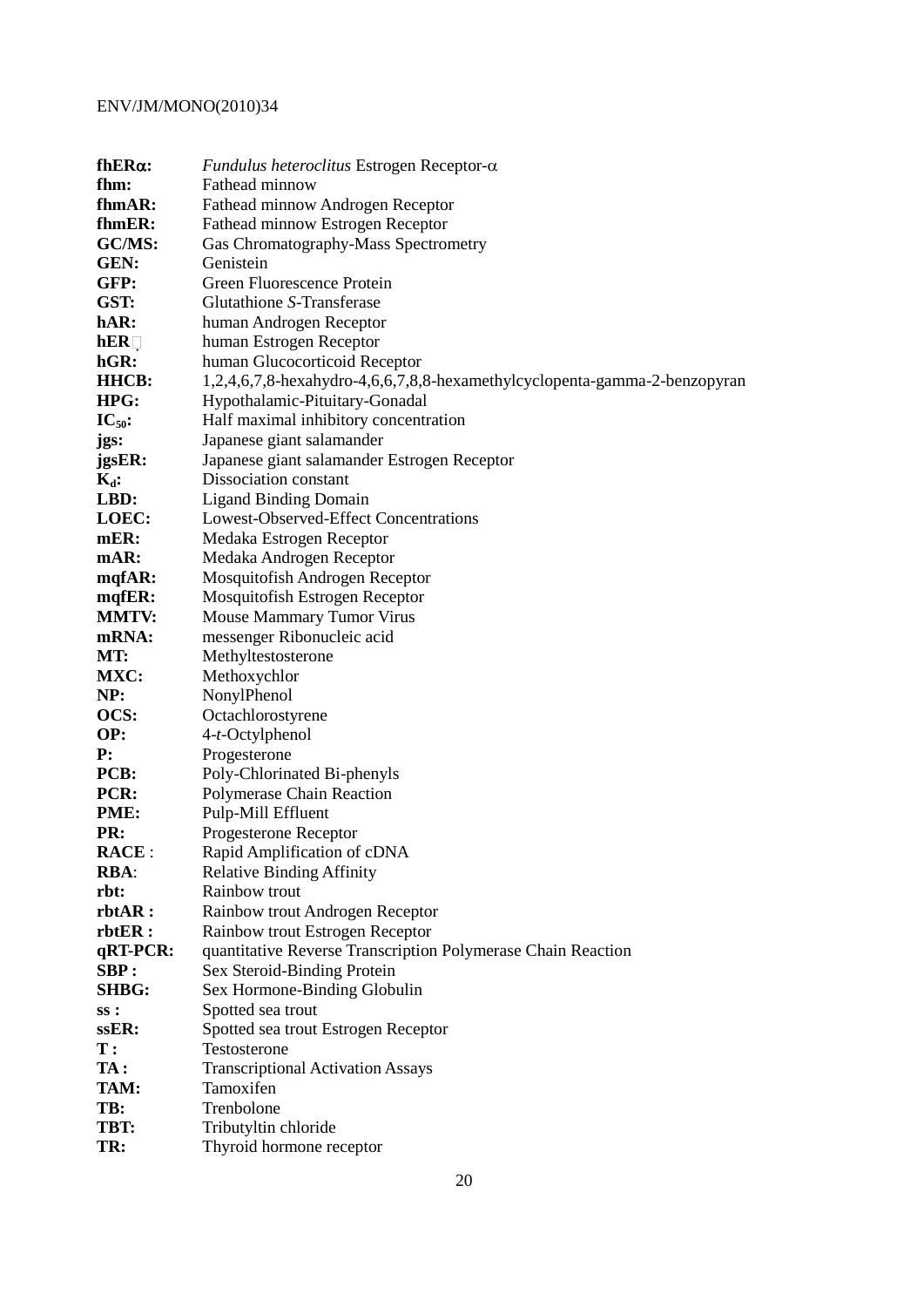| <b>US Environmental Protection Agency</b> |
|-------------------------------------------|
| <b>OECD</b> Validation management Group   |
| Vitellogenin                              |
| <b>Yeast Estrogen System</b>              |
| Zearalenone                               |
| Zebrafish                                 |
| Zebrafish Estrogen Receptor               |
| Zona Radiata                              |
|                                           |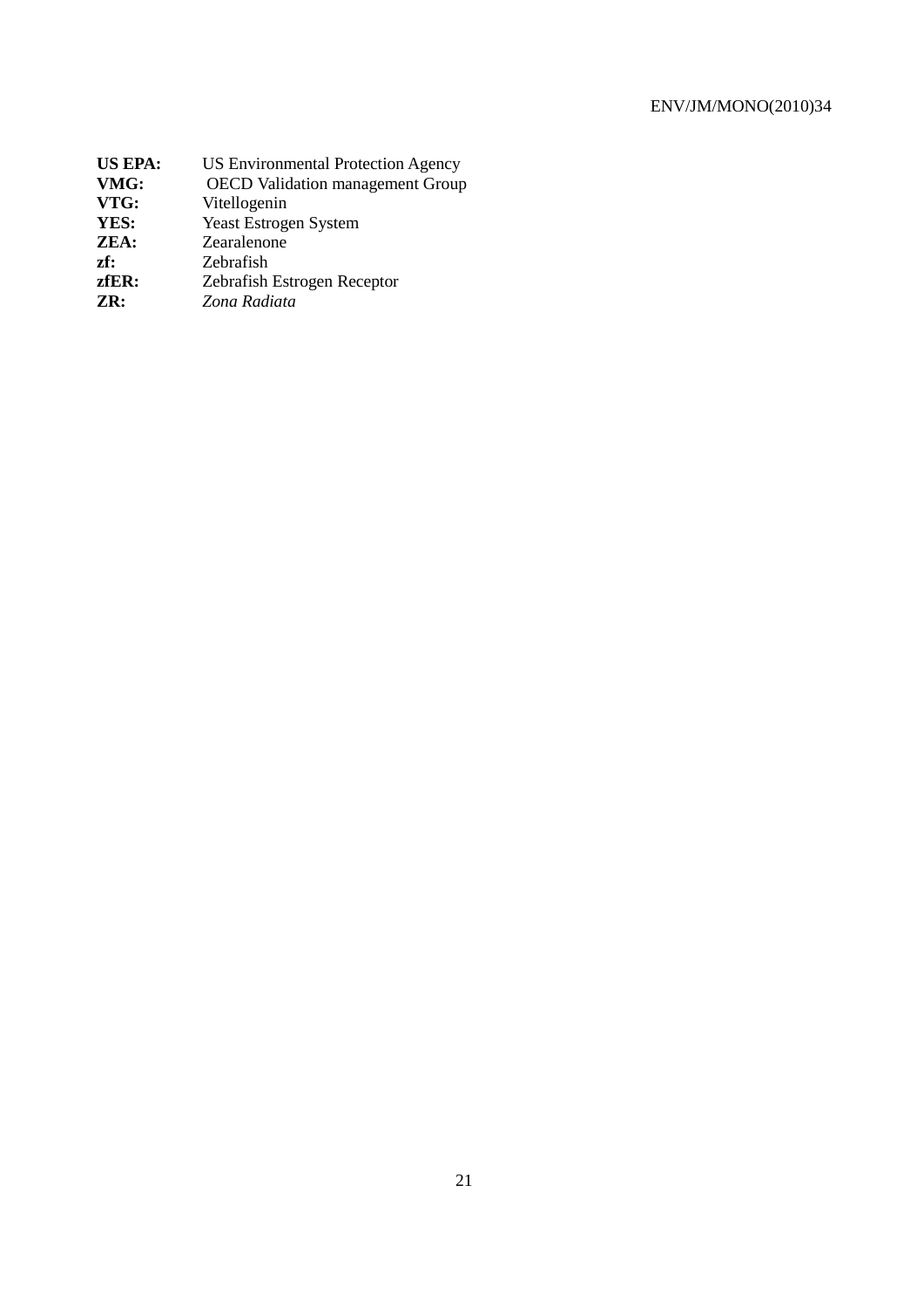### I. **INTRODUCTION**

1. The current Detailed Review Paper (DRP) has been developed under the Validation Management Groups for Ecotoxicity Testing (VMGeco) and Non-Animal testing (VMG NA). The DRP focuses on estrogen and androgen *in vitro* receptor and transcriptional activation (TA) assays available for fish species and does not attempt to include additional wildlife taxa such as mammals, amphibians, reptiles, birds, or the invertebrates. The assays covered by the DRP are primarily for the level 2 of the Conceptual Framework of the Endocrine Disrupters Testing and Assessment Task force (EDTA), "*In Vitro* Assays Providing Mechanistic Data", with the exception of the transgenic fish model systems.

2. Across many aspects of endocrine disrupter research, *in vitro* assays have proven to be of significant value in screening for intrinsic endocrine activity and also for mechanistic research studies. Yeast based assays and mammalian cell lines have been widely used for both biomedical (Körner *et al.,* 2004; Soto *et al.,* 2006) and environmental applications (Routledge and Sumpter, 1996; Desbrow *et al.,* 1999; Beck *et al.,* 2006)*.* However, *in vitro* assays based on fish tissues also hold significant promise as a tool for use in tiered testing strategies of endocrine activity (Navas and Segner, 2006). Identification of nuclear receptor-mediated endocrine activities is important in a variety of fields, ranging from pharmacological and clinical screening, to food and feed safety, toxicological monitoring, and risk assessment. Traditionally animal studies such as the Hershberger assay and the Allen-Doisy or the Uterotrophic assay have been used for the assessment of androgenic and estrogenic potencies, respectively. To allow fast analysis of the activities of new chemicals, food additives, and pharmaceutical compounds, high-throughput screening strategies have been developed.

3. A wide range of organic contaminant compounds prevalent in the aquatic environment has been shown to exhibit hormone-disrupting activity. The actual potency of such compounds is low compared with endogenous hormones, such as  $17\beta$ -estradiol (E2), but may still produce detrimental biological effects (Barnes *et al.*, 2008; Focazio *et al.,* 2008). Field and laboratory studies on the biological effects of environmental estrogens have, in the past, largely relied on assays of vitellogenin (VTG) induction in male fish (Scholz *et al.,* 2004; Eidem *et al.,* 2006; for review, Iguchi et al., 2006a), reduced growth in testes formation, and intersex incidence (Tyler *et al.,*1998). Fish hepatocytes have also been successfully used as an *in vitro* system for screening intrinsic endocrine activity based on VTG measurement (Pelissero *et al.,* 1993; Rankouhi *et al*., 2004; Navas and Segner, 2006).

#### **National and International Activities**

#### *The EDTA and the three VMGs*

4. At the request of member countries and the international industry, OECD initiated in 1997 the Special Activity on Endocrine Disrupters Testing and Assessment with the objectives to provide a set of internationally recognised and harmonised Test Guidelines and testing and assessment strategies for regulatory use that would avoid duplication of testing and thus save resources, including animals.

5. Managed by the Endocrine Disrupters Testing and Assessment Task Force (EDTA) and its three Validation Management Groups on mammalian tests (VMG-mammalian) on ecotoxicity tests (VMG-eco) and on non-animal tests (VMG-NA), several comprehensive test validation projects have been completed. The first objective was to identify and prioritize development of new and updating of existing Test Guidelines. A conceptual framework was agreed in 2002 and it is composed of five levels ranking different types of *in silico*, *in vitro* and *in vivo* assays, to be used according to countries regulatory needs. The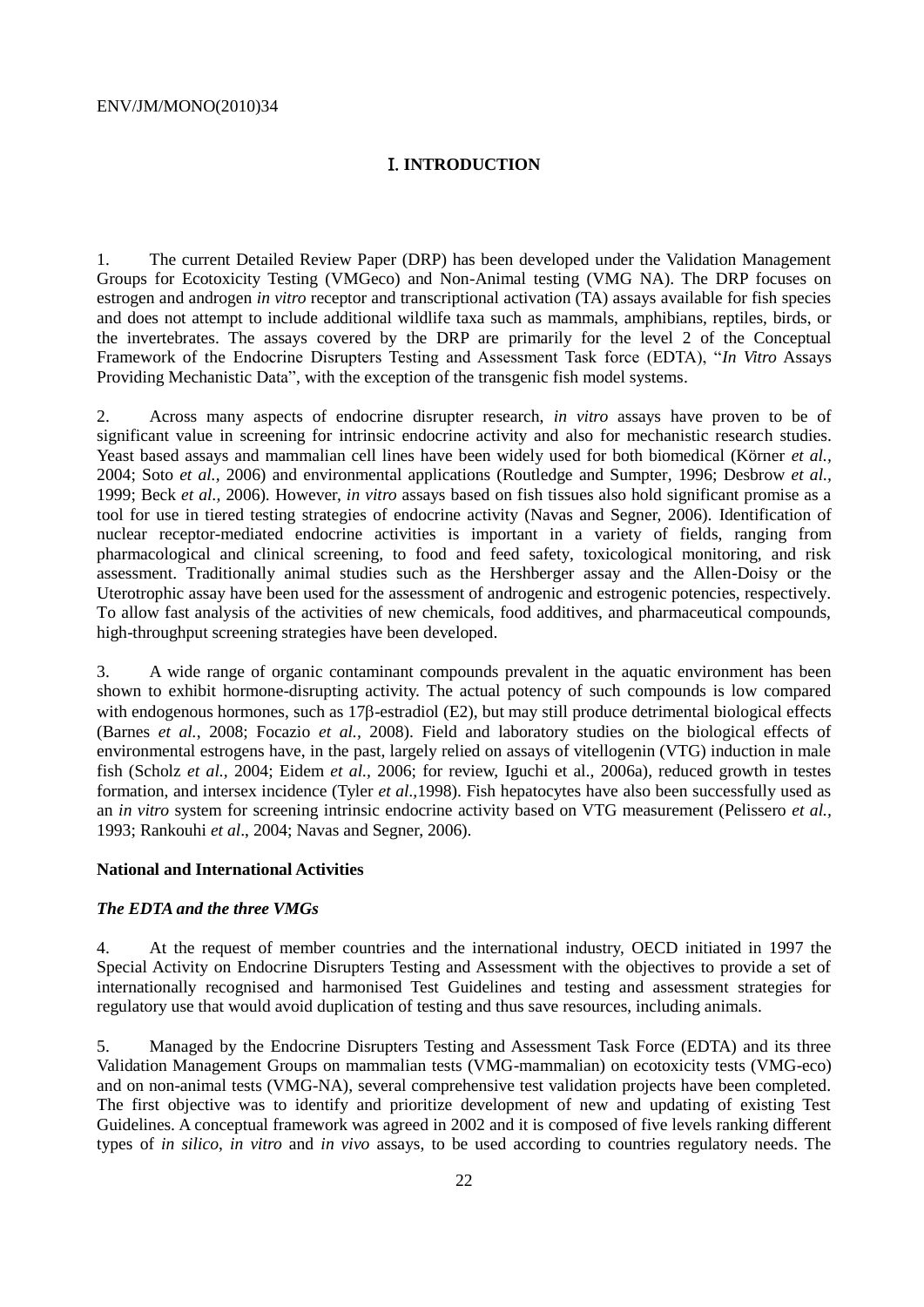validation of a number of test methods on biotic systems and health effects then started under the leadership of three VMGs. The OECD Guidance Document 34 (2005) provides 8 criteria that should be considered in the validation of test methods.

6. The VMG NA have approximately 20 *in vitro* assays under development and the TG 455 on the ―*Stably Transfected Human Estrogen Receptor-α Transcriptional Activation Assay for Detection of Estrogenic Agonist-Activity of Chemicals (STTA)",* was the first Test Guideline from the VMG NA to be adopted, in 2009 (OECD, 2009a). Other projects under validation or in peer review include receptor binding and TA assays for human ERα, AR assays and a H295R Steroidogenesis assay. The Test Guideline 440 for the Uterotrophic Bioassay, a screening assay for estrogenic effects in rodents, was adopted in 2007 (OECD 2007). The Test Guidelines for the Hershberger assay (OECD 2009b), the updated Test Guideline 407 (Repeated dose 28-day oral toxicity) (OECD 2008) and the Test Guideline for the 21-day Fish Screening Assay (OECD 2009c) have all been approved. About 25 projects of the work plan for the Test Guideline Programme 2006/8 are related to the development of Test Guidelines or related documents for endocrine testing. The OECD Validation Management Group for Ecotoxicity Testing (VMG-eco) is establishing screening and testing programs for endocrine disrupting chemicals. For fish, 21-day exposure assay including VTG induction and alteration of apical endpoints and gonad histology have been conducted to detect estrogenicity, anti-estrogenicity, androgenicity, anti-androgenicity and aromatase activity of chemicals using fathead minnow (*Pimephales promelas*), zebrafish, medaka and stickleback. Amphibian metamorphosis assay using stage 51 *Xenopus lavevis* tadpoles has been conducted to detect thyroid active and anti-thyroid hormone activity including disruption of deiodination. For invertebrate species, mainly lifecycle (including development and reproduction) test methods using chironomids, copepods, daphnids and mysids are under discussion. For avian, a two-generation test using Japanese quail (*Coturnix japonica*) is under discussion by the avian expert group.

#### *National Activities*

7. The US Environmental Protection Agency (US EPA) Endocrine Disruption Screening Program (EDSP) has developed and validated *in vitro* and *in vivo* assays to determine the potential for chemicals to cause endocrine disruption in humans or wildlife [\[http://www.epa.gov/scipoly/oscpendo/index.htm\]](http://www.epa.gov/scipoly/oscpendo/index.htm). US EPA is using a two-tiered approach. The Tier 1 Screening battery is based on the Endocrine Disruptor Screening and Testing Advisory Committee's (EDSTAC) recommendations and is intended to identify chemicals potentially affecting the estrogen, androgen, or thyroid hormone systems through any of several recognized modes of action across mammalian and ecological taxa. Tier 2 Testing is intended to confirm, characterize, and quantify those effects for estrogen, androgen, and thyroid active substances.

8. The Tier 1 Screening battery includes *in vitro* mammalian estrogen receptor (ER) and STTA assays, an androgen receptor (AR) binding assay, a steroidogenesis assay using H295R cells, and a recombinant aromatase assay. There are no *in vitro* fish or amphibian assays included in the battery, but *in vivo* fish and amphibian assays are included. The fathead minnow assay can identify endocrine disrupting chemicals displaying several mechanisms of concern, including AR and ER agonists and antagonists and inhibitors of steroid hormone synthesis (Ankley and Villeneuve, 2006). An amphibian metamorphosis assay will detect thyroid-active substances (Gray *et al.,* 2002; Degitz *et al.,* 2005). Additional *in vivo* assays include the mammalian utertrophic assay for estrogen agonist, the Hershberger for androgen and anti-androgens, the male pubertal assay for androgens, anti-androgens and thyroid active agents and HPG and HPT axis disruption, and the female pubertal for estrogen and anti-estrogens and thyroid active agents as well as HPG and HPT axis disruption.

9. The Ministry of Environment (MoE) of Japan conducted the VTG assay, partial life cycle test and full life cycle test using medaka for detecting estrogenicity of chemicals and adverse effects of chemicals. Receptor binding assay (Nakai, 2003) and reporter gene assay using medaka ERs have been established. A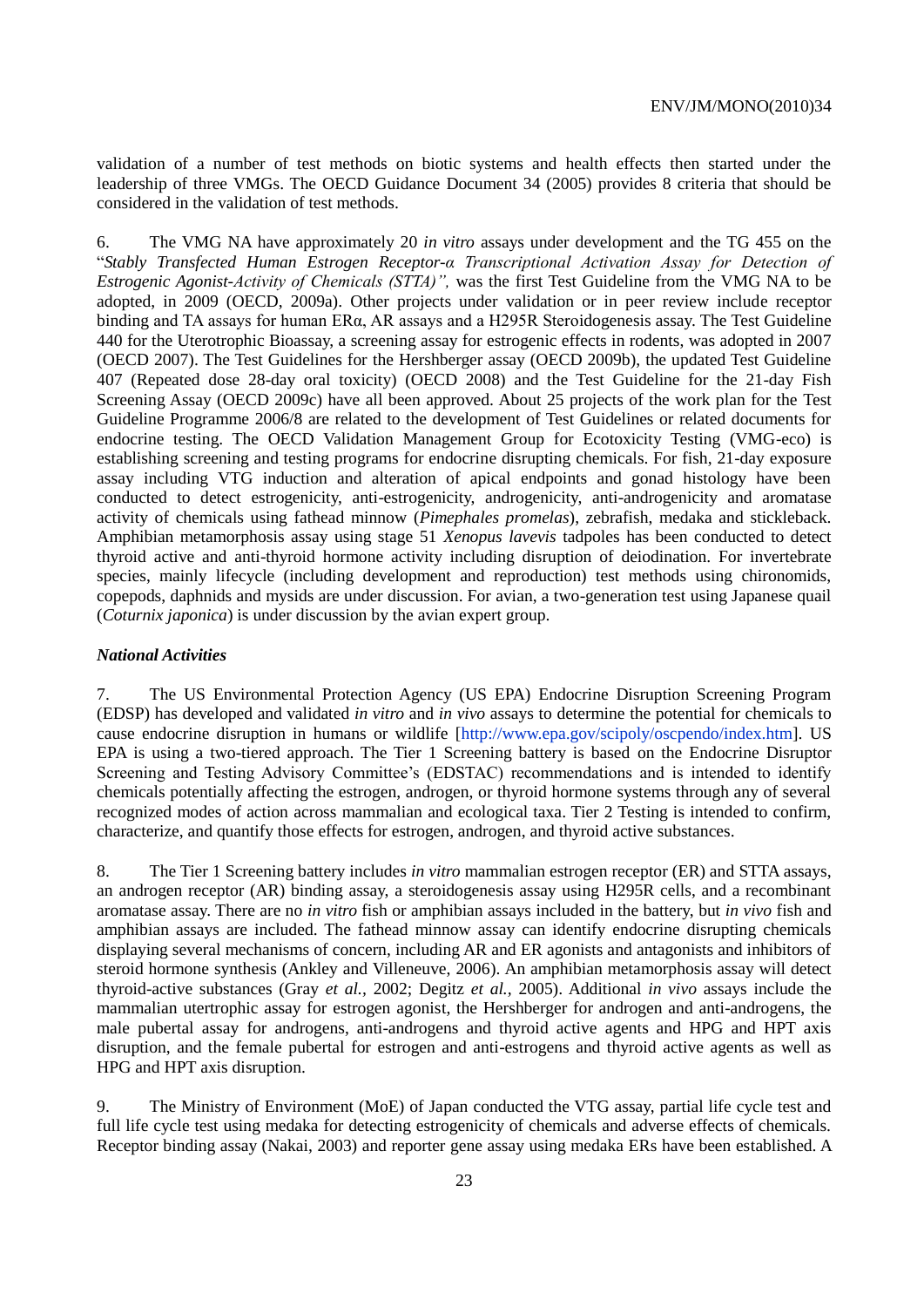*Daphnia magna* assay has been successfully used to detect juvenile hormone-like effect and ecdysone-like effect of chemicals. *Daphnia magna* ecdysone reporter gene assay has been established (Kato *et al.,* 2007). Currently, microarray systems of medaka and *Daphnia magna* are under construction (Watanabe et al., 2007). Metamorphosis assays using *Xenopus laevis* and *Silurana tropicals* have been conducted (Opitz *et al.,* 2005; Mitusi *et al.,* 2006).

10. The Danish Environmental Protection Agency evaluated *in vitro* assays for determination of estrogenic activity in the environment such as ER binding assay, ER reporter gene assay and cell proliferation assay using MCF-7 breast cancer cells (Kinnberg, 2003).

#### **Introduction to test systems**

11. Assays for fish ER, AR and progesterone receptor (PR) and invertebrate ecdysone receptor, VTG, steroid biosynthesis enzymes (aromatase, sulfotransferase and hydroxysteroid dehydrogenase) may be useful tools to screen chemicals for their endocrine activity and to develop a mechanism-based integrated testing strategy for further investigations of higher tier test methods. Molecular methods of gauging VTG and *zona radiata* (ZR) expression and protein concentrations have included immunoassay and quantitative polymerase chain reaction (PCR). The isolation of key gene expression products (*e.g.*, aromatase, ZR, VTG) from a wider range of fish species is essential. Endocrine disruption in invertebrates has received less attention compared with fish, partly because knowledge regarding invertebrate endocrinology is limited (Hutchinson, 2002, 2007; Rotchell and Ostrander, 2003). Recently, Expressed Sequence Tags (ESTs) of *Daphnia magna* have been read and clustered (Watanabe *et al.,* 2005). In the future, more reliance will be placed on the development of gene expression assays using reporter systems combined with PCR-based assays, or even microarray systems (Iguchi *et al.,* 2006b, 2007) and proteomics approaches as they arise from biomedical and environmental research efforts (Link *et al.,* 2006).

12. Most current assays for measuring endocrine activity use mammalian systems; however, extrapolations of potential hazard to other vertebrates based on mammalian data could be over- or underprotective. The conservation of many aspects of endocrine function among vertebrate species (Norris, 1996; Van Der Kraak *et al.,* 1998) provides a biological basis for extrapolating what is known about effects of chemicals on endocrine activity between species (Kavlock and Ankley, 1996). Uncertainties associated with such extrapolations include a lack of comparative knowledge about basic processes such as ligandreceptor binding. For example, although there is structural homology among ERs from different species, specific structural and functional differences between the rainbow trout ERs (rbtERs) and mammalian ERs have been reported. Specifically, Petit *et al.* (1997) reported that there was 60% homology between the ligand-binding domain of rbtER $\alpha$  and human ER $\alpha$  (hER $\alpha$ ). The E2 concentration required to achieve maximal binding in a yeast expressed receptor (Matthews *et al.,* 2000) was 10-fold higher for the rbtER than that for other species' ERs, including hER. In rbtER $\alpha$ , the 50% maximal effective concentration (EC<sub>50</sub>) values for E2 at 37<sup>°</sup>C were 1/28 of that at 20<sup>°</sup>C in MCF-7 breast cancer cells (Matthews *et al.*, 2002), which indicates the importance of assay temperature to achieve maximal transactivation. Structural homology among ERs from various animal species has been summarized in Katsu *et al.* (2006a, 2008). The extent to which such differences would affect quantitative extrapolation of chemical binding affinity between vertebrate classes or among species within a class, is not clear.

13. This DRP summarizes the use of receptor binding assays using extracted ER and AR proteins and recombinant receptors as a means of primary screening of environmental samples and chemicals for estrogenicity, anti-estrogenicity, androgenicty, and anti-androgenicity in fish species, which avoids species and seasonal variation in receptor response to ligand binding. Transcriptional activation (TA) assays using native full-length ER and AR, and engineered ER and AR systems containing transfected receptor genes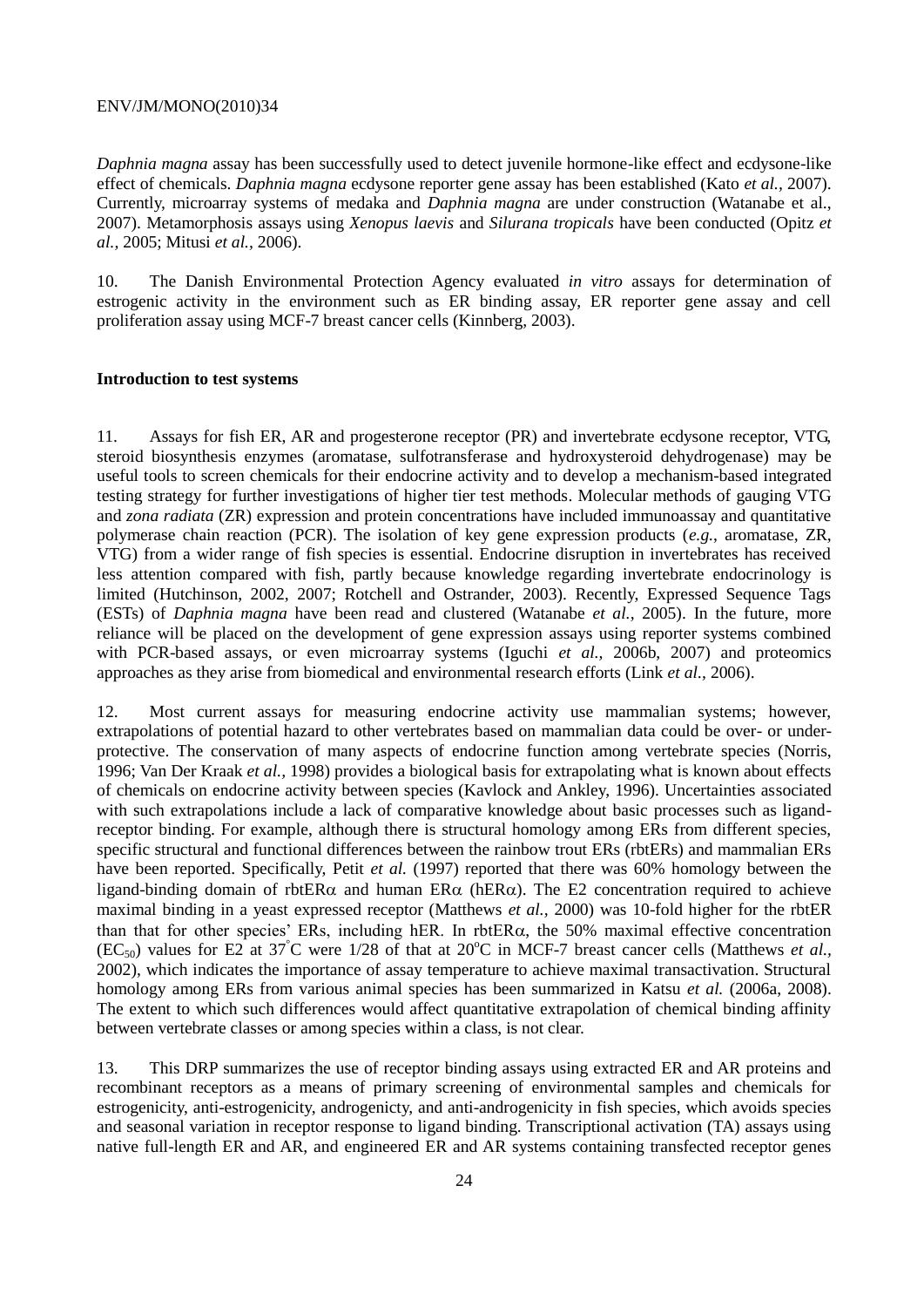with reporter plasmid, have been established for various fish species and will also be summarized (Tables 1 and 2). In these assay systems, both agonistic and antagonistic activities of chemicals can be measured without using radio-isotopes. In addition, ER and AR genes from various fish species can be easily transfected into cell lines and provide standard base-line when the same cell line is used.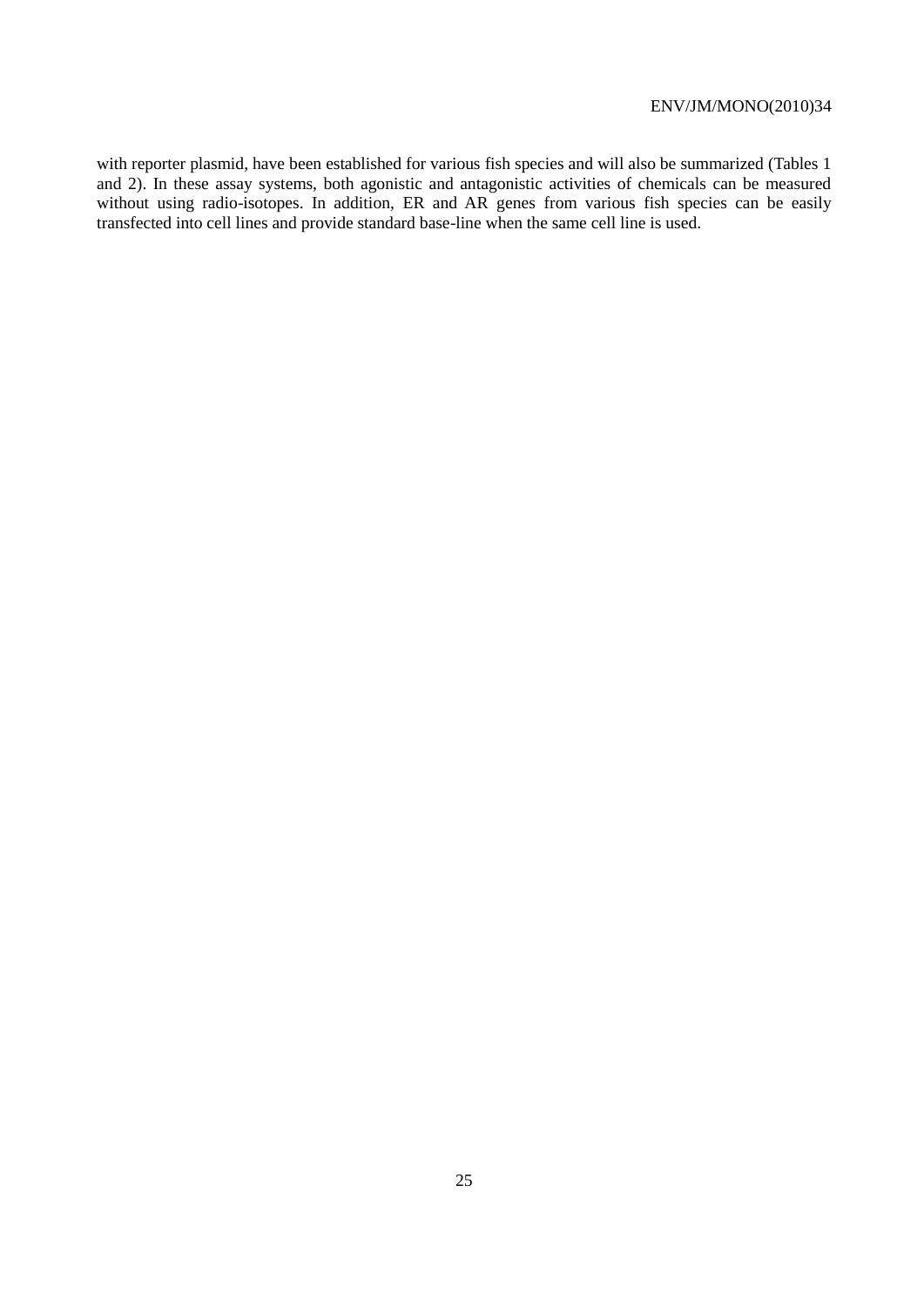#### **II. DESCRIPTION OF METHODS**

#### **Receptor Binding Assays**

14. Competitive ligand binding assays are used to gain mechanistic insight into the primary mode of action of xenoestrogens or xenoandrogens by determining their affinity for ER or AR, respectively. *In vitro* competitive binding assays for the ER have been well established and extensively used to investigate ERligand interactions. ER binding assays can be performed with receptors obtained from a) endogenous sources, *i.e.*, cytosolic or nuclear extracts of various tissues (*e.g.*, liver, gonads), or b) recombinant ER full length receptor or Ligand Binding Domain (LBD) fusion proteins prepared using *Eschelichia coli* (*E. coli*) or insect cells and obtained from cell extracts. Most ER binding assays quantify the ability of a test compound to compete with radio-labelled E2,  $[3H]$ -E2, for binding to the ER. In a typical competitive hormone binding assay, cytosol, cell extract or recombinant ER LBD fusion protein prepared using *E. coli* is incubated with  ${}^{3}H1-E2$  and various concentrations of unlabelled test compounds. If compounds compete with the  $[3H]$ -E2 for receptor binding, they will displace a fraction of the  $[3H]$ -E2 from the receptor in a concentration dependent manner. As the concentration of the unlabelled competitor increases, more  $\lceil^3H\rceil$ -E2 is displaced from the ER. Usually, the free  $[{}^{3}H]-E2$  is separated from the bound  $[{}^{3}H]-E2$  by dextrancoated charcoal or hydroxyapatite treatments or other methods and receptor-bound  $\binom{3}{1}$ -E2 is quantified by liquid scintillation counting. Non-specific binding is measured by addition of excesses of radio-inert diethylstilbestrol (DES) or E2. The specific binding of  $\int^3 H$ ]-E2 to the ER is calculated by subtracting the amount of non-specific binding from the amount of  $\int_{0}^{3}H$ -E2 bound in the absence of a competitor. Decreased specific binding of the  $[3H]$ -E2 in the presence of a test sample suggests that the sample contains compounds that can competitively bind to ER ligand-binding site. Determinations of ER binding abilities do not classify the ligand as agonist or antagonist. The ability of a substance to initiate the molecular cascade of events implicated in gene transcription and protein synthesis associated with adverse effects can not be determined in this assay.

#### **Transcriptional Activation Assays (TA)**

15. The ER functions as a modulator of the transcription of its target cell genes. ER TA assays are based on the ability of a compound to stimulate ER-dependent gene transcription. Thus, transactivation is a result of the molecular cascade of events initiated by receptor occupation and completed by nuclear binding and transactivation of a reporter gene, and as such provides an indication of the estrogenic activity of a compound at a higher level of biological organization than receptor binding alone.

16. Fish *in vitro* TA assays can be carried out using a) endogenously-derived systems such as primary hepatocytes or liver slices, or b) genetically engineered systems similar to those used with mammalian receptors. Fish primary hepatocyte and liver slice transactivation assays take advantage of the fact that male fish livers possess ER and the capacity to produce VTG, yet normally the egg yolk precursor protein is only synthesized in the livers of female oviparous vertebrates in response to estrogenic stimulation. In these systems, estrogenic effects of xenobiotics can be easily measured at the protein level by observing VTG levels, but also at the transcriptional level by observing the induction of any estrogen dependent gene, such as those of VTG or the same ER. Antagonism is also detected by co-treating with E2 and chemical. Isolated fish hepatocytes (Navas and Segner, 2006) and liver slices (Shilling and Williams, 2000; Schmieder *et al.,* 2000, 2004) (Table 2) have been effectively used to screen for anti-estrogenic activity of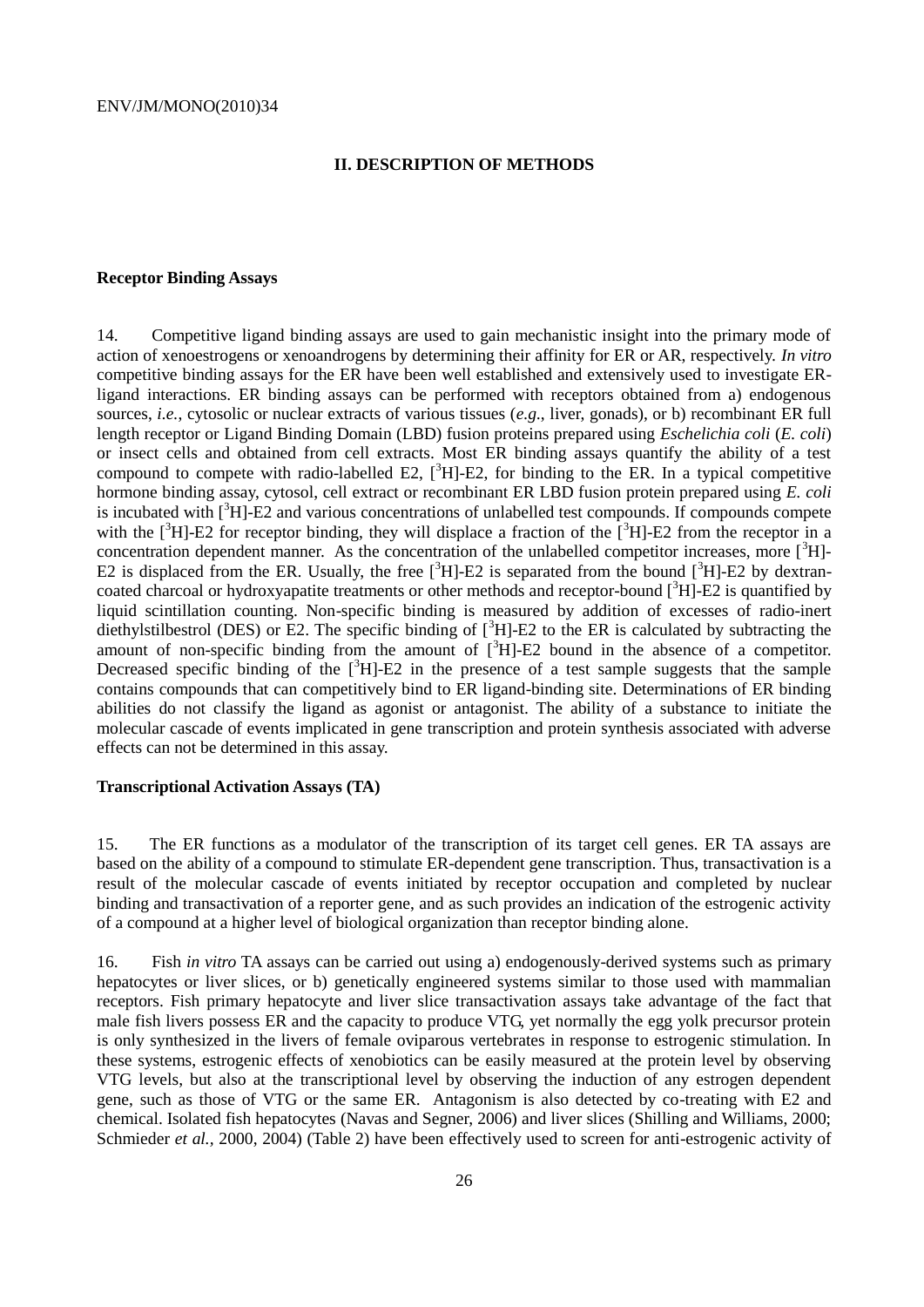chemicals based on the reduction in the production of E2-induced VTG.

17. Systems genetically engineered with recombinant fish receptors can be derived using mammalian or fish cell lines, or strains of yeast (Ackermann *et al.,* 2002; Paris *et al.,* 2002; Pillon *et al.,* 2005). In the genetically engineered systems, the cells are transfected by introducing vectors containing DNA sequences for the receptor, along with Estrogen Responsive Elements (EREs) linked to a reporter gene, and the reporter gene itself. A number of mammalian-based assays are available using cell lines with an endogenous hER (MCF-7 cells and T47D cells) (Wilson *et al.,* 2004a) or cell lines without an endogenous ER (yeast cells, HeLa cells, CHO cells, etc.). The reporter gene used in human cancer cells usually codes firefly luciferase and the reporter gene used in yeast cells usually codes  $\Box$ -galactosidase. Reporter genes can be introduced into cells for the duration of the experiment only (transient transfection) or permanently (stable transfection). Regardless of whether transient or stably transfected cells are utilized in the assays, test substances incorporated into the cells interact with the ER, which becomes activated by a drastic change in its conformation, especially in Helix 12 (Brzozowski *et al.,* 1997). The ER-ligand complex recruits co-activators, and the resulting complex binds to the ERE on the reporter plasmid, which initiates the transcription of the reporter gene and thereby the production of the reporter enzyme. An appropriate substrate in the incubation mixture is metabolized by the respective newly synthesized enzyme, *e.g.* luciferase or  $\Box$ -galactosidase, and results in the production of an easily detected product.

18. In agonism studies, the cells are treated with a test substance and the induction of the reporter gene products is utilized to measure the response. For an assessment of relative potency, the induction can be compared to the induction by reference estrogen. Alternatively, when dose-response data are generated, the  $EC_{50}$  for the test substance can be determined and compared with that for the reference estrogen.

19. For antagonism studies, the cells are exposed simultaneously to the reference estrogen and the test substance, while control cells are exposed to the reference estrogen only. Usually, a constant concentration of reference estrogen is used and the decline of its transcriptional activity with test substances is monitored. The difference in induction of the reporter gene product in the presence and absence of the test substance is used as a measure of estrogen antagonism.

20. Another promising assay system for ER TA has been established by modification of the GAL4 twohybrid system using mammalian cells (Dang *et al.,* 1991; Fearon *et al.,* 1992). One vector contains the yeast GAL4 DNA-binding domain upstream of a multiple coding region, and expresses *Renilla reniformis* luciferase for normalization of transfection efficiency. The other pG5-luc vector contains five GAL4 binding sites upstream of a minimal TATA-box, which in turn, is upstream of the firefly luciferase gene. Using these two vectors, the luciferase expression in the CHO-K1 cell line can be analyzed. When the GAL4 DNA-binding domain, which was fused with recently cloned Japanese giant salamander (jgs)  $ER\alpha$ , and the pG5-luc vector were introduced into CHO-K1 cells, the luciferase expression did not change in the absence of E2 (Katsu *et al.,* 2006b). However, exposure to E2 induced significant expression of luciferase in cells containing the GAL4 DNA-binding domain fused the  $j$ gsER $\alpha$ . The latter thus indicates that the GAL4 DNA-binding domain fused with jgsER $\alpha$  can bind to a GAL4 binding site in the pG5-luc vector following the E2-induced change in conformation of the ER, resulting in an increase in the transcription of the firefly luciferase gene. E2 stimulated luciferase production in a dose-dependent manner similar to the ERE-luciferase system (Katsu *et al.*, 2006b). Progesterone did not induce activity of the jgsER $\alpha$ . In addition, the E2-induced luciferase activity in this system was over 50-fold compared to the approximately five-fold activity of the ERE-luciferase system (Katsu *et al.*, 2006b). In order to screen estrogenic, antiestrogenic, androgenic and anti-androgenic activities of chemicals, the ER and AR binding assays, TA assay and modification of binding assay are available at present. Each assay system has advantages and disadvantages. Current publications of *in vitro* assays using fish ER and AR will be summarized in the following sections.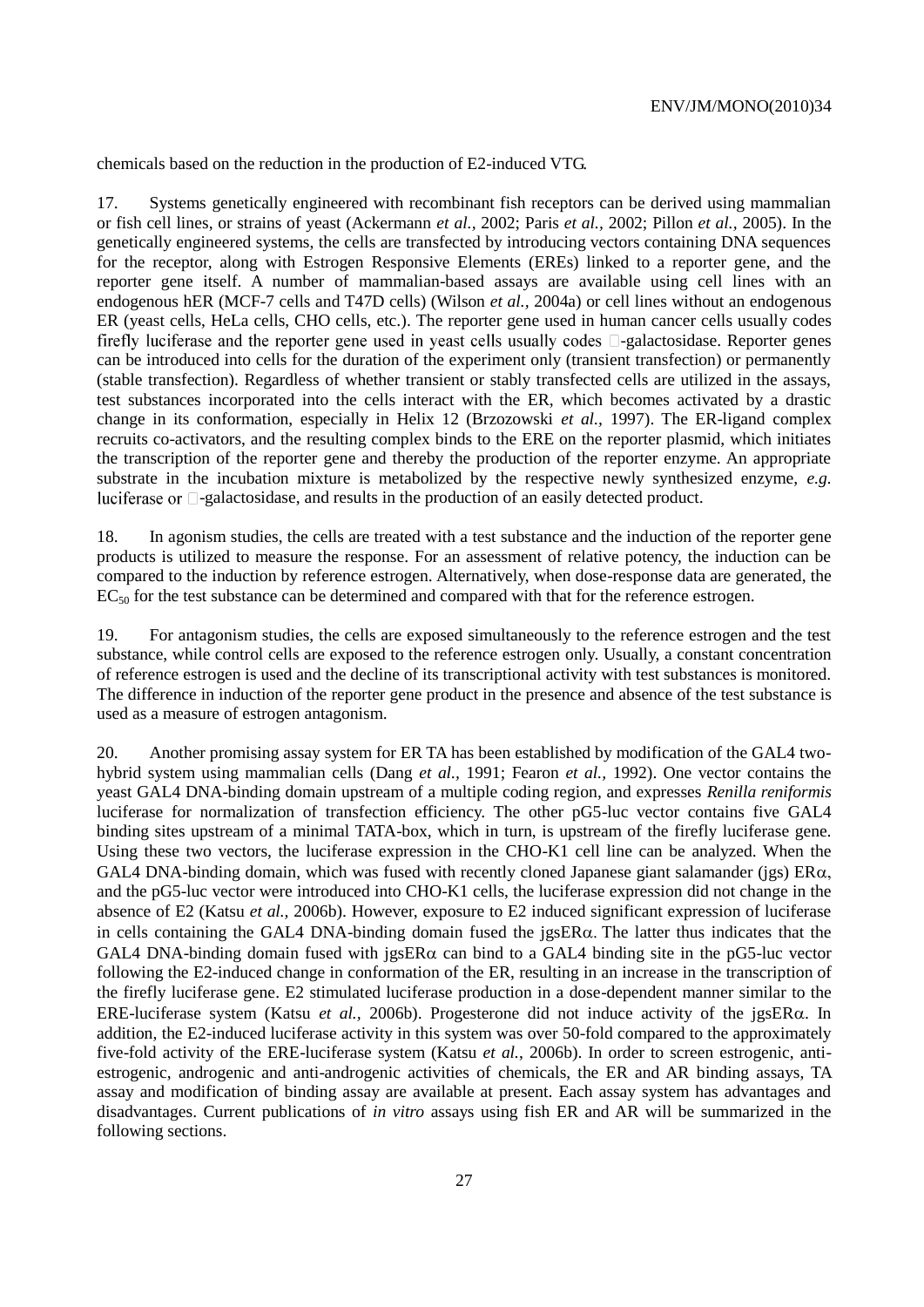#### **III. ESTROGEN RECEPTOR**

21. Estrogens play important roles in the reproductive biology of vertebrates. The majority of actions of estrogens are mediated by specific receptors that are localized in the nucleus of target cells. ERs belong to a super family of nuclear transcription factors that include all other steroid hormone receptors such as progestogens, androgens, glucocorticoids, mineralocorticoids, Vitamin D receptor, and the retinoic acid receptor (Blumberg and Evans, 1998). Three distinct types of ER have been isolated to date in vertebrates. The teleost ER $\alpha$ , ER $\beta$ 1 and ER $\square$ 2-forms but the teleost ER $\square$ 2-form appears to be closely related to the teleost ERβ1, suggestive of a gene duplication event that occurred within the teleosts (Hawkins *et al.*, 2000). Thus, the ancestral condition for the jawed vertebrates (*Gnathostomata*) is considered to be the presence of two forms of ER, corresponding to  $ER\alpha$  and  $ER\beta1$  (Thornton, 2001). Indeed, these two forms of ER have been previously found in mammals, fish, birds, reptiles and amphibians. cDNAs encoding for ERα have been cloned from several vertebrate species including mammals (Green *et al*., 1986; Koike *et al*., 1987; [White](http://www.sciencedirect.com/science?_ob=ArticleURL&_udi=B6T3G-4KNMB9C-1&_user=4937045&_coverDate=09%2F26%2F2006&_rdoc=1&_fmt=high&_orig=search&_sort=d&_docanchor=&view=c&_acct=C000049112&_version=1&_urlVersion=0&_userid=4937045&md5=205d50700746d979ebf5b1becf1a9ed6#bib58) *et al.*, 1987), birds (Krust *et al.*, 1986), reptiles (Sumida *et al.*, 2001; Katsu *et al.*, 2004), amphibians (Weiler *et al.*, 1987) and teleost fish (Pakdel *et al.*, 1990). E2 is the principal estrogen in circulation and appears essential for normal ovarian development in many vertebrates (Wallace, 1985). In chickens and turtles, embryonic exposure to inhibitors of aromatase, the enzyme responsible for the conversion of testosterone (T) to E2, causes genetic females to become phenotypic males (Elbrecht and Smith, 1992; Dorizzi *et al.*, 1994). Likewise, embryonic exposure of various fishes, amphibians or reptiles to E2 or estrogenic chemicals, pharmaceutical agents or environmental contaminants, can induce highly skewed sex ratios toward females (for reviews, see Dietrich and Krieger 2009; Guillette *et al.*, 1996; Tyler *et al*., 1998; Iguchi *et al.*, 2001).

#### **Rainbow trout (Oncorhynchus mykiss)**

#### *Binding – endogenous receptors*

22. A cytosol fraction prepared from rainbow trout (rbt) liver was used in a competitive binding assay for chemicals (Jobling *et al.,* 1995) (Table 1). Many of the compounds tested reduced the binding of the [ <sup>3</sup>H]-E2 to the rbtER. Butylbenzyl phthalate (BBP), di-*n*-butyl phthalate (DBP), di(2-ethylhexyl) phthalate (DEHP), di(2-ethylhexyl) adipate, benzophenone (BP), *n*-butylbenzene, 4-nitrotoluene, butylated hydroxyanisole, and 2,4-dichlorophenol reduced the binding of  $\lceil 3H \rceil$ -E2 to the receptor. Musk ketone, musk xylene, *p*-toluene, butylated hydroxytoluene, caffeine, cholesterol, *p*-hydroxybenzoic acid, *p*-tert butylbenzoic acid, 3,4-dimethylphenol, and 2-methylphenol did not impair binding of  $[^{3}H]-E2$ .

23. Relative binding affinities of endocrine active compounds to rbtER and fathead minnow (fhm) ER were studied (Denny *et al.,* 2005) (Table 1). Liver cytosol was prepared from individual trout liver or pooled fathead minnow livers (30-50 fish, separated by gender). Prior to use in competitive binding experiments, saturation binding with E2 was performed to determine the dissociation constant  $(K_d)$  and binding capacity ( $B_{max}$ ) of each cytosolic preparation. The  $K_d$  values were higher for fhmER (2.6-22.3 nM) than for rbtER (0.8-2.7 nM); however, in both species, females and males had similar  $K_d$  (fhmER, 8.6 *vs.*) 6.2 nM; rbtER, 1.7 *vs.* 1.2 nM). As with *Kd*, mean *Bmax* values determined for fhmER preparations were higher for females (44.8 fmol/mg) than for males (24.8 fmol/mg). Mean  $B<sub>max</sub>$  values for the rbtER were somewhat higher in females (17.7 fmol/mg) than males (12.5 fmol/mg). The mean half maximal inhibitory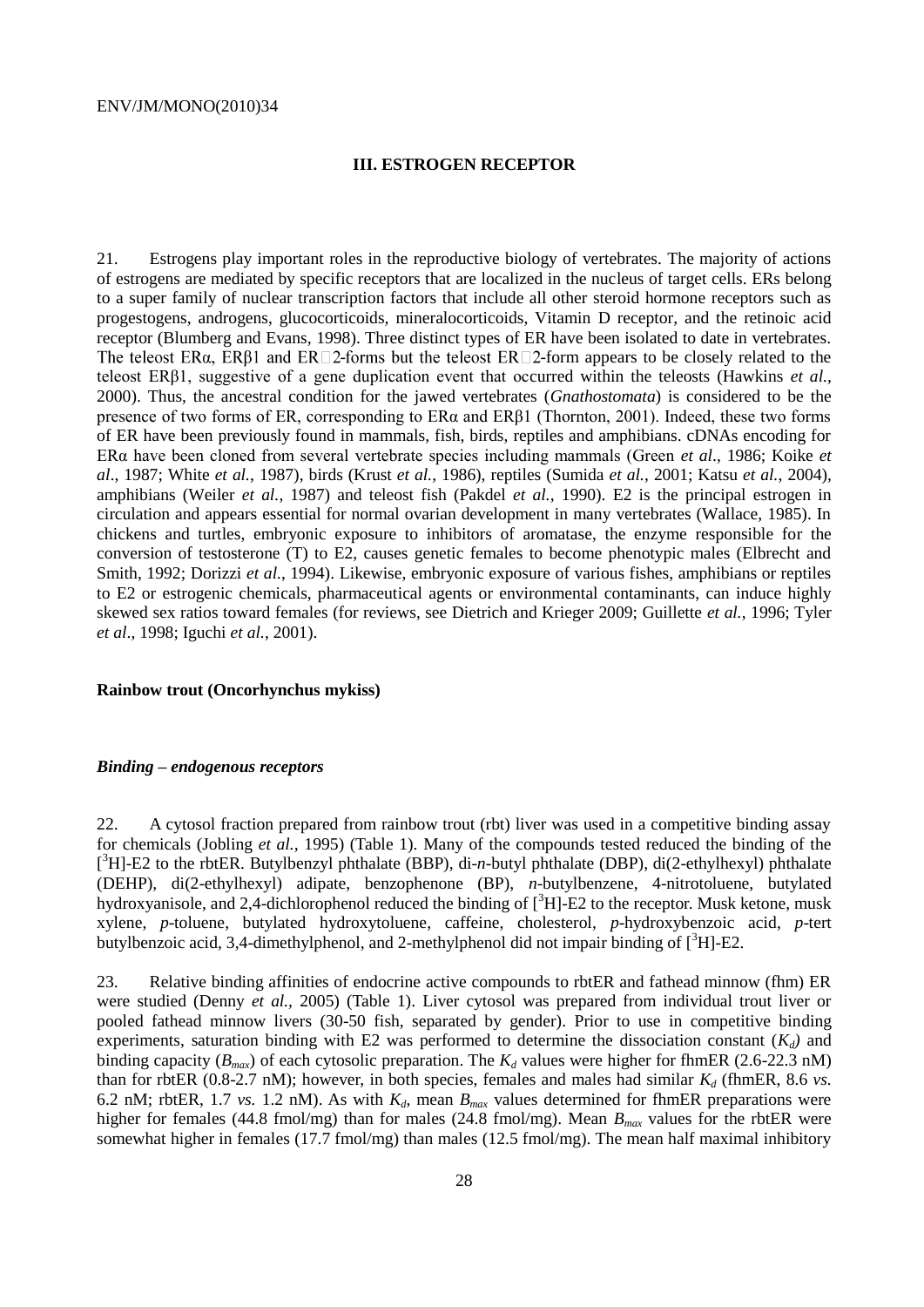concentration  $IC_{50}$  and Relative Binding Affinity (RBA) of 11 chemicals were determined with both fhmER and rbtER (4 C). The chemicals included E2, DES, EE2, estrone (E1), estriol (E3), tamoxifen (TAM), genistein (GEN), nonylphenol (NP), 4-*t*-octylphenol (OP), methoxychlor (MXC), T and methyltestosterone (MT). RBA was calculated for each chemical relative to E2 binding to the receptor. The estrogens DES, EE2 and E1 bound with high affinity to both receptors, with respective RBAs of 586, 166 and 28% (fhmER) and 179, 89 and 5% (rbtER). RBA of E3, TAM and GEN for both fhmER and rbtER were moderate, with values between 0.3 and 5%. The alkylphenols had weak affinity for the ERs with RBAs for the fhmER of 0.1 and 0.01 for NP and OP, respectively. Corresponding values for the rbtER were 0.027 and 0.009. [ ${}^{3}H$ ] E2 was only partially displaced from both the fhmER and the rbtER by MXC, T and MT. Comparison of RBAs of the chemicals tested for fhmER and rbtER indicates that the rank order of RBAs essentially are the same for both species.

24. Rainbow trout ER from liver tissue competitive binding assays with 11chemicals, (E2, DES, 4 hydroxytamoxifen (4-HT), GEN, NP, *o,p'*-DDT, MXC, monohydroxyMXC, dihydroxyMXC, kaempferol and resorcinol sulphide) yielded calculable RBA from 179 to 0.0006% and no binding for 3 additional chemicals (4-*tert*-butylphenyl salicylate, 4,4'-butylidene bis(6-*tert*-butyl*-m*-cresol and brompheniramine hydrogen maleate). E2, DES, MXC, *o,p'*-DDT, MXC, dihydroxyMXC, kaempferol and resorcinol sulphide had produced complete displacement curves in binding assays, including the lowest affinity binder with an RBA of 0.0006%. Two chemicals with only partial binding curves up to their solubility limit did not induce VTG. (Schmieder *et al.,* 2004) (Table 1). Relative affinity of chlordecone and *o,p'*-DDT or DDE for rbtER was studied. Chlordecone had relatively low affinity (1000-fold less than moxestrol, a synthetic estradiol) for hepatic rbtER. *o*,*p'*-DDT and *o*,*p*'-DDE, but not *p*,*p*'-DDE, also exhibited low binding affinity (approximately 156000-fold less than moxestrol). These data indicated that chlordecone, *o*,*p*'-DDT and *o*,*p*'-DDE were weakly estrogenic in juvenile trout (Donohoe and Curtis, 1996) (Table 1). As is also suggested by the trend toward higher proportions of female medaka upon treatment of 1-day post-hatch with *o,p*'-DDT for 100 days (see Dietrich and Krieger (2009) for a review)

25. Representative alkylphenols such as phenol, pentylphenol, hexylphenol, heptylphenol, OP, NP, dodecylphenol, and phthalates such as di(2-ethylhexyl) phthalate (DEHP), diaryl phthalate, dinonyl phthalate, butylbenzyl phthalate (BBP), dibutyl phthalate (DBP) and diethyl phthaltate, the pesticides dieldrin and toxaphene, the mycoestrogen zearalenone (ZEA) and the phytoestrogen GEN were tested for their ability to displace endogenous ligand from putative rbtER, AR and cortisol receptor (CR) from rainbow trout liver and brain (Knudsen and Pottinger, 1999) (Table 1). The rbtER displayed a higher affinity for alkylphenols than for phthalates, but both groups of compounds were  $10^4 - 2 \times 10^5$  times less potent than E2 in displacing specifically bound  $[{}^{3}H]$ -E2. Toxaphene and dieldrin did not bind to rbtER, either alone or in combination. ZEA and GEN were about  $10<sup>3</sup>$ -fold less potent than E2 and showed no increase in potency when tested in combination. None of the compounds tested showed evidence of binding to the rbtAR or the rbtCR. It is concluded that the compounds tested are exclusively, albeit weakly, estrogenic in rainbow trout and do not display any synergistic effects.

26. The estrogenicity of ZEA and its metabolites ( $\alpha$ - and  $\beta$ -zearalenol) was evaluated using an *in vitro* competitive receptor binding assay (Arukwe *et al.,* 1999) (Table 1). The ER binding affinities of  $\alpha$ zearalenol and ZEA in rainbow trout were approximately 1/150 and 1/300 to that of E2, respectively. Generally,  $\alpha$ -zearalenol and ZEA possess estrogenic potencies that are approximately 50% compared to that of E2, and their order of estrogenic potency *in vitro* receptor competitive binding is  $\alpha$ -zearalenol >  $ZEA > \beta$ -zearalenol in this study (Arukwe *et al.*, 1999) (Table 1).

27. Rainbow trout ER from the livers of mixed sex fish exhibited  $\int_1^3 H = 2$  binding characteristics, and livers from female fish contained 2-3 times higher amounts of ER than livers from the males. In competition studies with  $[3H]$ -E2, the rbtER were found to bind both native steroids (E2 > E1 > E2 17glucuronide  $\gg$  T and 11-ketotestosterone (11-KT)) and putative estrogen mimics (DES, 4-HT, EE2  $\gt$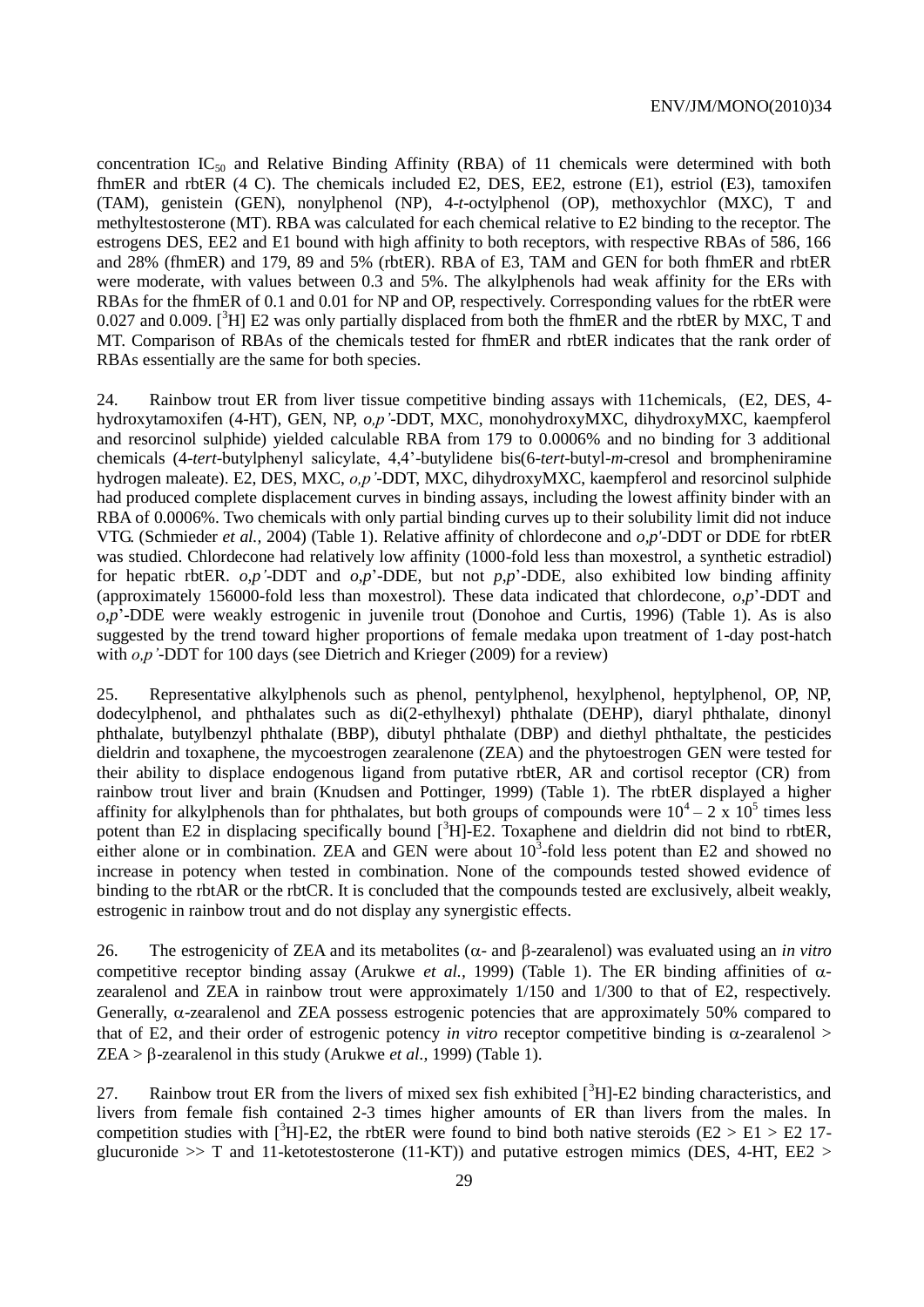GEN, ZEA > OP, NP, and *o,p'*-DDT. The pesticides toxaphene and dieldrin, which are proposed to bind to and activate hER, did not display significant binding affinity for the rbtER (Tollefsen *et al.,* 2002) (Table 1).

#### *Binding – recombinant receptors*

28. A study investigated the ability of 34 natural and synthetic chemicals to compete with  $\binom{3}{1}$ -E2 for binding to bacterially expressed glutathione *S*-transferase (GST)-ER fusion proteins from five different species (Matthews *et al.,* 2000) (Table 1). Fusion protein constructs consisted of the ER D, E and F domains of hER $\alpha$  (GST-hER $\alpha$ def), mouse ER $\alpha$  (GST-mER $\alpha$ def), chicken ER (GST-cERdef), green anole ER (GST-gaERdef) and rbtERs (GST-rbtERdef). All five fusion proteins displayed high affinity for E2 with *Kd* values ranging from 0.3 to 0.9 nM. Although, the fusion proteins exhibited similar binding preferences and binding affinities for many of the chemicals, several differences were observed. For example,  $\alpha$ -zearalenol bound with greater affinity for GST-rbtERdef than E2, which was in contrast to other GST-ERdef fusion proteins examined. Coumestrol, GEN and naringenin bound with higher affinity for the GST-gaERdef, than to the other GST-ERdef fusion proteins. Many of the industrial chemicals examined preferentially bound to GST-rbtERdef. Bisphenol A (BPA), OP and *o,p'*-DDT bound with an approximately 10-fold greater affinity to GST-rbtERdef than to other GST-ERdefs. MXC, *p,p'*-DDT, *o,p'* dichloro-diphenyl-dichloroethylene (DDE),  $p, p'$ -DDE,  $\alpha$ -endosulfan and dieldrin weakly bound to the ERs from the human, mouse, chicken and green anole. In contrast, these compounds completely displaced  $\binom{3}{1}$ -E2 from GST-rbtERdef. These results demonstrate that ERs from different species exhibit differential ligand preferences and relative binding affinities for estrogenic compounds and that. These differences may be due to the variability in the amino acid sequence within their respective ER ligand binding domains, thus additional ER binding assays using fish ERs should be developed.

#### *Transcriptional Activation assay – endogenous systems*

29. Eleven lower to no affinity chemicals  $(RBA < 0.1\%)$  were tested in trout liver slices to measure induction of rbtER-dependent VTG mRNA in the presence of chemical passive partitioning (from media to multiple hepatocyte layers in the slice) and liver xenobiotic metabolism. VTG induction in slices was observed in a concentration-dependent manner for 8 chemicals (E2, DES, MXC, *o,p'*-DDT, MXC, dihydroxyMXC, kaempferol, resorcinol sulphide) tested that had produced complete displacement curves in binding assays, including the lowest affinity binder with an RBA of 0.0006%. Two chemicals with only partial binding curves up to their solubility limit did not induce VTG. The monohydroxy metabolite of MXC was the only chemical tested that apparently bound rbtER but did not induce VTG mRNA(Schmieder *et al.,* 2004) (Table 1).

30. VTG induction response in isolated trout liver cells has been suggested as *in vitro* screening for identifying estrogen-active substances (Jobling and Sumpter, 1993; Kwon *et al.,* 1993; Pelissero *et al.,* 1993; Gagné and Blaise, 1998; Valliant *et al.,* 1998; Islinger *et al.,* 1999; Shilling and Williams, 2000; Okoumassoun *et al.,* 2002; Olsen *et al.,* 2005). The main advantages of the hepatocyte VTG assay are considered its ability to detect effects of estrogenic metabolites, since hepatocytes *in vitro* remain metabolically competent, and its ability to detect both estrogenic and anti-estrogenic effects (for reviews see, Navas and Segner, 2006; Iguchi *et al.,* 2006b).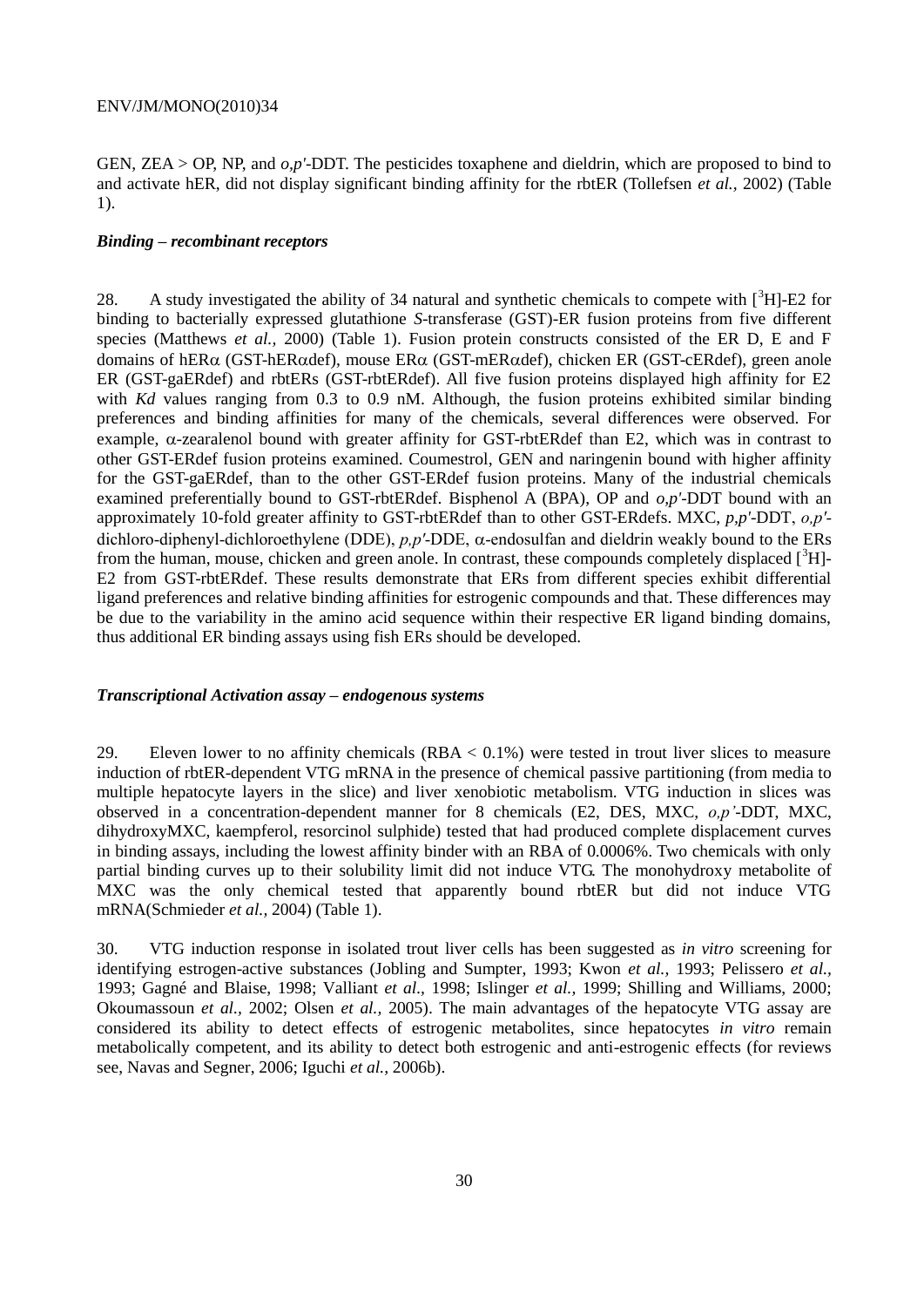#### *Transcriptional Activation – engineered systems*

31. An estrogen-responsive reporter gene assay was established using rainbow trout gonad cell line RTG-2 in which an acute estrogenic response is created by co-transfecting cultures with an expression vector containing rbtER cDNA in the presence of an estrogen-dependent reporter plasmid (Fent, 2001) (Table 2). RTG-2 cells were stably transfected with the rbtER $\alpha$  cDNA expression vector, and clones responsive to E2 were selected (Ackermann et al., 2002) (Table 2). The estrogenic activity of E2, EE2, NP, nonylphenoxy acetic acid, OP, BPA, *o,p'*-DDT, *p,p'*-DDT, *o,p'*-DDE, *p,p'*-DDE, *o*,p'-dichloro-diphenyldichloroethane (DDD), p,p'-DDD, and 2,2-bis(*p*-chlorophenyl)acetic acid (*p,p'*-DDA) was assessed at increasing concentrations. All compounds except *o,p'*-DDT, *p,p'*-DDE, and *p,p'*-DDA showed logistic dose-response curves, which allowed the calculation of lowest-observed-effect concentrations (LOEC) and the concentrations at which half-maximal reporter gene transcriptional activities were reached ( $EC_{50}$ ). To check whether estrogen-responsive RTG-2 cells may be used to detect the estrogenic activity of environmental samples, an extract from a sewage treatment plant effluent was assessed and found to have estrogenic activity corresponding to the transcriptional activity elicited by 0.05 nM of E2. Dose-response curves of NP, OP, BPA, and *o,p'*-DDD revealed that the RTG-2 reporter gene assay is more sensitive for these compounds when compared to transfection systems recombinant for mammalian ERs.

32. A study of the potential for temperature to influence estrogen-mediated responses in poikilothermic animals (Sumida *et al.,* 2003) suggested that temperature may be an important variable to consider when using an estrogen-responsive reporter gene in a rainbow trout cell line to test the estrogenic activity of chemicals. Rainbow trout hepatoma cells (RTH 149) incubated at 11 or  $18^{\circ}$ C were co-transfected with an estrogen-responsive luciferase reporter plasmid and a plasmid containing a constitutively expressed rbtER. The RTH-149 cells were then exposed to E2, with samples collected at 24-h intervals (Hornung *et al.,* 2003) (Table 2). The 72-h EC<sub>50</sub> for estrogen-responsive luciferase activity was 3.8 x 10<sup>-9</sup> M at 11<sup>o</sup>C and 7.4 x  $10^{-10}$  M at 18<sup>o</sup>C. The efficacy of E2 was lower at 11<sup>o</sup>C. The maximal response to E2 in cells at 11<sup>o</sup>C was 2.6-fold greater than controls, whereas the maximal response at  $18^{\circ}$ C was 3.2-fold greater than controls. EE2 was similar to E2 in potency (relative potency = 0.8) and efficacy at the two temperatures. The  $EC_{50}$ of the weak ER agonist 4-tert-pentylphenol was 7.6 x  $10^{-7}$  M at  $11^{\circ}$ C and 6.9 x  $10^{-7}$  M at 18<sup>o</sup>C; its potency relative to E2 was not significantly different at the two temperatures,  $0.00036$  and  $0.00054$  at  $11^{\circ}$ C and 18<sup>o</sup>C, respectively. The estrogen-responsive reporter gene activity produced by  $10^{-8}$  M E2 was completely inhibited by the anti-estrogens ZM 189,154 and ICI 182,780, at  $10^{-6}$  M concentration of either antagonist. Although there may be slight differences in responses between the two temperatures tested, this assay can be used to effectively determine the relative estrogenic activity of chemicals within the physiological temperature range of rainbow trout.

33. Cadmium (Cd)-mediated inhibition of vitellogenesis was studied in rainbow trout collected from contaminated areas or undergoing experimental exposure to Cd, and correlated with modification in the transcriptional activity of the ER. A recombinant yeast system expressing rbtER or hER was used to evaluate the direct effect of Cd exposure on ER transcriptional activity (Guevel *et al.,* 2000) (Table 1). In recombinant yeast, Cd reduced the E2-stimulated transcription of an estrogen-responsive reporter gene. *In vitro* binding assays indicated that Cd did not affect ligand binding to the receptor. Yeast one- and twohybrid assays showed that E2-induced conformational changes and receptor dimerization were not affected by Cd. Conversely, DNA binding of the ER to its cognate element was dramatically reduced in gel retardation assay. This result suggests that Cd could be an important endocrine disrupter through a direct effect on ER transcriptional activity and may affect a number of estrogen signalling pathways.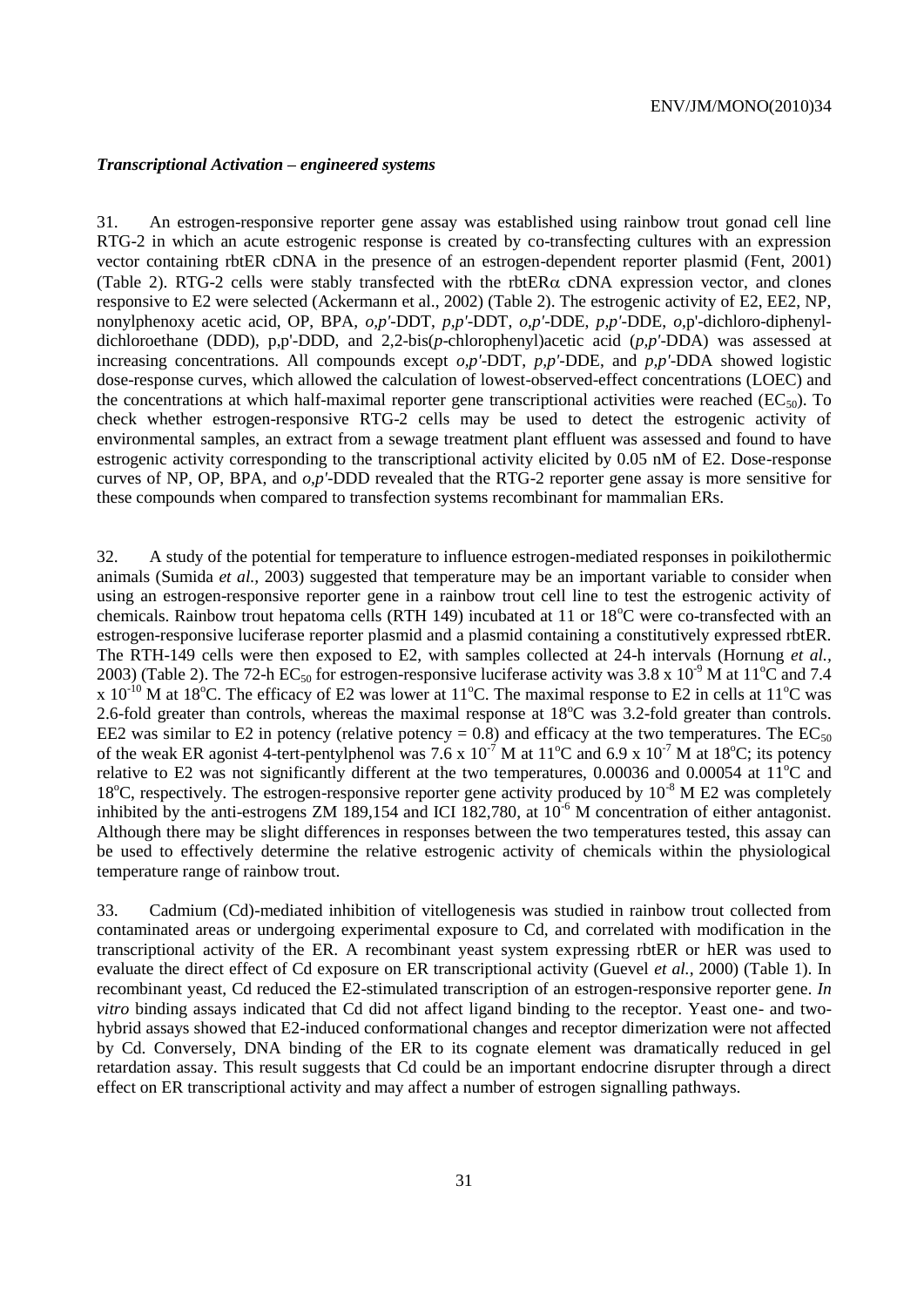#### **Spotted sea trout (***Cynoscion nebulosus***)**

#### *Binding – endogenous receptors*

34. Spotted sea trout (ss) ERs were identified in cytosolic  $(K_d = 1.26)$  and nuclear  $(K_d = 1.96)$  extracts of livers of adult female. The  $K_d$  did not differ between males and females or between vitellogenic and nonvitellogenic females. The binding in both the cytosolic and nuclear extracts was specific for estrogens  $(DES > E2 \gg E1 = E3)$  (Smith and Thomas, 1990) (Table 1). ssER concentrations in cytosolic extracts from late vitellogenic females were significantly higher than those from non-vitellogenic females. The nuclear binding capacity of livers from mid-vitellogenic females (1.12 pmol/g liver) was significantly higher than the binding capacity in livers from non-vitellogenic females (0.16 pmol/g liver), but not that of late vitellogenic females (0.80 pmol/g liver). The concentration of E2-binding sites was greatest in the liver (liver >> ovary > heart> spleen > muscle > brain). No interference from other steroid-binding proteins was detected using a simple dextran-coated charcoal method to separate bound from free hormone. Approximately 14% of the binding in the cytosolic extract had DNA-binding affinity. ER binding activity was maximally extracted from nuclei with buffer containing 0.6 M potassium chloride. Nuclear receptors eluted from gel filtration columns with an apparent molecular weight of 95 kDa.

35. Several xenobiotics were tested for their ability to bind to the hepatic ssER (Thomas and Smith, 1993). Incubation of cytosolic extracts with the antiestrogens clomiphene, TAM, and nafoxidine caused displacement of  $\binom{3}{1}$ -E2 from ssER. Kepone (chlordecone) also bound to ssER, but it had a lower affinity than that observed with mammalian ER. These compounds have antiestrogenic or estrogenic actions in the spotted sea trout. However, several DDT derivatives and Poly-Chlorinated Bi-phenyls (PCB) mixtures failed to displace E2 from the ssER, even though they have been shown to bind to mammalian ER. The lack of binding to ssER by several of the xenobiotics may be due to structural differences between ER in spotted sea trout and in mammals. These results indicate that the ssER assay can be used for screening xenobiotics for possible estrogenic activity in teleosts.

#### **Mummichog (Fundulus heteroclitus)**

#### *Binding – recombinant receptors*

36. In *Fundulus heteroclitus*,  $ER\alpha$  (fh $ER\alpha$ ) was cloned and the  $ER\alpha$  binding assay was carried out (Urushitani *et al.*, 2003) (Table 1). Recombinant fhER $\alpha$  LBD fusion protein was prepared using *E. coli.* fhER $\alpha$  binding affinities to various concentrations (1 x 10<sup>-4</sup> – 1 x 10<sup>-11</sup> M) of OP, NP, BP, di-*n*-buthylhexyl phthalate (DBHP), octachlorostyrene (OCS) and tributyltin chloride (TBT) were measured.  $E_2$  bound to fhER $\alpha$  with an IC<sub>50</sub> value of 5.5 x 10<sup>-9</sup> M. The RBA values of the other chemicals were calculated as a percent ratio of the IC<sub>50</sub> values of test substances relative to E2. RBA of OP and NP for fhER $\alpha$  were approximately 0.65 and 0.42% of E2, respectively. BP exhibited weak binding affinity, approximately 0.008% of E2. Phthalates also showed weak binding affinities (0.01 - 0.02% of E2). DBHP showed slightly higher receptor binding affinity ability for the fhER $\alpha$ . The binding potency of OCS to fhER $\alpha$  was estimated as 0.02% of E2.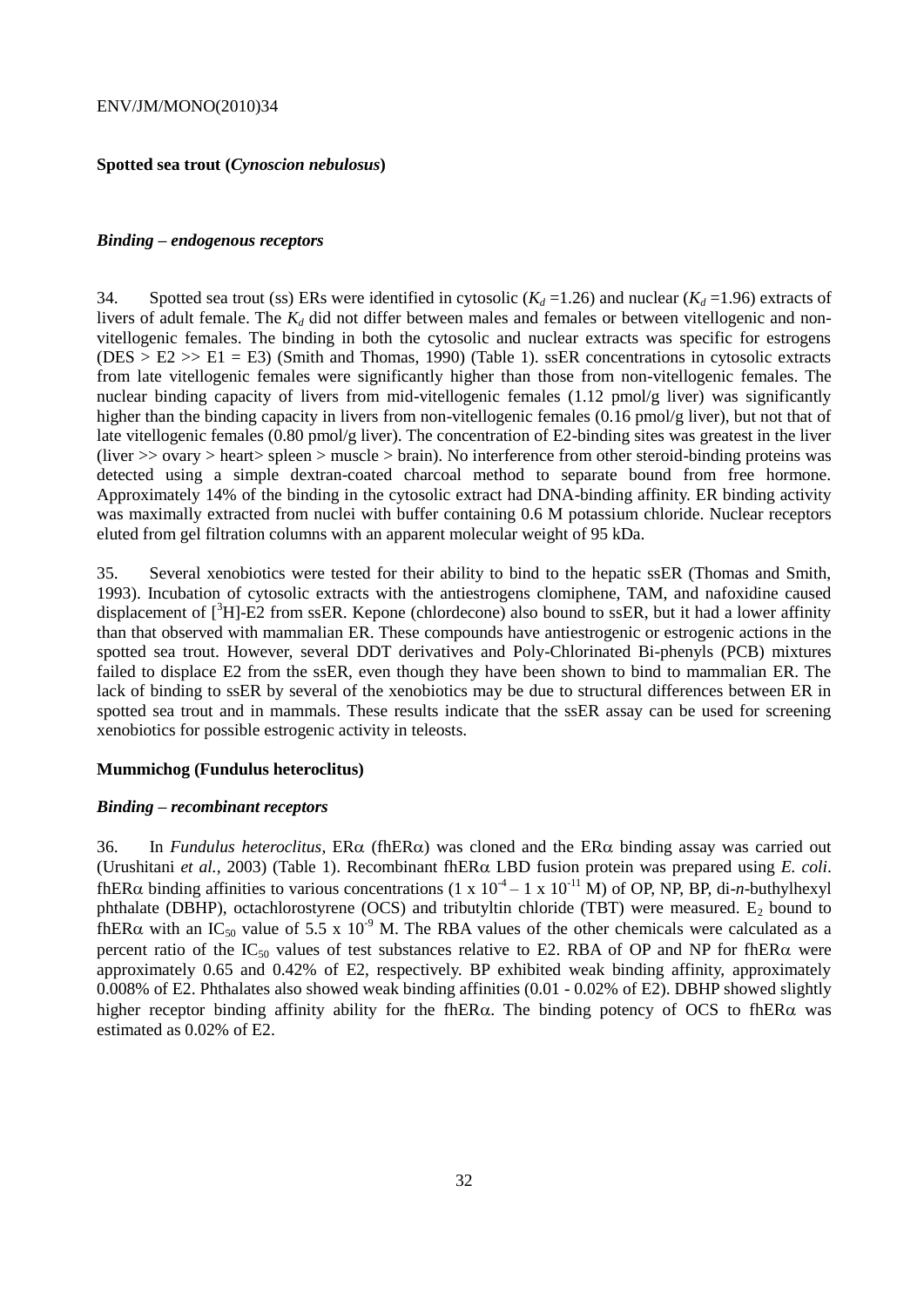#### **Medaka (Oryzias latipes)**

#### *Binding – recombinant receptors*

37. Medaka (m)  $ER\alpha$  and mER $\beta$  binding assays were carried out using recombinant LBD fusion protein prepared using *E. coli* (Nakai, 2003) (Tables 1, 2 and 3). RBA of E2 was used for evaluation. RBA of OP and NP for mER $\alpha$  were 16 and 8.1% of E2, respectively. DEHP, buthylbenzyl phthalate and TBT exhibited RBAs of 0.79, 0.23 and 0.1%, respectively. DBP, OCS, dicyclohexyl phthalate, diethyl phthalate and di-2-ehylhexyl adipate showed weak binding affinities (0.012-0.045%). RBA of OP, NP and DEHP for mERB were  $0.8$ -0.83%. Phthalates showed weak binding affinities  $(0.002$ -0.006% of E2).

#### *Transcriptional Activation – engineered systems*

38. For reporter gene assay, HeLa cells were transiently co-transfected with both receptor and reporter plasmids in a serum-free medium (Nakai, 2003). Cells were exposed to chemicals (1 x  $10^{-5}$  - 1 x  $10^{-11}$  M), then firefly luciferase luminescence was detected. Relative potencies of OP and NP to  $E_2$  for mER $\alpha$  were 1.3 and 0.35%, respectively. Other chemicals including phthalates and TBT were negative. For mERB and mAR reporter gene assay (value obtained for  $5\alpha$ -dihydrotestosterone (DHT) was 100%), all the chemicals studied, including phthalates, alkylphenols, TBT and OCS were negative (Table 3).

#### *Transgenic animal system*

39. The detection of environmental estrogens using *in vivo* tests offers several advantages when compared to the computational chemical analysis performed on a compound by compound basis. These advantages include the screening of novel contaminants with biologically meaningful endpoints, the integration of absorption, distribution, metabolism, and excretion (ADME) processes. In this holistic sense, the evaluation of potential toxic effects due to endocrine disrupting chemicals requires validated *in vivo* 'bio-tests'. Critical disadvantages of whole organism bio-tests are they are laborious and timeconsuming, have periodic low sensitivity and raise animal welfare concerns. To overcome these problems, a transgenic medaka (ChgH-GFP) strain harbouring the green fluorescence protein (GFP) gene driven by choriogenin H (ChgH) gene regulatory elements was developed (Kurauchi *et al.,* 2005). ChgH is an egg envelope protein induced by estrogens in the liver. With yolk sac larvae of this strain, GFP induction in liver was observed 24 h after onset of aqueous exposure to 0.63 nM E2, 0.34 nM EE2, or 14.8 nM E1. Concentrated sewage treatment effluent induced GFP expression. Comparison of E2 equivalents estimated by GFP-induction in transgenic medaka, a Yeast Estrogen System (YES) assay, and Gas Chromatography-Mass Spectrometry (GC/MS) showed detection limits in the same order of magnitude. These results indicated that the sensitivity of the transgenic medaka strain is sufficient for application as an alternative model in monitoring environmental water samples for estrogenic chemicals.

40. A method for quantification of GFP in ChgH-GFP strain of medaka using image analysis was established and applied for the analysis of time- and concentration-dependent GFP fluorescence in juvenile fish (Scholz *et al.,* 2005). Concentration-response analyses were performed with fish exposed for 14 days to E2 (0.37-367 pM), GEN (0.37-367 nM), or NP (0.367-1,835 nM). By means of image analysis, it was shown that ChgH-GFP was induced by E2 at 183.5 pM or higher concentrations. Time-course and recovery experiments indicated a strong accumulation of GFP in the liver. Results of RT-PCR analysis of ChgH and VTG demonstrated induction of gene expression for the same range of concentrations as that for GFP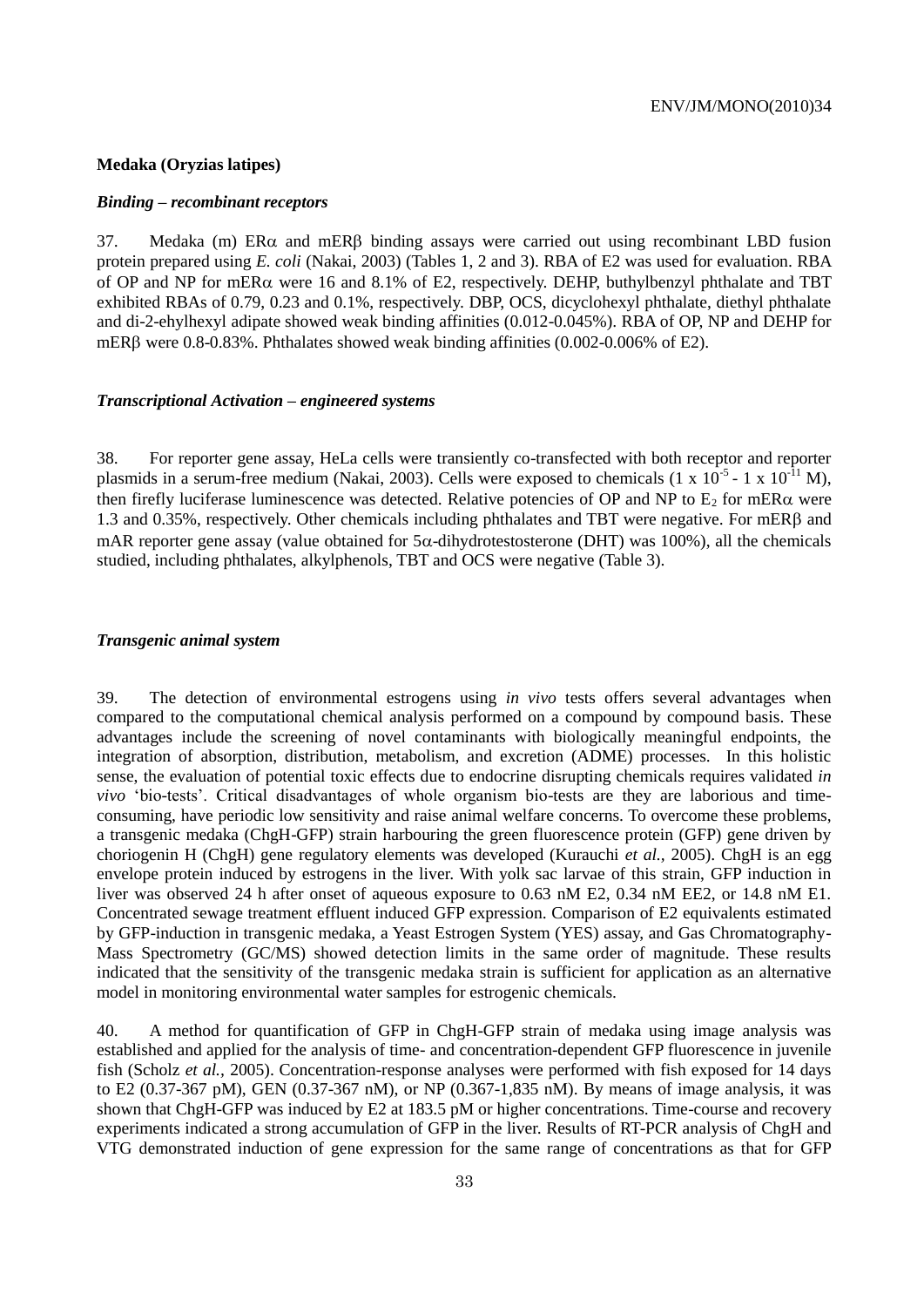analysis. Neither expression of these genes nor GFP fluorescence was induced by GEN and NP. Although the ChgH-GFP strain failed to detect these weakly estrogenic compounds, the simplicity of the GFP quantification during early life stages of fish offers promising possibilities for further developments of transgenic strains using different target regulatory sequences.

#### **Fathead minnow (Pimphales promelas)**

#### *Binding – endogenous receptors*

41. Relative binding affinities of endocrine active compounds to rbtER and fhmER were studied (Denny *et al.,* 2005, study summarized in paragraph 18). Hornung et al. (2004) reported competitive binding of MT to the fhmER with a RBA of 68.3% of E2 as part of a study that demonstrated MT can be aromatized to MT via aromatase activity. Rider *et al.* (2009a) showed that E2 displayed a reduction in binding to fhmER $\alpha$  at an elevated temperature (37 $^{\circ}$ C) compared to 23 $^{\circ}$ C.

#### **Zebrafish (***Danio rerio***)**

#### *Transcriptional Activation – engineered systems*

42. Three functional ER forms have been cloned and characterized in zebrafish (zf), zfER $\alpha$ , zfER $\beta$ 1 and zfER $\beta$ 2 (Menuet *et al.,* 2002) (Table 2). Identity was 40.5% between zfER $\alpha$  and zfER $\beta$ 2, and 51.5% between zfER $\beta$ 1 and zfER $\beta$ 2, and the overall amino acid sequences for these receptors were different. The percentages of identity between these receptors suggest the existence of three distinct genes. Each cDNA encoded a protein that specifically bound E2 with dissociation constant 0.4 nM for zfERB2 and 0.75 nM for both zfER $\alpha$  and zfER $\beta$ 1, indicating that zfER $\beta$ 2 has a 1.8-fold higher affinity for E2 than do the two other forms. In transiently co-transfected Chinese hamster ovary (CHO) cells with zfER expression vectors and a luciferase reporter gene, ERE-TK-Luc, all three forms were able to induce the expression of the reporter gene driven by a consensus ERE in a dose-dependent manner, from 5 x  $10^{-11}$  M E2. The zfER $\beta$ 2 was slightly more sensitive than  $zfER\alpha$  and  $zfER\beta1$ . ICI164384 or 4-HT did not activate  $zfERs$ , and 100fold excess of these compounds completely suppressed E2 stimulation of the reporter gene mediated by each zfER. All three zfERs were activated by DES, E1 and E3. In contrast, T and progesterone (P) were unable to induce expression of the reporter gene. Tissue distribution pattern, analyzed by RT-PCR, showed that the three zfER mRNAs largely overlap and are predominantly expressed in brain, pituitary gland, liver and gonads. *In situ* hybridization showed that zfER mRNAs exhibit distinct but partially overlapping patterns of expression in preoptic area and the mediobasal hypothalamus in the brain.

43. The polycyclic musks 6-acetyl-1,1,2,4,4,7-hexamethyltetraline (AHTN) and 1,2,4,6,7,8-hexahydro-4,6,6,7,8,8-hexamethylcyclopenta-gamma-2-benzopyran (HHCB) have been used as fragrance ingredients in perfumes, soaps and household cleaning products. They are known to be ubiquitously present in the aquatic environment and, because of their lipophilic nature, tend to bioaccumulate in aquatic biota. In surface waters, concentrations between  $1$  ng/L and  $5 \mu g/L$  were found, depending mainly on the proportion of sewage effluents in the water. In fish, under normal environmental conditions, concentrations in the microgram per kilogram fresh weight range were found. AHTN and HHCB exerted mainly anti-estrogenic effects on the hER $\alpha$  and hER $\beta$  in an *in vitro* reporter gene assay (Schreurs *et al.,* 2002). The *in vitro* antiestrogenic effects of both musks were assessed on zebrafish ERs (Legler *et al.,* 2002). Antagonism was observed on  $zfER\beta$  and was more pronounced on  $zfER\gamma$ .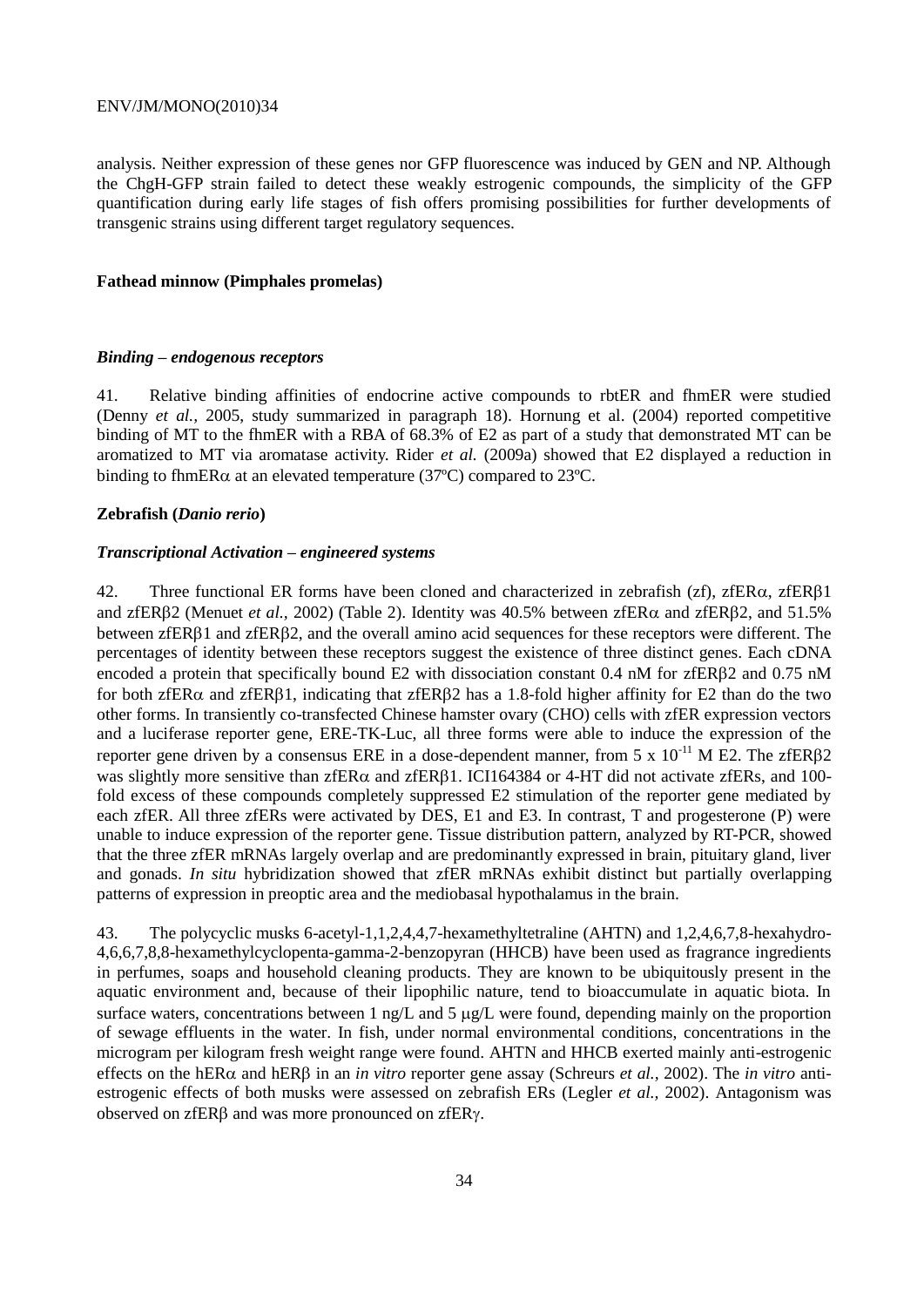44. Functional *in vitro* reporter gene assays were developed for the rapid determination of exposure to (xeno)estrogens. The *in vitro* ER-mediated Chemically Activated LUuciferase gene eXpression (ER-CALUX) assay used T47D human breast cancer cells stably transfected with an ER-mediated luciferase gene construct (Murk et al., 1996). Luciferase reporter gene activity can be easily quantified following short-term exposure to chemicals activating endogenous ERs (Legler et al., 2002) (Table 2).In the *in vitro* ER-CALUX assay, EE2 and E2 were equipotent, although the xenoestrogens *o,p'*-DDT and NP were full estrogen agonists. Using transiently transfected recombinant ER and reporter gene constructs, EE2 also showed relatively potent activation of zfER $\alpha$  and zfER $\beta$  compared to hER $\alpha$  and hER $\beta$ . The zfER $\beta$  and zfER $\gamma$  showed higher transactivation by (xeno)estrogens relative to E2 than hER $\beta$ .

#### *Transgenic animal system*

45. In the *in vivo* assay, transgenic zebrafish were used in which the same luciferase construct had been stably introduced (Murk *et al.,* 1996). Luciferase reporter gene activity can be easily quantified following short-term exposure to chemicals activating endogenous ERs. Exposure to E2, E1, EE2, *o,p'*-DDT, NP, and DEHP revealed that EE2 was the most potent (xeno)estrogen tested and was 100 times more potent than E2 in the transgenic zebrafish assay (Legler et al., 2002) (Table 2). *o,p'*-DDT demonstrated weak doserelated estrogenic activity *in vivo*.

46. Using a transgenic zebrafish assay, antiestrogenicity of the musks (AHTN and HHCB) was studied *in vivo*. Dose-dependent antagonistic effects were observed at concentrations of 0.1 and 1  $\Box$ M AHTN and HHCB. GC-MS analysis showed that the musks bioaccumulated in the fish, with internal concentrations (15-150 mg/kg fresh weight) which were roughly 600 times higher than the nominal test doses. These results indicate that environmental contaminants have anti-estrogenic activity in an *in vivo* fish assay that focuses solely on ER-mediated effects (Schreurus *et al.,* 2004).

#### **Channel catfish (Ictalurus punctatus)**

#### *Binding – endogenous*

47. Estrogen Receptors from channel catfish (ccER) hepatic tissue was characterized for binding affinity of several compounds. Affinity was indirectly measured as potency of the chemical for inhibiting binding of radiolabeled E2 to specific binding sites (Nimrod and Benson, 1997) (Table 1). The order of potency among therapeutic chemicals was EE2 > unlabeled E2 = DES > mestranol > TAM >> T. Unlabeled E2 had an  $IC_{50}$  of 2.2 nM. Several environmentally relevant chemicals were evaluated in a similar manner and the order of potency established was the *O*-demethylated metabolite of MXC > NP > chlordecone >  $MXC > 0, p'$ -DDT >  $o, p'$ -DDE >  $\beta$ -hexachlorocyclohexane. Demethylated MXC had an IC<sub>50</sub> 1000-fold greater than that of E2. Of the most potent inhibitors, NP appeared to be a competitive inhibitor for the same binding site as E2, while *O*-demethylated MXC had a more complex interaction with the receptor protein. ER from non-vitellogenic females was determined to have a *Kd* value of 1.0 to 1.3 nM. Because E2 has been reported to up-regulate teleostean ER, the hepatic ER population following *in vivo* xenobiotic exposure was assessed. NP significantly increased ER per milligram hepatic protein almost to the same extent as E2, but did not increase *Kd* to the same extent as E2.

#### *Binding – recombinant receptors*

48. Recombinant ER $\alpha$  and ER $\beta$  were obtained after transient transfection of COS7 cells with ER expression plasmids. NP and OP displayed some ability to displace  $\int^3 H$ ] E2 from ER $\alpha$  and ER $\beta$  at high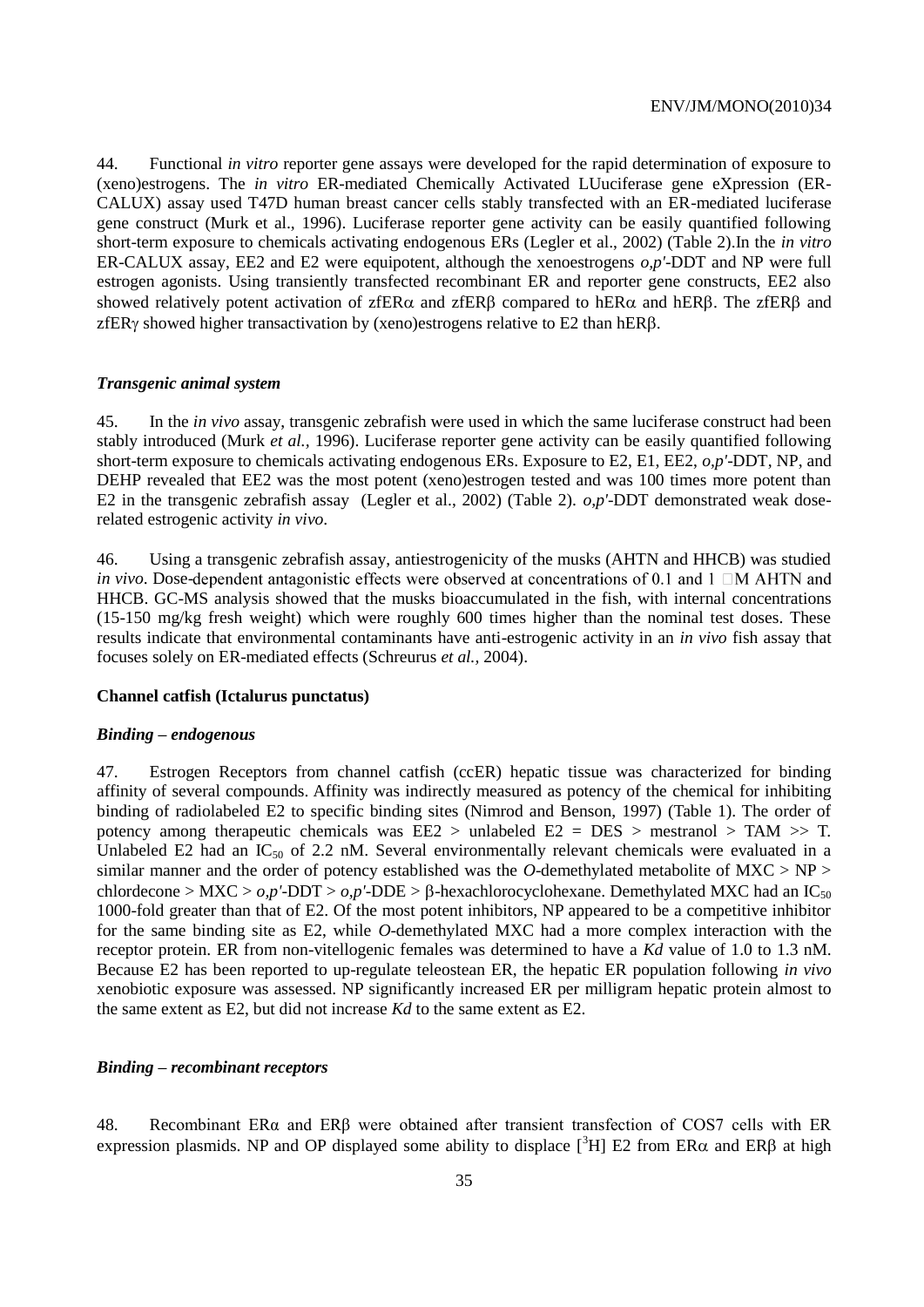concentrations, but dieldrin and atrazine had little binding activity for both ER subtypes and endosulfan for ERB. The xenobiotics tested generally showed equivalent or greater affinity for  $ER\alpha$  than  $ER\beta$ , whereas endogenous estrogens, such as E2, E1 and E3, had much greater affinity for  $ER\beta$  than  $ER\alpha$ . These observations suggest that results of studies using fish ER extracts should be interpreted with caution, since both ER subtypes may be present (Gale *et al.,* 2004) (Table 1).

#### **Atlantic croaker (Micropogonias undulatus)**

#### *Binding – endogenous receptors*

49. Atlantic croaker (at) ER was identified in cytosolic and nuclear fractions of the testis as an example of marine teleost. A single class of high affinity, low capacity, and displaceable binding sites (atER) was identified by saturation analysis (*Kd*=0.40 nM in cytosolic extracts and *Kd*=0.33 nM in nuclear extracts). Competition studies demonstrated that the receptor was highly specific for estrogens (DES  $> E2 >> E1 =$ E3) and also bound several anti-estrogens. T and dihydrotestosterone (DHT) had much lower affinities for atER, whereas no displacement of specific binding occurred with 11-KT or any of the C21 maturationinducing steroids. A variety of xenoestrogens, including DDT, chlordecone (Kepone), NP, hydroxylated polychlorinated biphenyls (PCBs), and ZEA, bound to atER with relatively low binding affinities,  $10^{-3}$  to  $10^{-5}$  that of E2. A comparison of the binding affinities of various ligands for the testicular atER and the hepatic atER revealed that the testicular atER was saturated at a lower [<sup>3</sup>H]-E2 concentration (1 nM *vs.* 4 nM). The binding affinities of several compounds, including T and nafoxidine, exhibited marked differences for the two ERs; and most of the estrogens and xenoestrogens tested had higher binding affinities for the testicular receptor (Loomis and Thomas, 1999) (Table 1). Minor amounts of E2 (0.12 ng/g tissue/h) were produced by testicular tissue fragments incubated *in vitro*, and E2 was detected in male Atlantic croaker plasma. The identification of a testicular ER and evidence that E2 is produced by the testes in Atlantic croaker suggest that estrogens participate in the hormonal control of testicular function in teleosts.

#### **Atlantic salmon (***Salmo salar***)**

#### *Binding – endogenous receptors*

50. Atlantic salmon hepatic ER (asER) was partly characterized, and the ligand-binding preference for a range of endogenous steroids and environmental estrogen mimics was determined by receptor-radio ligand studies (Tollefsen *et al.,* 2002) (Table 1). The results show that Atlantic salmon livers contain ERs that bind  $\binom{3}{1}$ -E2 with high affinity and low capacity (*Kd* = 2.5-4.4 nM and *B<sub>max</sub>* = 27-97 fmol/mg protein). Atlantic salmon ER exhibit similar  $\int^3 H$ -E2 binding characteristics, although livers from female fish contained a 2-3 times higher amounts of ER than the males. In competition studies with  $\int_{0}^{3}H$ ]-E2, the asER was found to bind both native steroids  $(E2 > E1 > E2 17$ -glucuronide  $\gg$  T and 11-KT) and putative estrogen mimics (DES, 4-HT, EE2 > GEN, ZEA > OP, NP, and *o,p'*-DDT). The pesticides toxaphene and dieldrin, which are proposed to bind to and activate hER, did not display significant binding affinity for the fish ER, however, in general, the asER was found to bind both native steroids and estrogen mimics with similar affinity and specificity. The present results suggest that closely related species such as Atlantic salmon and rainbow trout display similar ER ligand-binding requirements, although interspecies differences in ER affinity and specificity between divergent species such as fish and humans may exist.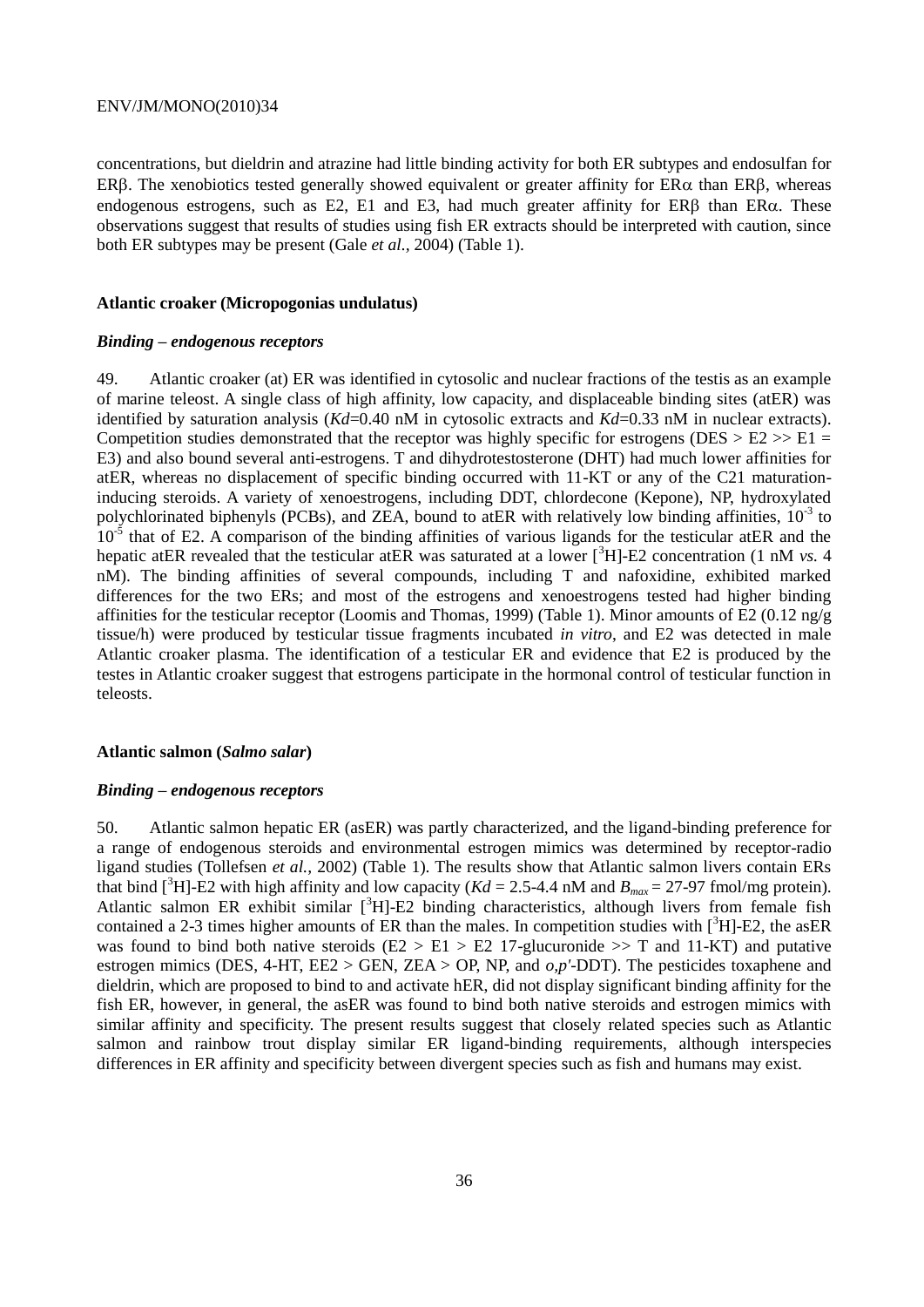#### **Common carp (Cyprinus carpio)**

#### *Binding - endogenous receptors*

51. Competitive receptor binding assays using common carp hepatic ER were conducted. The results indicated the presence of a single class of estrogen binding sites with high affinity and limited capacity in liver cytosol of carp. The various test agents showed partly quantitative differences in their binding affinities, with the xenobiotics generally showing limited ability to displace  $\int^3 H$ ]-E2 from the hepatic ER of carp. The affinity ranking for ligands on the basis of statistical differences of the  $IC_{50}$  values were  $E2 >$ TAM > BPA >  $OP > 3,3,4',4$ -tetrachlorobiphenyl > diethylphtalate > NP > butylhydroxyanisol > p,p'-DDT > Arochlor 1254, MXC, 3-methylchlanthrene,  $\beta$ -naphtoflavone, anthracene and prochloraz (Kloas *et al.*, 2000) (Table 1).

#### **Red sea bream (***Pagrus major***)**

#### *Binding – recombinant receptors*

52. Recombinant red sea bream  $ER\alpha$  ligand binding domain was expressed in *E. coli* and the binding affinities of OP and NP were examined (Nakai *et al.,* 2003) (Table 1). Scatchard analysis revealed a best fit for a one-site model with a *Kd* value of 3.01 nM. The relative binding affinities of OP and NP to the receptor were 1.7% and 0.97% of E2, respectively.

#### **Roach (Rutilus rutilus)**

#### *Transcriptional Activation – engineered systems*

53. The full-length cDNAs for  $ER\alpha$  (1680 bp) and  $ER\beta$  (1812 bp) were cloned from wild male roach (*Rutilus rutilus*) living in rivers in the United Kingdom and characterized in the roach and their patterns of expression established in the body/gonad and head/brain during early life through the period of gonadal sexual differentiation (Katsu *et al.,* 2007a) (Table 2). Transactivation assays were developed for both roach ER subtypes and the estrogenic potencies of steroidal estrogens differed markedly at the different ER subtypes. EE2 was by far the most potent chemical and E1 (the most prevalent environmental steroid in wastewater discharges) was equipotent with E2 in activating the ERs. Comparison of the  $EC_{50}$  values for the compounds tested showed that  $ER\beta$  was 3-21-fold more sensitive to natural steroidal estrogens and 54fold more sensitive to EE2 as compared to  $ER\alpha$ . These findings add substantial support to the hypothesis that steroidal estrogens play a significant role in the induction of intersex in roach populations in rivers in the United Kingdom and that the molecular approach described could be usefully applied to understand interspecies sensitivity to xenoestrogens.

#### **Mosquitofish (Gambusia affinis affinis)**

#### *Transcriptional Activation – engineered systems*

54. Full-length mosquitofish ER (mqfER) cDNAs were obtained using cDNA library screening and Rapid Amplification of cDNA (RACE) techniques. Amino acid sequences of mqfERs showed over-all homology of 46% ( $\alpha$  *vs.*  $\beta$ 1), 43% ( $\alpha$  *vs.*  $\beta$ 2), and 52% ( $\beta$ 1 *vs.*  $\beta$ 2). ERE-luciferase reporter assay system was applied to characterize these receptors. In this transient transfection assay system using mammalian cells, the mqfER proteins displayed estrogen-dependent activation of transcription (Katsu *et al.,* 2007b) (Table 2).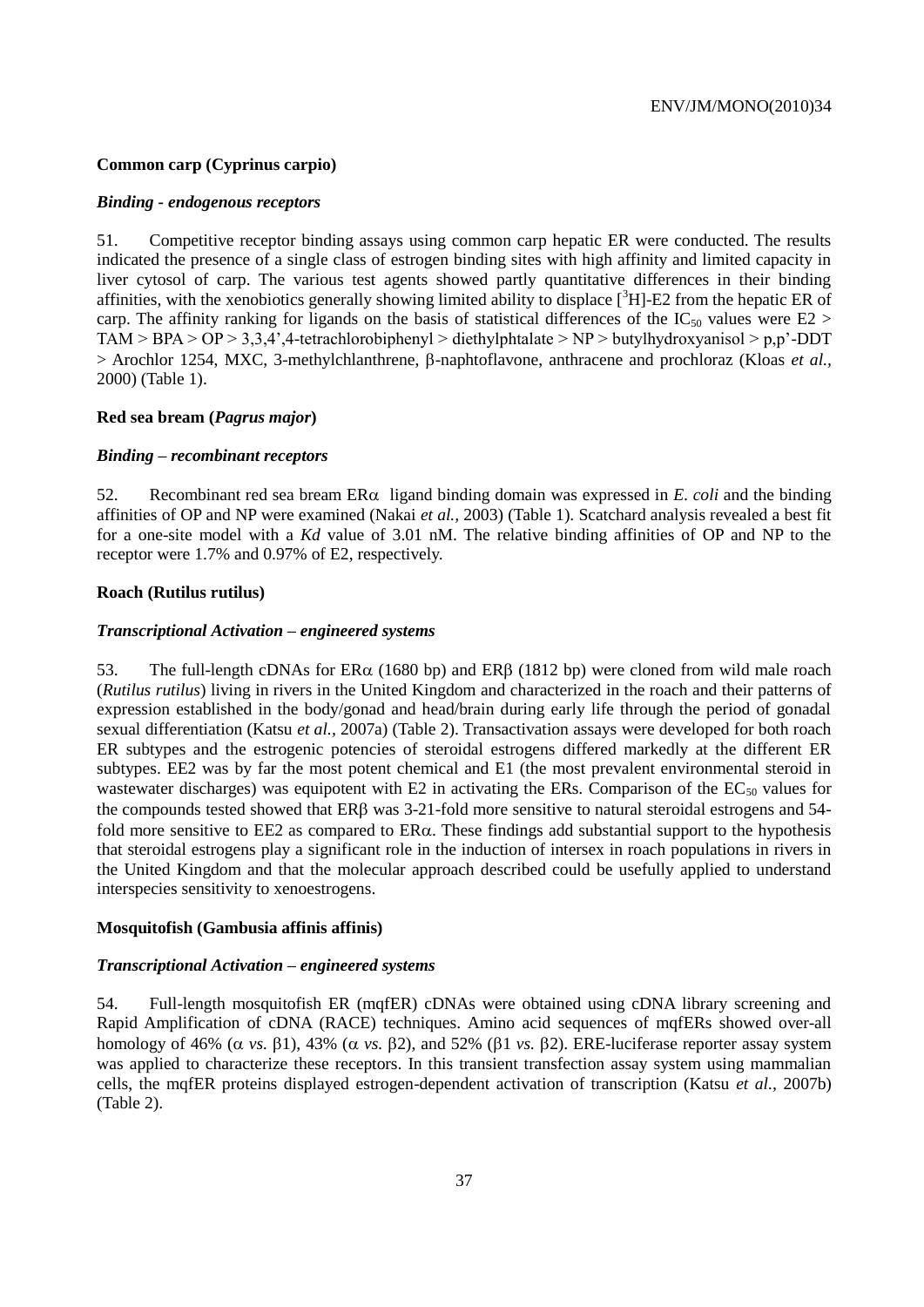### **Species differences**

55. Using *in vitro* competitive enzyme immunoassay for ERs using ER-LBD proteins from human, *Xenopus laevis*, Japanese quail and Japanese medaka, the species specificity of the ability of NP and OP to bind ERs was analyzed. Although a significant difference was not detected among ERB of human, quail and medaka. NP and OP exhibited the higher affinity for the mER $\alpha$  than hER $\alpha$ . These results indicate the species specificity of the capacity of chemicals to bind ERs (Nishizuka *et al.,* 2004). The RBA of OP and NP for fhmER $\alpha$  was higher, than that of hER $\alpha$  (Urushitani *et al., 2003).* 

56. Sumida *et al.,* (2003) (Table 2) reported on the analysis of species differences in ER-dependent transactivation with some chemicals using reporter gene assays. Full-length ER cDNAs from human, rat, chicken, caiman, whiptail lizard, *X. laevis* and rainbow trout were prepared from hepatic mRNA by the RT-PCR method and inserted into expression plasmids. Both expression and reporter plasmids were transiently transfected into HeLa cells, and then the estrogenic effects of chemicals such as E2, BPA, GEN, NP, DES, daidzein, *o,p'*-DDT, dieldrin, 4-HT, and raloxifene, were analyzed in terms of induction of luciferase activity. For agonist assays, when 1 or 10 pM E2 was added, HeLa cells exhibited an increase in luciferase activity with human, rat, chicken, caiman, whiptail lizard and *X. laevis*. In the case of rainbow trout, they showed an increase in luciferase activity when 1 or 10 nM E2 was added. Rainbow trout ER demonstrated a significant dose-response shift, requiring around a 100-fold higher E2 concentration than the hER in HeLa cells. For antagonist assays, 4-HT and raloxifene caused a decrease in luciferase activity when it was added with E2. With rbtER, increase of luciferase activity was observed at concentrations of 10-100 nM E2. No species differences in transactivation were found among human, rat, chicken, alligator, whiptail lizard and *X. laevis* ERs. Luciferase assay using E2 were also carried out with BF-2 cells from the bluegill fry, incubated at  $24^{\circ}$ C. The results using BF-2 cells were similar those using HeLa cells. The rbtER showed a dose-response shift, requiring around 10-fold higher E2 concentration compared with hER in BF-2 cells. Thermo-dependent alteration in susceptibility to E2 was observed with the rbtER because of thermo-dependence of estrogen binding.

57. Strain differences in sensitivity of estrogenic chemicals (Iguchi *et al.,* 1987; Spearow *et al.,* 1999; Long *et al.,* 2000) and dioxin (Jena *et al.,* 1998; Karchner *et al.,* 2006; Kawakami *et al.,* 2006) have been reported in mice and rats. However, strain differences in sensitivity to chemicals have not been extensively studied in fish. Some information is available on sensitivity of species showing higher sensitivity to estrogenic chemicals in medaka than those of fathead minnow and zebrafish and vice versa (see Dietrich and Krieger (2009) for review), and equal sensitivity to androgenic chemicals (Seki *et al.,* 2006). Other study showed that zebrafish is a more sensitive species than medaka for 21-day VTG assay [\(Örn](http://www.ncbi.nlm.nih.gov/sites/entrez?Db=pubmed&Cmd=Search&Term=%22Orn%20S%22%5BAuthor%5D&itool=EntrezSystem2.PEntrez.Pubmed.Pubmed_ResultsPanel.Pubmed_RVAbstractPlus) *et al.,* 2006). Albeit, depending on the endpoint used, medaka appear to be less sensitive to estrogenic and androgenic chemicals than other laboratory species (fathead minnow, Zebrafish, etc; see Dietrich and Krieger (2009); FIFRA-SAP (2009) for reviews).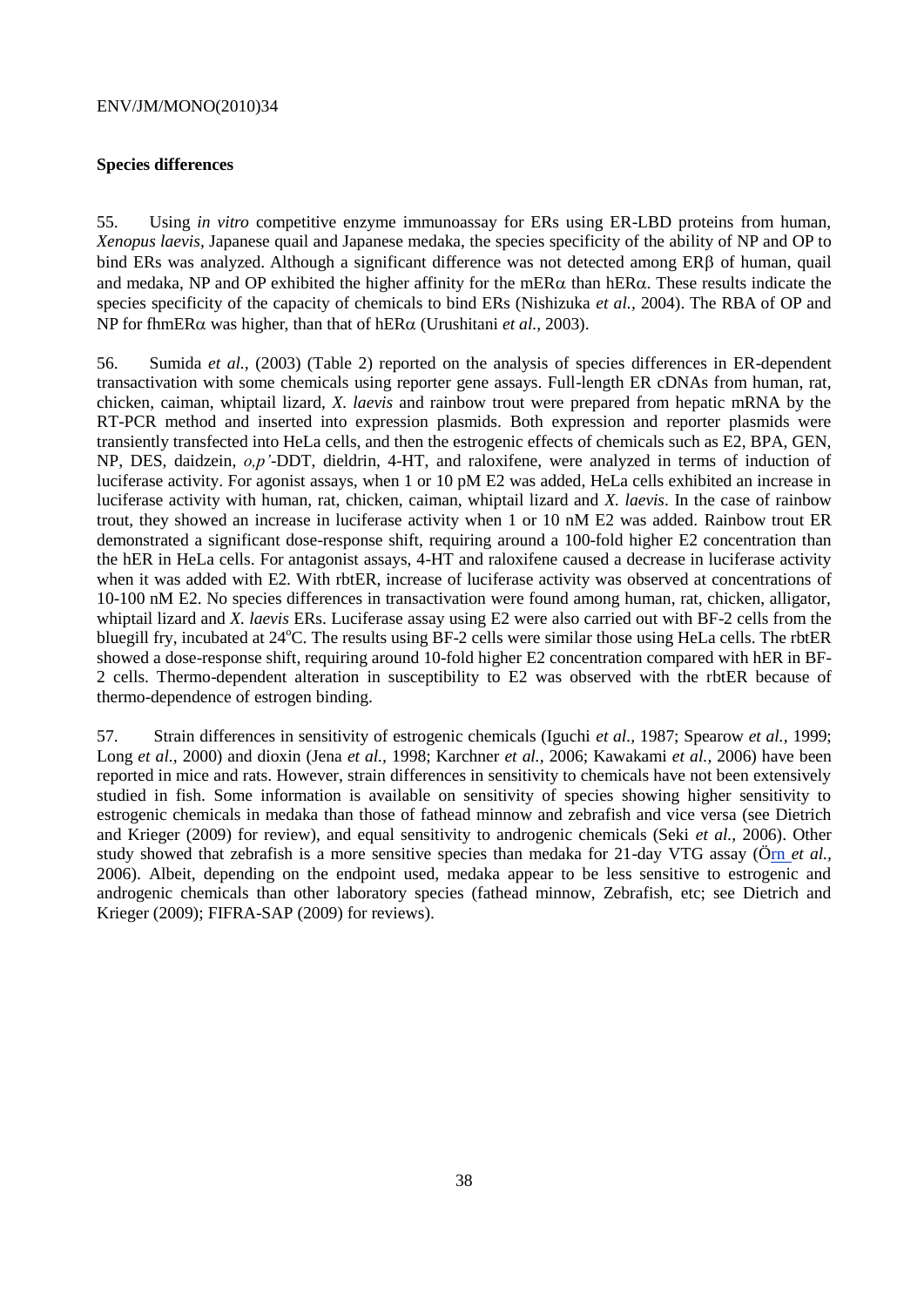#### **IV. ANDROGEN RECEPTOR**

58. Androgens are essential for the morphological specification of male type sexual characters that have evolved in each species presumably for survival and/or reproduction. Understanding the mechanisms of androgen-dependent organogenesis underlying the reproductive diversity among species is one of the central problems in evolutional biology. The androgen receptor (AR) belongs to the nuclear receptor (NR) super family and is the key molecule controlling the expression of such masculine phenotypes. In teleost fishes, two distinct paralogous copies of *AR*s have been identified from several species including Nile tilapia (*Oreochromis niloticus*), Japanese eel (*Anguilla japonica*), and Atlantic croaker (*Micropogonias undulatus*) (Ikeuchi *et al*., 1999: Todo *et al.*, 1999; Sperry and Thomas, 1999). In rainbow trout (*Oncorhynchus mykiss*), two isoforms of *AR*, probably derived from salmonid tetraploidy, were cloned (Takeo and Yamashita, 1999). Male secondary sexual characters appear as an elongation of the fin ray, kidney hypertrophy, thickened skin, appearance of breeding colors and transition of anal fin to copulatory organ (Gonopodium) in teleost fishes (Borg, 1994; Ogino *et al.,* 2004; Sone *et al.*, 2005). Thus, AR gene duplication might contribute to the evolutionary divergence of secondary sexual characters in teleost fishes (Ogino *et al.,* 2009). It has been known that the ligand selectivity of AR is different among species (Leihy *et al.,* 2004). In mammals, T and DHT are considered to be effective ligands for AR (Quigley *et al.,* 1995). 11-KT is known as a potent androgen in teleost fishes (Borg, 1994). Development of the screening assay systems of chemicals showing androgenic acitivity and anti-androgenic activities are delayed as compared to ER systems, since AR gene sequences are larger than those of ER and androgen mimicking chemicals have not been studied in detail so far

#### **Rainbow trout**

#### *Binding – recombinant receptors*

59. Two AR cDNA clones (rbtAR $\alpha$  and rbtAR $\beta$ ) from the rainbow trout testis were isolated (Takeo and Yamashita, 1999) (Tables 1 and 2). To investigate the functions of the rbtAR $\alpha$ , the ligand binding ability of rbtAR $\alpha$  were analyzed (Takeo and Yamashita, 2000). In ligand-competition experiments, T (IC<sub>50</sub>: 3 x 10<sup>-9</sup>) M) competed with  $\binom{3}{1}$ -mibolerone binding for rbtAR $\alpha$  slightly more potently than the teleost fish-specific natural androgen 11-KT (IC:  $8 \times 10^{-9}$  M), which is thought to be the functional spermatogenesis inducer. In contrast, T (EC<sub>50</sub>: 5 x 10<sup>-9</sup> M) and 11-KT (EC<sub>50</sub>: 6 x 10<sup>-9</sup> M) showed similar efficiency upon co-transfection into *epithelioma papulosum cyprini* (EPC) cells with an rbtAR $\alpha$  expression vector and an androgenresponsive element-based reporter gene. These results indicate that activation of rbt $AR\alpha$  does not distinguish between 11-KT and T and suggest that a specific system, which is mediated only by 11-KT, may exist in the rainbow trout.

60. Wilson et al. (2007) compared competitive binding of a set of compounds (R1881, MT, trenbolone, DHT, 11-KT, P, androstenedione, T, E2, M2, M1, hydroxyflutamide, viclozolin, flutamide, linuron, *p,p'*- DDE, ketoconazole, DBP, DEHP and atrazine) to full-length recombinant rbtAR, fhm AR and hAR, each expressed in COS cells. Saturation binding and subsequent Scatchard analysis using [3H]R1881, a highaffinity synthetic androgen, revealed an equilibrium dissociation constant (*K*d) of 0.11 nM for the rbtAR, 1.8 nM for the fhmAR, and 0.84 nM for the hAR. Compounds, including endogenous and synthetic steroids, known mammalian anti-androgens, and environmental compounds, were tested for competitive binding to each of the three receptors. Overall, agreement existed across receptors as to binding versus non-binding (DEHP and atrazine) for all compounds tested in this study. Minor differences, however, were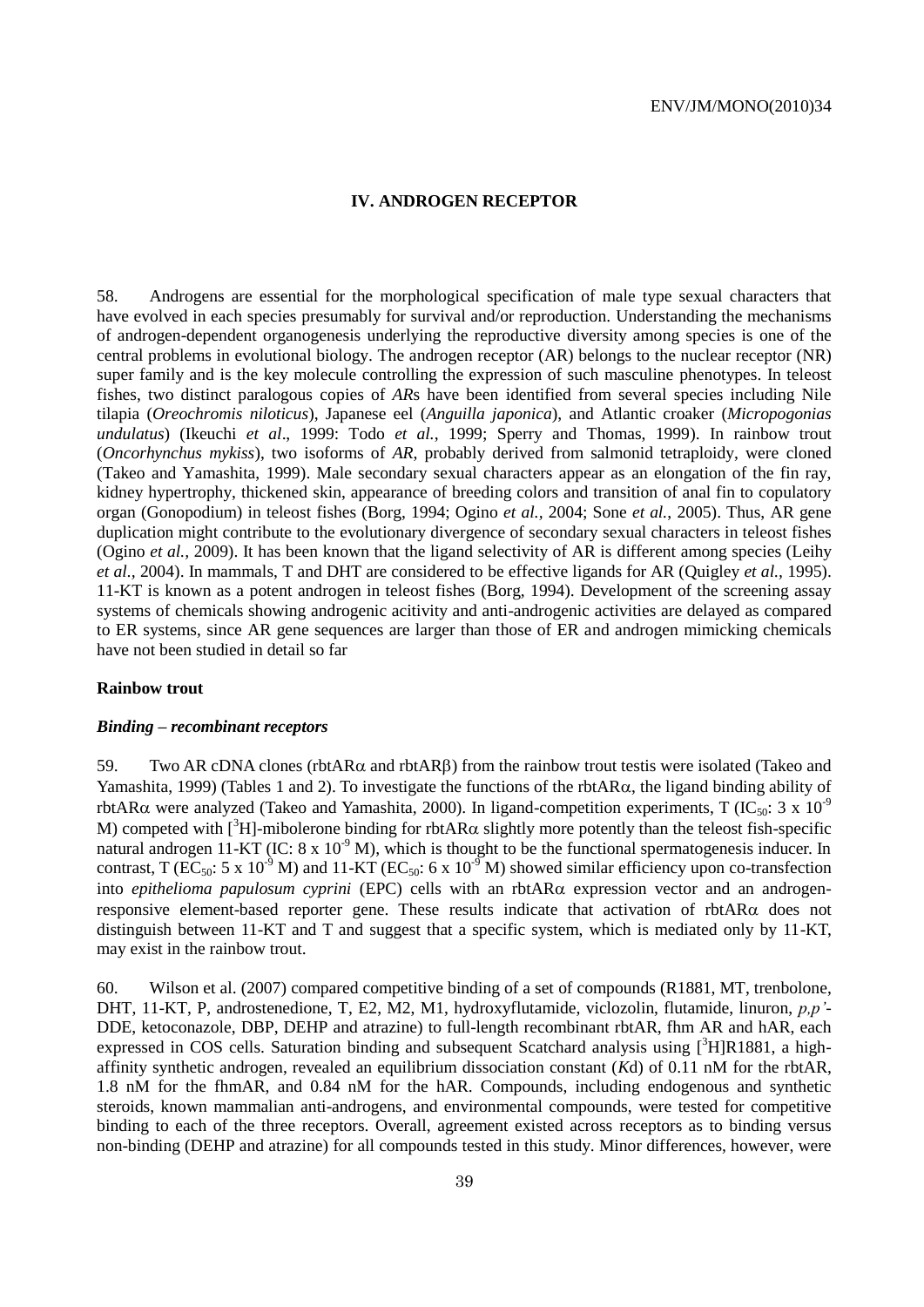found in the relative order of binding of the compounds to the individual receptors.

#### **Fathead minnow**

#### *Binding – recombinant receptors*

61. Both AR and ER $\alpha$  from fathead minnow were isolated and sequenced (Wilson *et al., 2004b*) (Table 1). The fhmAR was expressed and characterized with respect to function using saturation and competitive binding assays in COS monkey kidney cells. Saturation experiments along with subsequent Scatchard analysis determined that the *Kd* of the fhmAR for the potent synthetic androgen R1881 was 1.8 nM, which is comparable to that for the hAR in the same assay system. In COS whole cell competitive binding assays, potent androgens such as DHT and 11-KT were also shown to be high affinity ligands for the fhmAR. Affinity of fhmAR was reported for a number of environmental contaminants including the AR agonists androstenedione and  $17\alpha$ - and  $17\beta$ -trenbolone (TB); AR antagonists such as  $p, p'$ -DDE, linuron, and vinclozolin; and E2.

62. Effects of flutamide on endocrine function in the fathead minnow were characterized (Ankley *et al.,* 2004) (Table 1). Binding assays with whole cells transiently transfected with cloned fhmAR indicated that flutamide bound competitively to the receptor. However, as is true in mammalian systems, a 2 hydroxylated metabolite of flutamide binds to the AR with a much higher affinity than the parent chemical. Mixture experiments with flutamide and TB, a pharmaceutical, androgenic, anabolic steroid, demonstrated that the anti-androgen effectively blocked TB-induced masculinisation (nuptial tubercle production) of female fathead minnows, indicating antagonism of an AR receptor-mediated response *in vivo*. Conversely, reductions in VTG in TB-exposed females were not blocked by flutamide, suggesting that the VTG response is not directly mediated through the AR.

#### **Mosquitofish (Gambusia affinis holbrooki/affinis)**

#### *Binding – recombinant receptors*

63. Female mosquitofish (*Gambusia affinis holbrooki*) downstream from the Kraft paper mills in Florida display masculinisation of the anal fin, an androgen-dependent trait. Androgenic activity was determined in pulp-mill effluent (PME) from the Fenholloway River in Florida *in vitro* and this activity was related to the reproductive status of female mosquitofish taken from this river. . Eighty percent of the female mosquitofish from the Fenholloway River were partially masculinised while another 10% were completely masculinised, based upon the numbers of segments in the longest anal fin ray (18.0 *vs*. 28.1, pvalue < 0.001, in the Econfina River *vs*. the Fenholloway River, respectively) (Parks *et al.,* 2001). In a COS whole cell-binding assay, all 3 PME samples displayed affinity for hAR (p-value < 0.001). In addition, PME induced androgen-dependent gene expression in CV-1 cells (co-transfected with pCMV hAR and Mouse Mammary Tumor Virus (MMTV) luciferase reporter), which was inhibited by about 50% by co-administration of hydroxyflutamide  $(1 \Box M)$ , an AR antagonist. Water samples collected upstream of the Kraft mill or from the Econfina River did not bind hAR or induce luciferase expression. When CV-1 cells were transfected with human glucocorticoid receptor (hGR) rather than hAR, PME failed to significantly induce MMTV-luciferase expression. Further evidence of the androgenicity was observed using a COS cell AR nuclear-translocalization assay. PME bound hAR and induced translocalization of AR into the nucleus. In contrast, AR remained perinuclear when treated with water from the control sites (indicating the absence of an AR ligand). PME also displayed "T-like" immunoreactivity in a T radioimmunoassay, whereas water from the reference sites did not. Water collected downstream of the Kraft mill on the Fenholloway River contains unidentified androgenic substances whose presence is associated with masculinisation of female mosquitofish.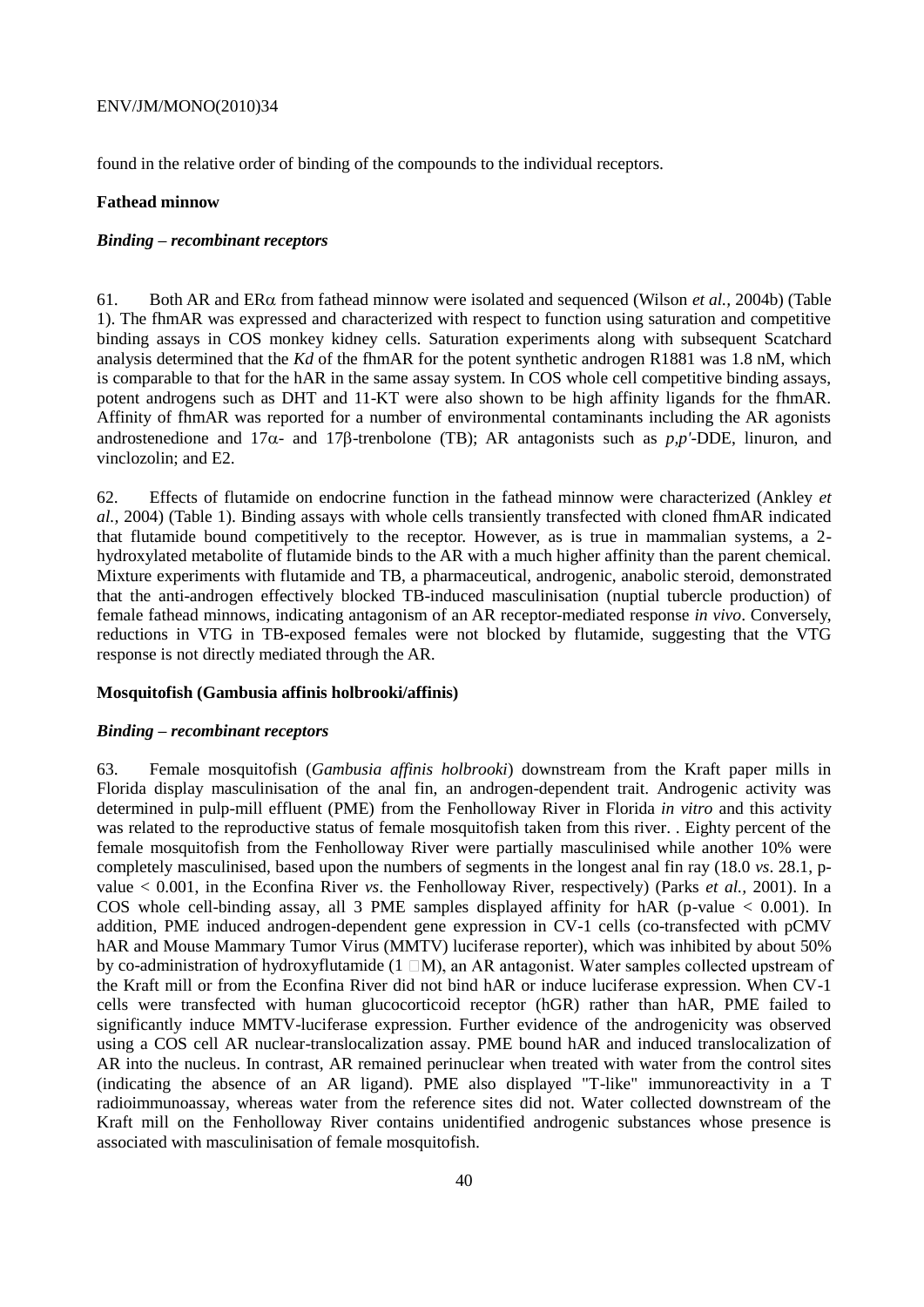### *Transcriptional Activation – engineered systems*

64. TB is a potent agonist of androgen receptors, and has been extensively used as a growth promoter for beef cattle in the US. The effects of TB on adult and newborn mosquitofish (*Gambusia affinis affinis*) and two forms of mosquitofish AR, mqfAR $\alpha$  and mqfAR $\beta$ , were reported (Sone *et al.*, 2005). TB induced differentiation of the anal fin into a gonopodium in fry of both sexes, stimulated precocious spermatogenesis in the testes of males and the formation of ovotestes in females. The transactivation of mosquitofish ARs (mqfARs) were examined using an androgen-responsive MMTV-luciferase assay system. Mosquitofish ARs showed androgen-dependent activation of transcription from the MMTV promoter (Katsu *et al.,* 2007b).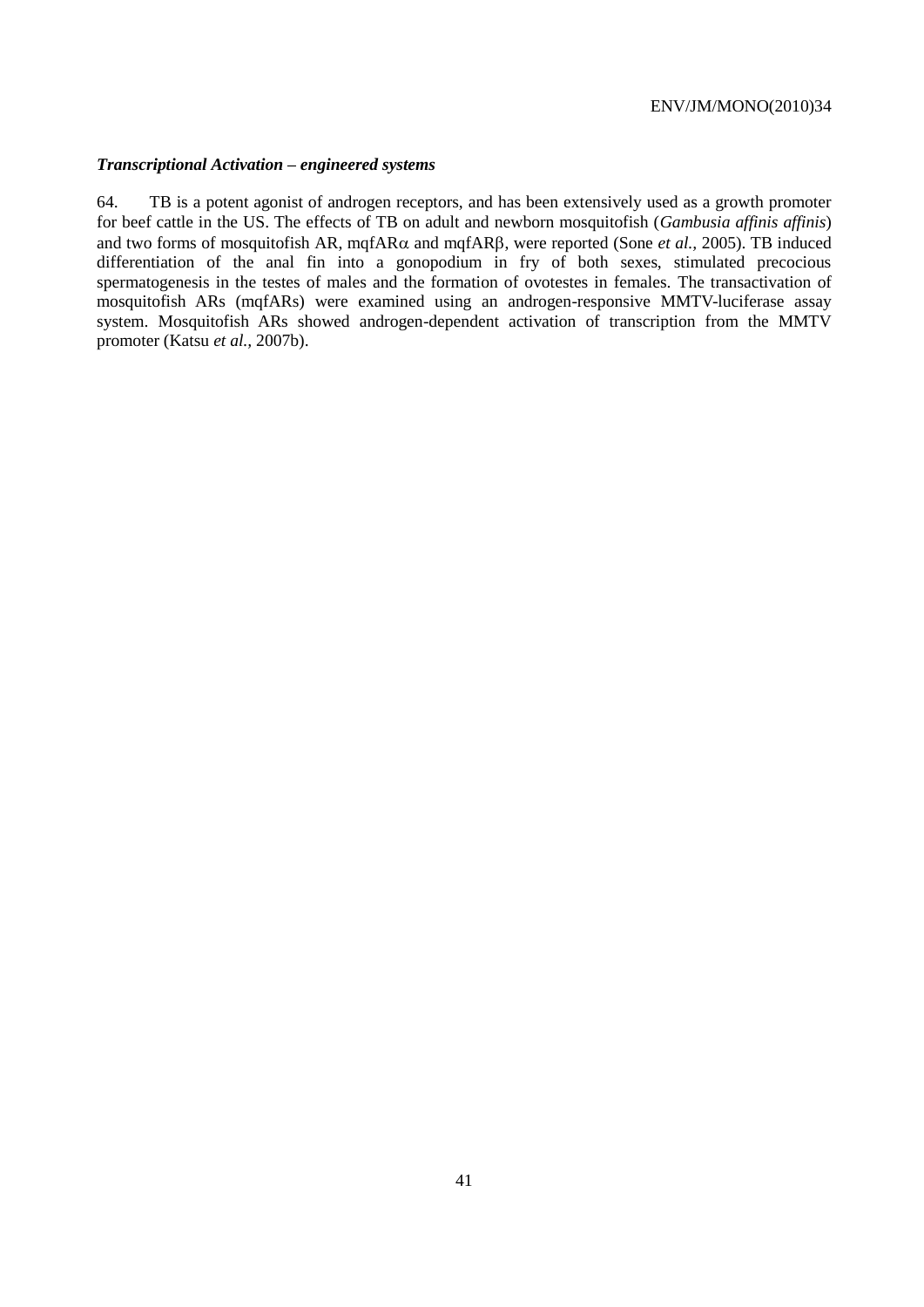#### **V. DISCUSSION**

65. Extensive studies show that chemicals in the aquatic environment possess hormonal activities possibly influencing wildlife populations of aquatic organisms (Routledge *et al.,* 1998; Tyler *et al.,* 1998; Koplin *et al.,* 2002). Chemicals having these activities may reach the aquatic environment as components of municipal and industrial sewage outfalls and agricultural drainage. In the aquatic environment, estrogenic activity has primarily been ascribed to the natural steroids, E2, E1, E3, and a synthetic estrogen EE2, and to a lesser extent, NP, OP and BPA (Sumpter and Jobling, 1995). A wide variety of *in vitro* assays have been developed, such as receptor binding, cell proliferation, and gene activation (using endogenous receptors and/or gene products, or recombined receptor and reporter gene systems), that can be used to screen for hormonal activities and potency for prioritizing chemicals for further testing and for direct application for environmental monitoring. While most *in vitro* assays were initially developed using human receptor (hER and hAR), many systems are now available that use receptors from a variety of wildlife species as shown in this DRP. Each assay measures different end points at different levels of biological complexity of hormone action. All assays have their advantages and limitations. No single *in vitro* assay can on its own be regarded as ideal for assessing the hormonal and anti-hormonal activities by chemicals.

66. The liver cells of different fish species are especially well suited for use as a screen for xenoestrogens and anti-estrogens that bind to the ER. The presence of ER in the liver, which is responsive to E2 stimulation resulting in the gene product VTG, that is easily measured as mRNA or protein, bypasses the need for insertion of receptors or reporter genes. The male fish liver maintains the functional ER-driven VTG response despite the fact it is not normally used. One of the main advantages of this system is that liver cells in culture maintain the endogenous receptor, activation factors and complete gene response systems so that any receptor cross-talk affecting the function of the ER and inducing (anti)-estrogenic processes can be detected. One of the main advantages of using liver cells is their maintained complete xenobiotic metabolizing capability enabling detection of effects of estrogen metabolites. Liver cells are also able to detect both estrogen and anti-estrogen effects. *In vitro* assay including primary hepatocyte cultures and liver slice assays have been developed based on these systems in fish and applied to chemical screening (*e.g.*, Shilling and Williams, 2000; Schmieder *et al.,* 2000, 2004; Navas and Segner, 2006). The systems allow detection of chemically-induced ER agonism or antagonism by measuring VTG mRNA or protein by a variety of techniques (Navas and Segner, 2006, 2008).

67. In hER, Kinnberg (2003) compared sensitivities among the binding assay, the cell proliferation assay using MCF-7 mammary tumour cells (E-screen), and the TA assays using T47D and MVLN cells, chimeric receptor in MCF-7, HeLa and HGELN cells, and the YES screen. Although the ER binding assay is fast, it is significantly less sensitive than the other *in vitro* assays. Cell cultures have some disadvantages associated with maintaining the cell line and avoiding contamination. On the other hand, their use in test assays offers significant advantages regarding sensitivity. Both reporter gene assays and the E-screen have been successfully applied to assess estrogenic activity in surface water and wastewater in numerous countries. Mammalian cells are more difficult and expensive to maintain in culture and are more susceptible to cytotoxic effects than yeast-based YES assays. Based on these evaluations, the YES-assay has been recommended to use for monitoring estrogenic activity in the contaminated environmental samples such as influent sewage containing toxic compounds (Kinnberg, 2003). One of the main concerns with YES-assays is the potential inability of some substances to cross the cell wall of yeast cells that could cross the cell membrane of vertebrate cells, and their lower sensitivity compared to other ER-TA assays at detecting estrogens in effluents (Folmar *et al.,* 2002). Also the YES assay is not sensitive for antiestrogenic chemicals (Fang *et al.,* 2000). As for fish ER *in vitro* assays, some promising assays have been developed as shown above, there is not enough information available regarding the comparisons of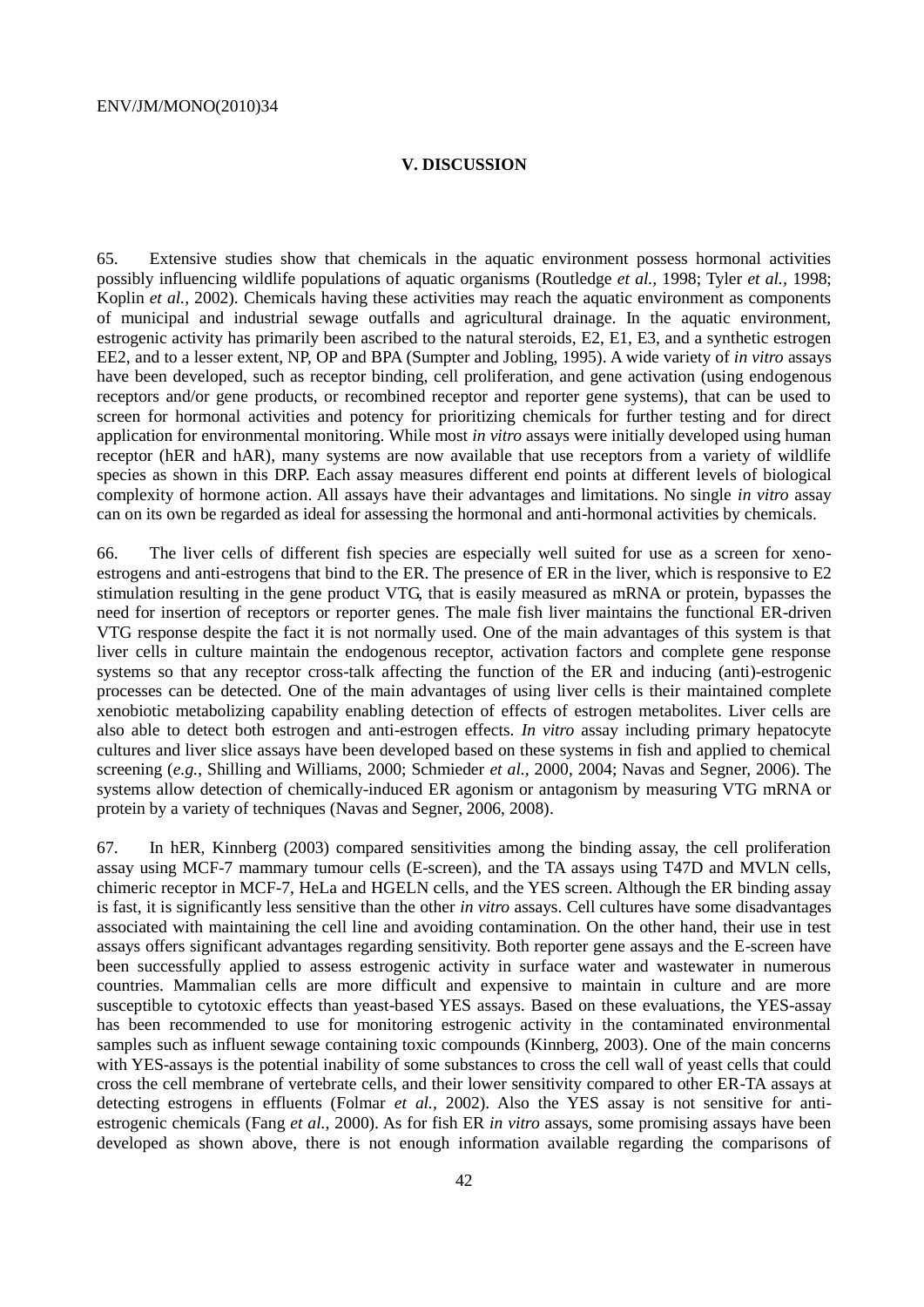sensitivities among various assay systems. Therefore, sensitive and cheap *in vitro* assays systems using fish receptors needs to be evaluated, and if possible developed, validated and turned into OECD Test Guidelines.

68. It is difficult to compare sensitivities of *in vitro* hER assays with *in vivo* zfER assays since zfER has 3 isoforms and in the *in vivo* assays all the receptor and metabolic pathways are active. Estrogenic potency in wastewater treatment plant effluents has likewise been shown to be higher for *in vivo* studies than for *in vitro*. This may be due to the presence of specific estrogens, such as EE2, which are more potent estrogens in fish than in *in vitro* assays (Huggett *et al*., 2003). EE2 is the most potent estrogen largely due to its limited metabolization and thus longer systemic half-life. A 7-year, whole lake experiment at the Experimental Lakes Area in north-western Ontario, Canada, showed that chronic exposure of fathead minnow to low concentrations (5–6 ng/L) of EE2 led to production of VTG mRNA and protein, feminization of males impacting gonadal development as evidenced by intersex in males and altered oogenesis in females, and, ultimately, a near extinction of this species from the lake (Kidd *et al.,* 2007). This observation demonstrates that the concentrations of estrogens and compounds with similar estrogenic effects observed in freshwaters can impact the sustainability of wild fish populations and that EE2 can be used as a positive control for environmental estrogens.

69. Species comparisons in ER affinity have been presented by several investigators indicating that differences may be present in wildlife (Tollefsen *et al.,* 2002; Sumida *et al.,* 2003; Urushitani *et al.,* 2003; Nishizuka *et al.,* 2004; Denny *et al.,* 2005). However, care should be taken to ensure that differences noted are due to differences in the species and not due to the assays applied. For instance, chemical bioavailability and capacity for xenobiotic metabolization are two factors which can vary greatly across assay systems. Heringa *et al.* (2004) demonstrated methods for determining the free fraction in *in vitro* assays as a means of deriving assay independent  $EC_{50}$  values. Metabolic alteration of xenobiotics can alter both chemical form and availability has been demonstrated in some of the endogenously derived fish *in vitro* assay systems (Navas and Segner, 2006; Schmieder *et al.,* 2004). Additional information is needed on other assay systems to be able to differentiate between individual assay differences from species differences.

70. Screening and testing of chemicals binding to ERs emerge as an important issue in several regulatory programs or frameworks. Discrepancies exist, however, as to whether fish in vitro ERs assays should be included in regulatory testing and risk assessment. In view of the differences in binding affinities to  $ER\alpha$  and  $ER\beta$  and the significant contribution of  $ER\beta$  to biological effects of chemicals, it remains unknown whether both types of ERs are needed for regulatory purposes. Recently, Dang (2010) collected publications on binding affinities of both mammalian and fish ERs for 65 chemicals, covering a wide range of strong, moderate, weak and non-ER binders. Systematic evaluation of the data was performed in order to compare the difference in binding affinity of chemicals to fish and mammalian ERs and to subtypes of ERs. Except for the reference estrogen E2, all 64 chemicals evaluated had different values of RBA, which resulted mostly from the inter-laboratory testing rather than due to inter-species differences. The author concluded that ER binding in one vertebrate species or one subtype of ERs could be extrapolated to other species or subtypes of ERs for most chemicals for regulatory purposes. Fish ERs are likely to be more sensitive to some weakly binding chemicals than mammalian ERs, suggesting the importance of including fish ERs in regulatory testing and decision making.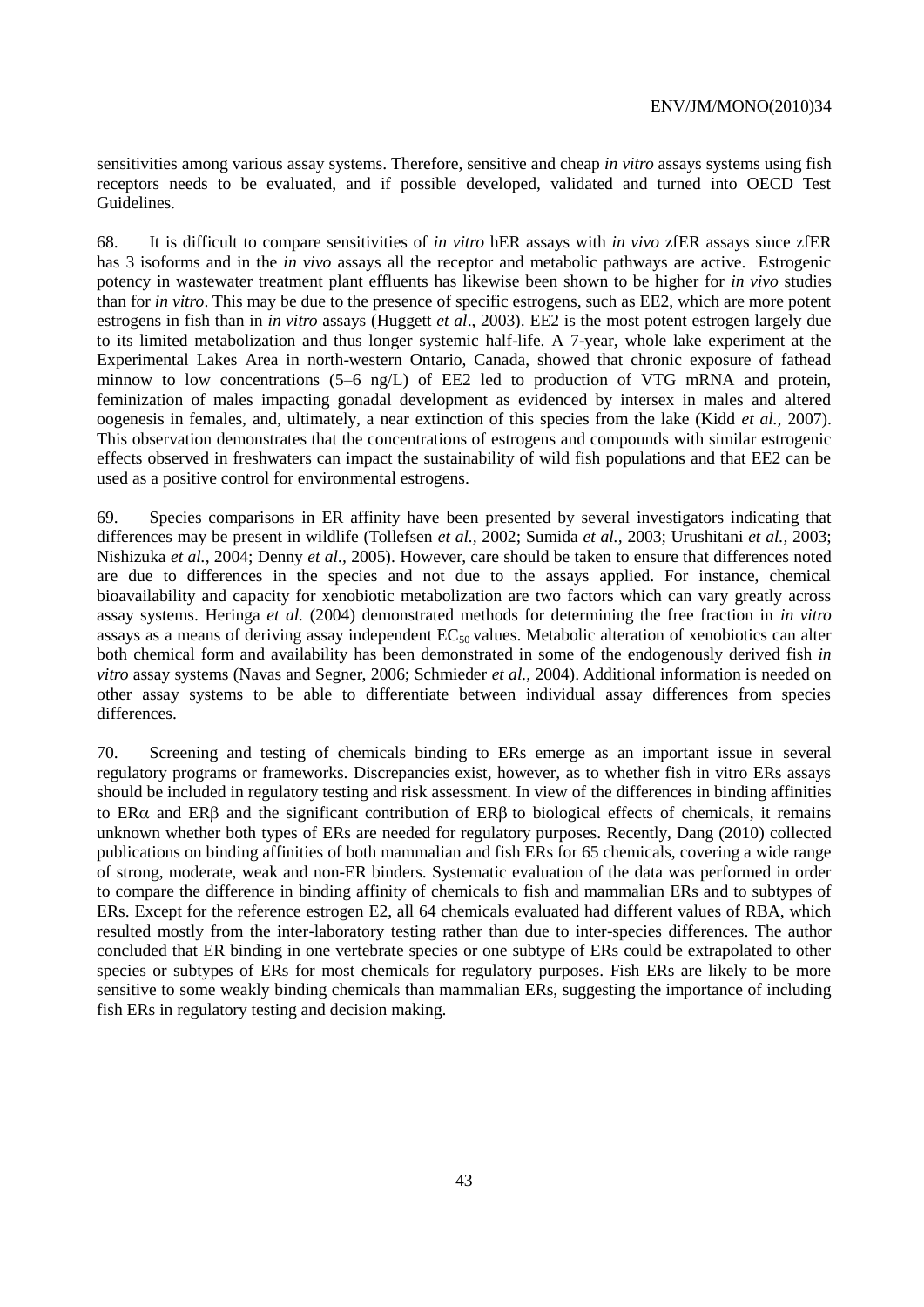#### **VI. CONCLUSIONS AND RECOMMENDATIONS**

71. This draft DRP has focused on describing available test methods for estrogen and androgen fish receptor and TA testing, and on initial investigations of other types of assays with elements of fish receptors present, in addition to evaluating the usability of primary hepatocyte cultures and *e.g.* yeast-based assays with fish receptors. The purpose of this activity has been to compare assays and identify promising test methods that could be further developed, validated and hopefully turned into OECD Test Guidelines for regulatory purposes. From the present draft DRP it is evident that there are currently no assays that are validated and ready for being developed into OECD Test Guidelines, nor are there specific assays identified as being ready for validation at this stage. However, the draft DRP concludes that there are a number of promising areas, *i.e.* primary fish hepatocyte or yeast-based assays but further comparisons between assays in addition to inter-species comparisons are recommended areas for further work.

#### **Primary Fish Hepatocyte Assays**

72. Cultured primary fish liver cell assays are especially well suited for further considerations and potential developments for the following reasons: (i) The presence of ER in the liver, which is responsive to E2 stimulation resulting in the gene product VTG, that is easily measured as mRNA or protein, bypasses the need for insertion of receptors or reporter genes; (ii), the male fish liver maintains the functional ERdriven VTG response despite the fact it is not normally used; (iii), one of the main advantages of this system is that liver cells in culture maintain the endogenous receptor, activation factors and complete gene response systems so that any receptor cross-talk affecting the function of the ER can be detected; (iv), liver cells maintain complete xenobiotic metabolizing capability enabling detection of effects of estrogen metabolites; and (v), liver cells are able to detect both estrogen and anti-estrogen effects.

73. *In vitro* assays applied to screening of chemical including primary hepatocyte cultures and liver slice assays have been developed (*e.g.*, Shilling and Williams, 2000; Schmieder *et al.,* 2000, 2004; Navas and Segner, 2006). However, the main hurdles for regulatory acceptance of these assay systems seem to be the lack of standardised protocols for testing, minimizing the natural variability due to *e.g*. age, species, previous exposure, etc., when using primary cells. The test systems allow for the detection of chemicallyinduced ER agonism or antagonism by measuring VTG mRNA or protein by a variety of techniques (Navas and Segner, 2006, 2008).

*Recommendation 1: There seem to be certain potential advantages by using sliced fish livers and primary hepatocyte cultures, however, since there are no available standardised test systems that have been evaluated or validated for regulatory purposes, it is recommended that existing assays and available data be further disseminated for possible additional recommendations towards validation studies, retrospective performance assessments or whether a draft Test Guideline can be developed. It should be noted as a point of concern that these assays consume fish and further precautions would have to be taken to minimize animal usage before a Test Guideline can be further developed, however, these assays have the potential of addressing two of the 3Rs, namely reduction and refinement.*

#### **Yeast-Based Assays with Fish Steroid Hormone Receptors**

74. The yeast-based YES and YAS (for AR) -assays have been recommended for use in monitoring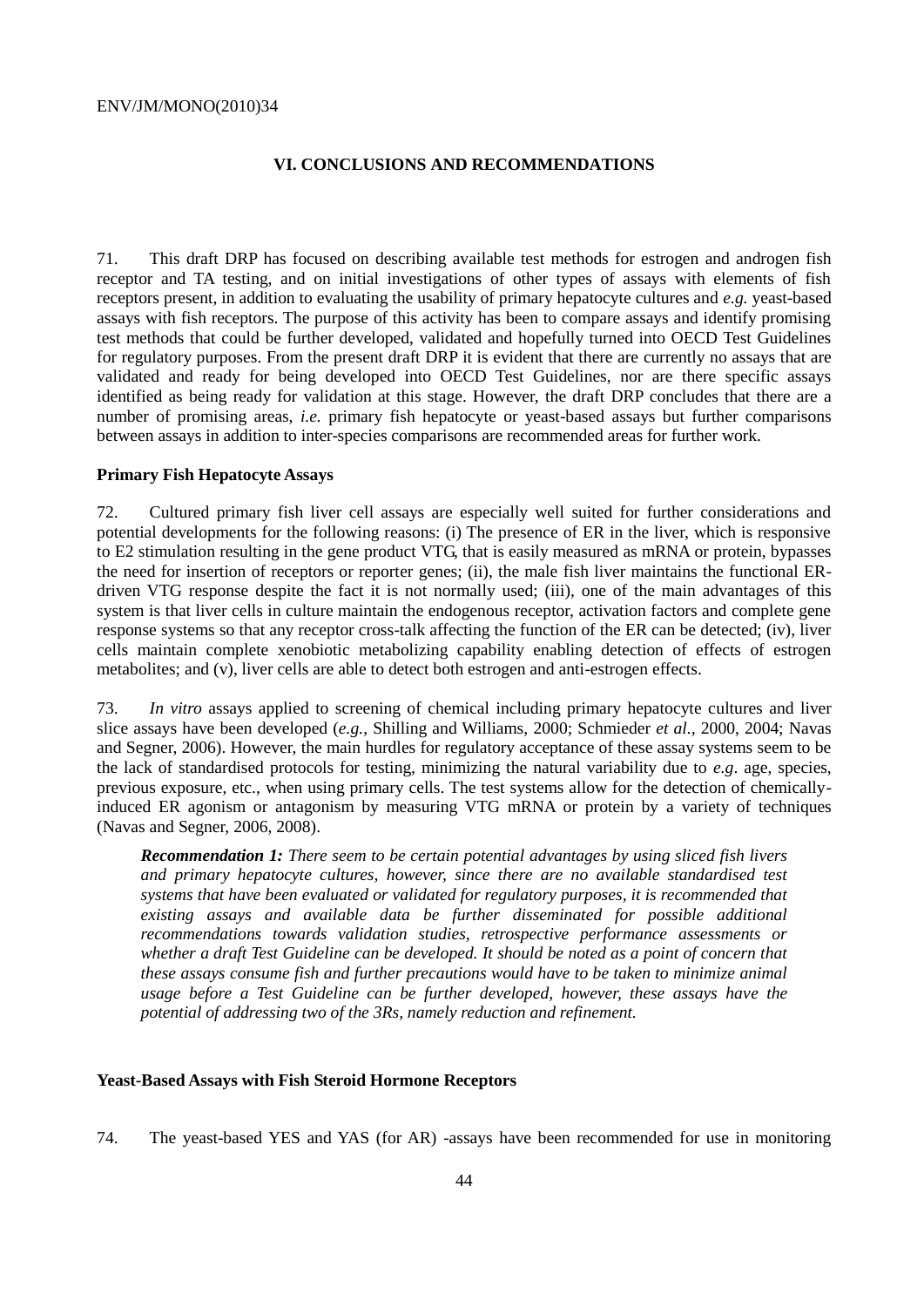estrogenic and androgenic activity in contaminated environmental samples such as influent sewage water containing toxic compounds (Kinnberg, 2003) (see paragraph 67). However, it has been reported that the YES assay is not sensitive for anti-estrogenic chemicals (Fang *et al.,* 2000).

*Recommendation 2: The YES/YAS-assays are recommended for further detailed evaluations primarily focusing on assays with fish steroid hormone receptors. It should be further evaluated whether such tests can provide meaningful information with special emphasis towards fish. Detailed comparisons on advantages/disadvantages to other in vitro assays, such as regarding yeast cell membrane permeability to certain compounds or chemical classes or other potential limitations, need to be clearly demonstrated before any further test method development or validation is performed. The sensitivity and specificity of any proposed YES/YAS assay needs to be demonstrated prior any further developments towards a Test Guideline.*

#### **Assay- and Species Comparisons**

75. Rider *et al.* (2009) developed a system using full-length recombinant baculovirus-expressed ERs which allows for direct comparison of ER-binding across different species. ERs representing five vertebrate classes were compared: hER $\alpha$ , quail ER $\alpha$  (qER $\alpha$ ), alligator ER $\alpha$  (aER $\alpha$ ), salamander ER $\alpha$ (sER $\alpha$ ), and fathead minnow (fhmER $\alpha$ ). Saturation binding analyses indicated E2 dissociation constants (Kd) as: 0.22 nM for hER $\alpha$ , 0.28 nM for sER $\alpha$ , 0.44 nM for aER $\alpha$ , 0.58 nM for qER $\alpha$ , and 0.58 nM for fhmER $\alpha$ . Binding specificity for each of the specified ERs was evaluated using E2, DHT, corticosterone (C), and EE2. E2 and EE2, and they were strong binders in all species with IC50s ranging from 0.65 nM with hER $\alpha$  to 1.01 nM with sER $\alpha$  for E2 and from 0.68 nM with sER $\alpha$  to 1.20 nM with qER $\alpha$  for EE2. DHT was a weak binder with IC50's ranging from 3.3  $\mu$ M with hER $\alpha$  to 39  $\mu$ M with fhER $\alpha$ , and C did not bind to any of the receptors at concentrations up to  $100 \mu M$ . For receptor binding assays, recombinant proteins or extracted proteins from tissues can be used. TA assays are derived using fish tissues (*i.e.*, primary hepatocytes, tissue slices), transfected fish cell lines, or a variety of mammalian cell lines stably or transiently transfected with hormone receptor from fish and reporter genes that may or may not be derived from fish genes. Several studies presented in this DRP suggest evidence of species differences in affinity and sensitivity of hormone receptors (for a review see FIFRA-SAP 2009).

*Recommendation 3: Receptor binding and TA assays using ER and AR from various fish species as well as those from other taxa should be directly compared in terms of their sensitivity, specificity and practicality considering different approaches. In addition, it should be evaluated whether there would be value added for assessment in multiple taxa. These assays should be applicable for the screening of a wide variety of chemicals of varying chemical classes and properties. As these in vitro assays are used more widely more information will become available for analysing the relationships between the in vitro and the in vivo assays for intra-, and inter-species comparisons and their potential regulatory utility. A majority of these assays are likely to be assays that parallel mammalian-based in vitro assays and the need for specific fish-receptor assays should be demonstrated prior to any development of Test Guidelines.*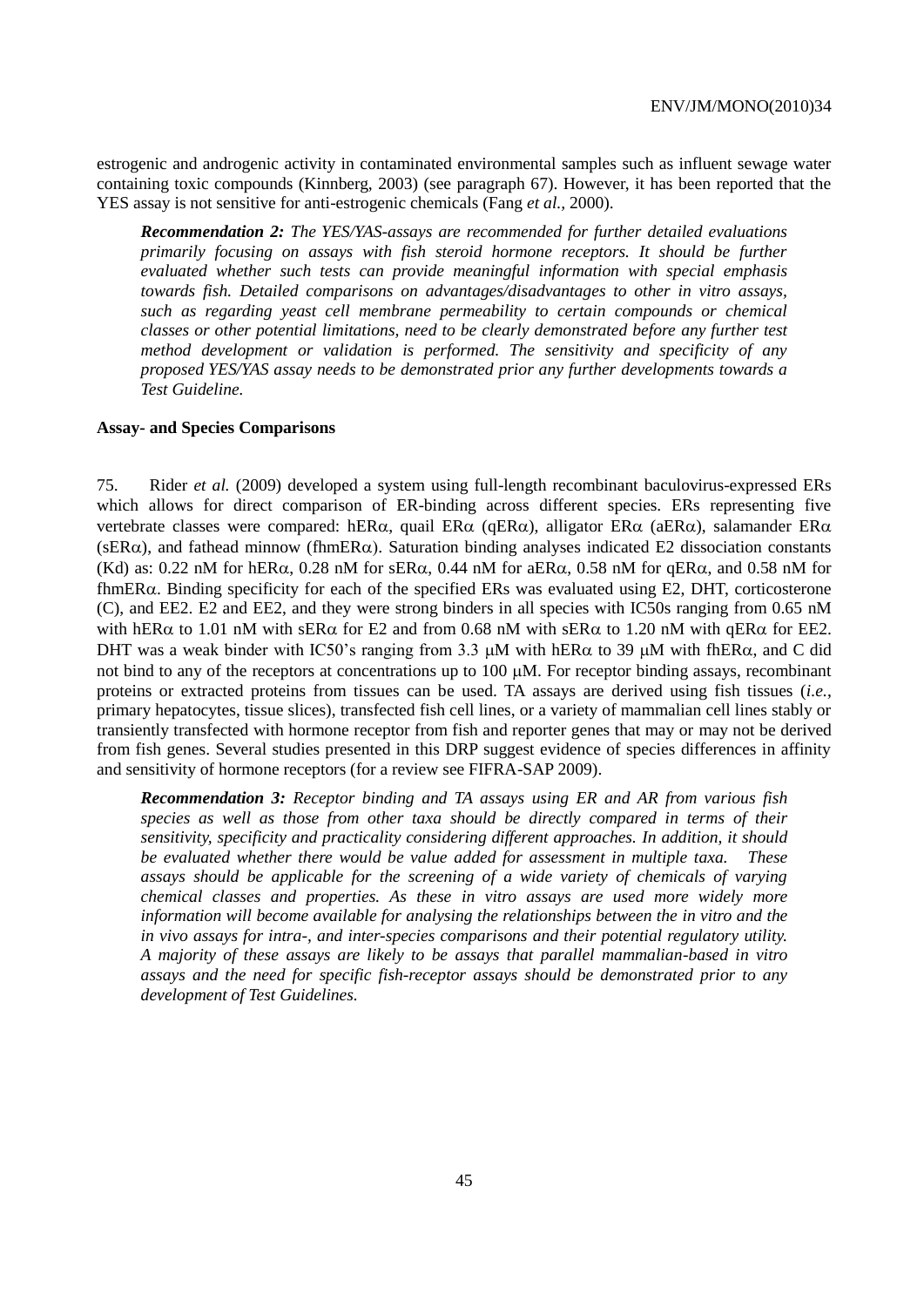#### **Assay Performance Criteria**

76. As with all assays, the *performance criteria* and the *testing conditions* under which the assays are conducted should be specified. For fish receptors and TA assays, it is particularly important to specify parameters that can vary significantly across assay systems such as *e.g.,* temperature. Hormone receptor binding and TA assays compare the response of the test chemical to that of a positive control, *e.g*. E2 for ER binding and ER-mediated TA assays. Thus the performance of the positive controls especially compared to historical values (where available) is useful in determining the reproducibility and reliability of the assay.

#### *Recommendation 4:*

*To ensure applicability to a wide variety of chemicals with varying physical-chemical properties, it is recommended that chemicals should be tested up to solubility in the assay medium, or in whole cell or tissue-based assays up to cytotoxicity to determine an effect. In this case, the sensitivity of the specific assay is of less importance than the stability and reliability in relation to responses to specific endocrine mechanisms. If another criteria for determining maximum concentration in the assay system is used it should be specified to allow maximum comparability between systems. Any information available on measured chemical concentration, free fraction, or chemical metabolism in test systems is especially valuable when attempting to make comparisons across multiple systems and taxa. Future validation studies of fish receptor assays should ideally use chemicals based on results from existing validated OECD Test Guidelines to facilitate these comparisons.*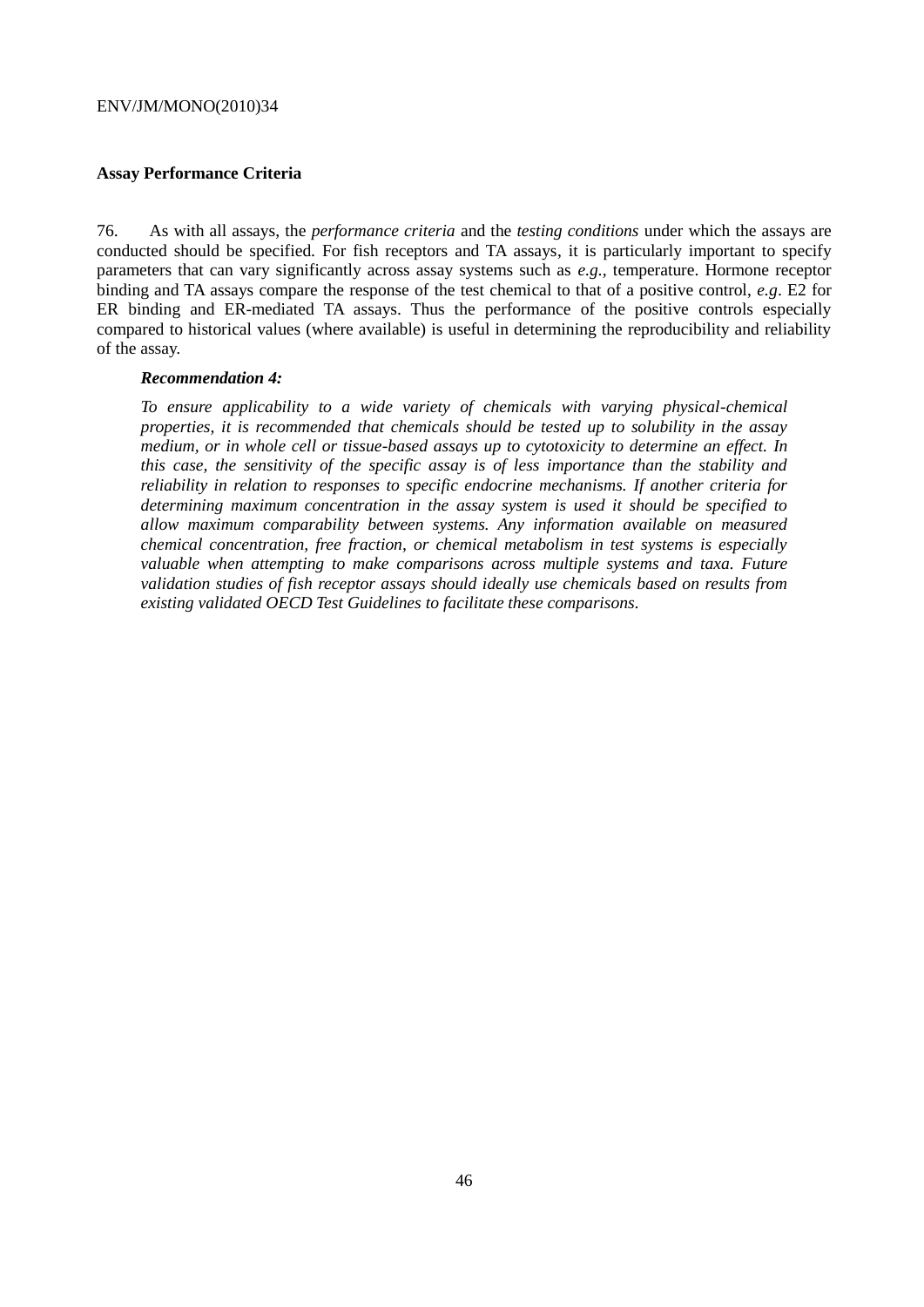#### **VII. REFERENCES**

Ackermann, G.E., Brombacher, E. and Fent, K. (2002). Development of a fish reporter gene system for the assessment of estrogenic compounds and sewage treatment plant effluents. *Environ. Toxicol. Chem.*, 21: 1864-1875.

Ankley, G.T., Defoe, D.L., Kahl, M.D., Jensen, K.M., Makynen, E.A., Miracle, A., Hartig, P., Gray, L.E., Cardon, M. and Wilson, V. (2004). Evaluation of the model anti-androgen flutamide for assessing the mechanistic basis of responses to an androgen in the fathead minnow (*Pimephales promelas*). *Environ. Sci. Technol.*, 38: 6322-6327.

Ankley, G.T. and Villeneuve, D.L. (2006). The fathead minnow in aquatic toxicology: Past, present and future. *Aquat. Toxicol*., 78: 91–102.

Arukwe, A., Grotmol, T., Haugen, T.B., Knudsen, F.R. and Goksoyr, A. (1999). Fish model for assessing the *in vivo* estrogenic potency of the mycotoxin zearalenone and its metabolites. *Sci. Total Environ.*, 236: 153-161.

Barnes, K.K., Kolpin, D.W., Furlong, E.T., Zaugg, S.D., Meyer, M.T. and Barber, L.B. (2008). [A national](http://www.ncbi.nlm.nih.gov/pubmed/18556047)  [reconnaissance of pharmaceuticals and other organic wastewater contaminants in the United States--I\)](http://www.ncbi.nlm.nih.gov/pubmed/18556047)  [groundwater.](http://www.ncbi.nlm.nih.gov/pubmed/18556047) *Sci. Total Environ.,* 402: 192-200.

Beck, I.C., Bruhn, R. and Gandrass, J. (2006). Analysis of estrogenic activity in coastal surface waters of the Baltic Sea using the yeast estrogen screen. *Chemosphere*, 63: 1870-1878.

Blumberg, B. and Evans, R.M., (1998). Orphan nuclear receptors—new ligands and new possibilities, *Genes Devlop.,* 12: 3149-3155.

Borg, B. (1994). Androgens in teleost fishes. *Comp. Biochem. Physiol.*, 109C: 219–245.

Brzozowski, A.M., Pike, A.C., Dauter, Z., Hubbard, R.E., Bonn, T., Engstrom, O., Ohman, L., Greene, G.L., Gustafsson, J.A. and Carlquist, M. (1997). Molecular basis of agonism and antagonism in the oestrogen receptor. *Nature*, 389: 753-758.

Dang, C.V., Barrett, J., Villa-Garcia, M., Resar, L.M., Kato, G.L. and Fearon, E.R. (1991) Intracellular leucine zipper interactions suggest c-Myc hetero-oligomerization. *Mol. Cell Biol*., 11: 954-962.

Dang, Z. (2010). Comparison of relative binding affinities to fish and mammalian estrogen receptors: The regulatory implications. *Toxicol. Lett.,* 192: 298–315.

Denny, J.S., Tapper, M.A., Schmieder, P.K., Hornung, M.W., Jensen, K.M., Ankley, G.T. and Henry, T.R. (2005). Comparison of relative binding affinities of endocrine active compounds to fathead minnow and rainbow trout estrogen receptors. *Environ. Toxicol. Chem*., 24: 2948-2953.

Desbrow, C., Routledge, E.J., Brighty, G.C., Sumpter, J.P. and Waldock, M. (1999). Identification of Estrogenic Chemicals in STW Effluent. 1. Chemical Fractionation and *In Vitro* Biological Screening. *Environ. Sci. Technol.*, 32:1549-1558.

Dietrich, D.R. and Krieger H. eds. (2009): Histological Analysis of Endocrine Disruptive Effects in Small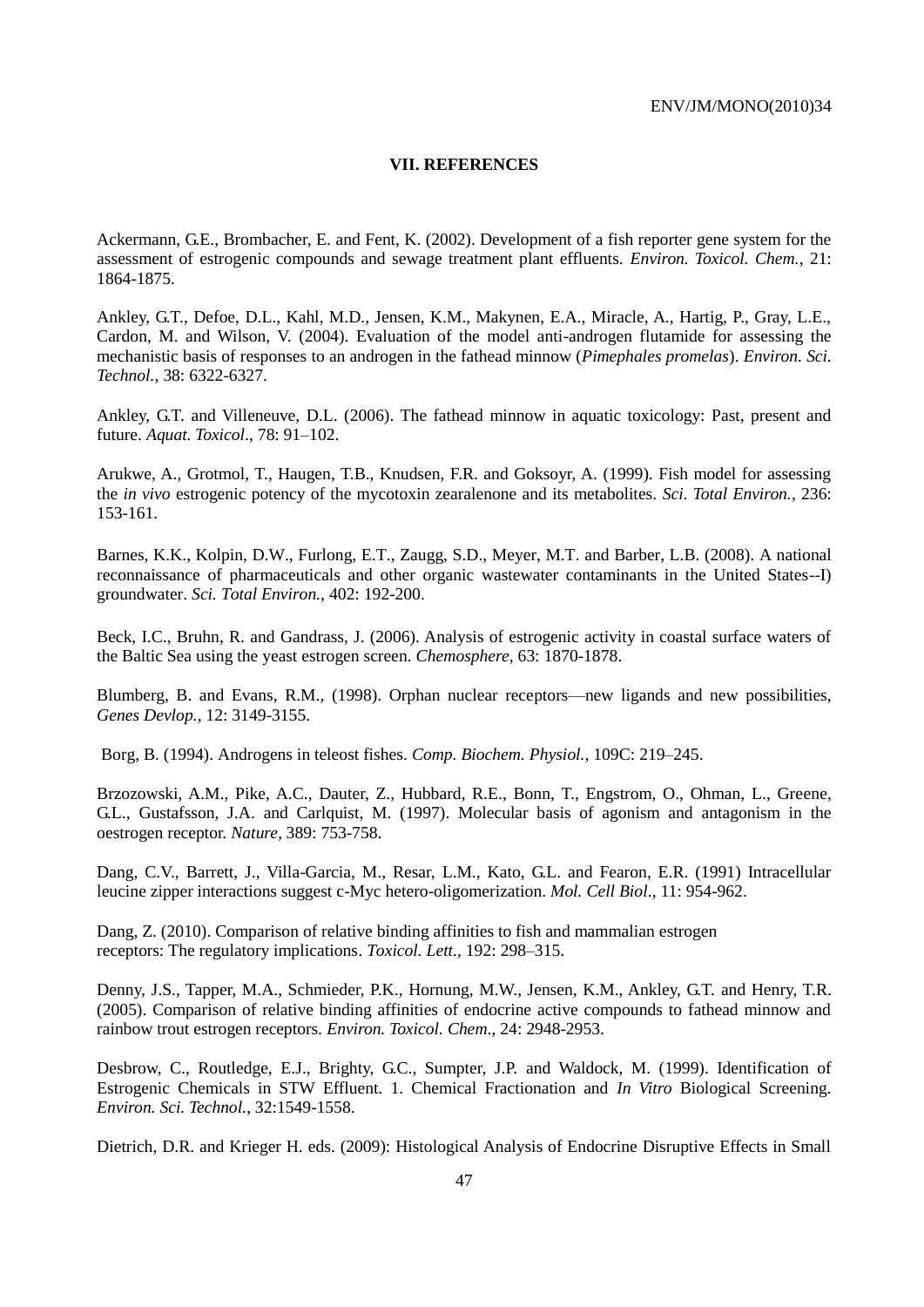Laboratory Fish. ISBN: 978-0471763581, Wiley & Sons; Edition: 1., Edition (15. May 2009)

Donohoe, R.M. and Curtis, L.R. (1996). Estrogenic activity of chlordecone, *o*,*p*'-DDT and *o*,*p*'-DDE in juvenile rainbow trout: induction of vitellogenesis and interaction with hepatic estrogen binding sites*. Aquat. Toxicol*., 36: 31-52.

Dorizzi, M., Richard-Mercier, N., Desvages, G., Girondot, M. and Pieau, C. (1994). Masculization of gonads by aromatase inhibitors in a turtle with temperature-dependent sex determination, *Differentiation,* 58: 1-8.

Eidem, L.K., Kleivdal, H., Kroll, K., Denslow, N., van Aerle, R., Tyler, C., Panter, G., Hutchinson, T. and Grksoyr, A. (2006). Development and validation of a direct homologous quantitative sandwich ELISA for fathead minnow (*Pimephales promelas*) vitellogenin. *Aquat. Toxicol.*, 78: 202-206.

Elbrecht, A. and Smith, R.G. (1992). Aromatase enzyme activity and sex determination in chickens, *Science,* 255: 469–470.

Fang, H., Tong, W., Perkins, R., Soto, A.M., Prechtl, N.V. and Sheehan, D.M. (2000). Quantitative comparisons of in vitro assays for estrogenic activities. *Environ. Health Perspect.,* 108: 723–729

Fearon, E.R., Finkel, T., Gillison, M.L., Kennedy, S.P., Casella, J.F., Tomaselli, G.F., Morrow, J.S. and Van Dang, C. (1992). Karyoplasmic interaction selection strategy: a general strategy to detect protein-protein interactions in mammalian cells. *Proc. Natl. Acad. Sci. U.S.A.*, 89: 7958-7962.

Fent, K. (2001). Fish cell lines as versatile tools in ecotoxicology: assessment of cytotoxicity, cytochrome P4501A induction potential and estrogenic activity of chemicals and environmental samples. *Toxicol. In Vitro*, 15: 477-488.

FIFRA-SAP (2009). US Federal Insecticide, Fungicide, and Rodenticide (FIFRA) Scientific Advisory Panel (SAP) Meeting on August 25-26, 2009. The use of structure activity relationships of estrogen affinity to support prioritization of pesticide inert ingredients and antimicrobial pesticides for screening and testing. Meeting minutes available: [\[http://www.epa.gov/scipoly/sap/meetings/2009/august/082509minutes.pdf\]](http://www.epa.gov/scipoly/sap/meetings/2009/august/082509minutes.pdf)

Focazio, M.J., Kolpin, D.W., Barnes, K.K., Furlong, E.T., Meyer, M.T., Zaugg, S.D., Barber, L.B. and Thurman, M.E. (2008). [A national reconnaissance for pharmaceuticals and other organic wastewater](http://www.ncbi.nlm.nih.gov/pubmed/18433838)  [contaminants in the United States--II\) untreated drinking water sources.](http://www.ncbi.nlm.nih.gov/pubmed/18433838) *Sci. Total. Environ.,* 402: 201-16.

[Folmar, L.C.](http://www.ncbi.nlm.nih.gov/pubmed?term=%22Folmar%20LC%22%5BAuthor%5D), [Hemmer, M.J.](http://www.ncbi.nlm.nih.gov/pubmed?term=%22Hemmer%20MJ%22%5BAuthor%5D), [Denslow, N.D.](http://www.ncbi.nlm.nih.gov/pubmed?term=%22Denslow%20ND%22%5BAuthor%5D), [Kroll, K.](http://www.ncbi.nlm.nih.gov/pubmed?term=%22Kroll%20K%22%5BAuthor%5D), [Chen, J.](http://www.ncbi.nlm.nih.gov/pubmed?term=%22Chen%20J%22%5BAuthor%5D), [Cheek, A.](http://www.ncbi.nlm.nih.gov/pubmed?term=%22Cheek%20A%22%5BAuthor%5D), [Richman, H.](http://www.ncbi.nlm.nih.gov/pubmed?term=%22Richman%20H%22%5BAuthor%5D), [Meredith, H.](http://www.ncbi.nlm.nih.gov/pubmed?term=%22Meredith%20H%22%5BAuthor%5D) and [Grau, E.G.](http://www.ncbi.nlm.nih.gov/pubmed?term=%22Grau%20EG%22%5BAuthor%5D) (2002). A comparison of the estrogenic potencies of estradiol, ethynylestradiol, diethylstilbestrol, nonylphenol and methoxychlor *in vivo* and *in vitro*. *[Aquat. Toxicol.,](javascript:AL_get(this,%20)* 60: 101-110.

Gagné, F. and Blaise, C. (1998). Estrogenic properties of municipal and industrial wastewaters evaluated with a rapid and sensitive chemoluminescent *in situ* hybridization assay (CISH) in rainbow trout hepatocytes. *Aquat. Toxicol*., 44: 83–91.

Gale, W.L. Patino, R. and Maule, A.G. (2004). Interaction of xenobiotics with estrogen receptors  $\alpha$  and  $\beta$ and a putative plasma sex hormone binding globulin from channel catfish (Ictalurus punctatus). *Gen. Comp. Endocrinol.,* 136: 338-345.

Gray, L.E.Jr., Ostby, J., Wilson, V., Lambright, C., Bobseine, K., Hartig, P., Hotchkiss, A., Wolf, C., Furr,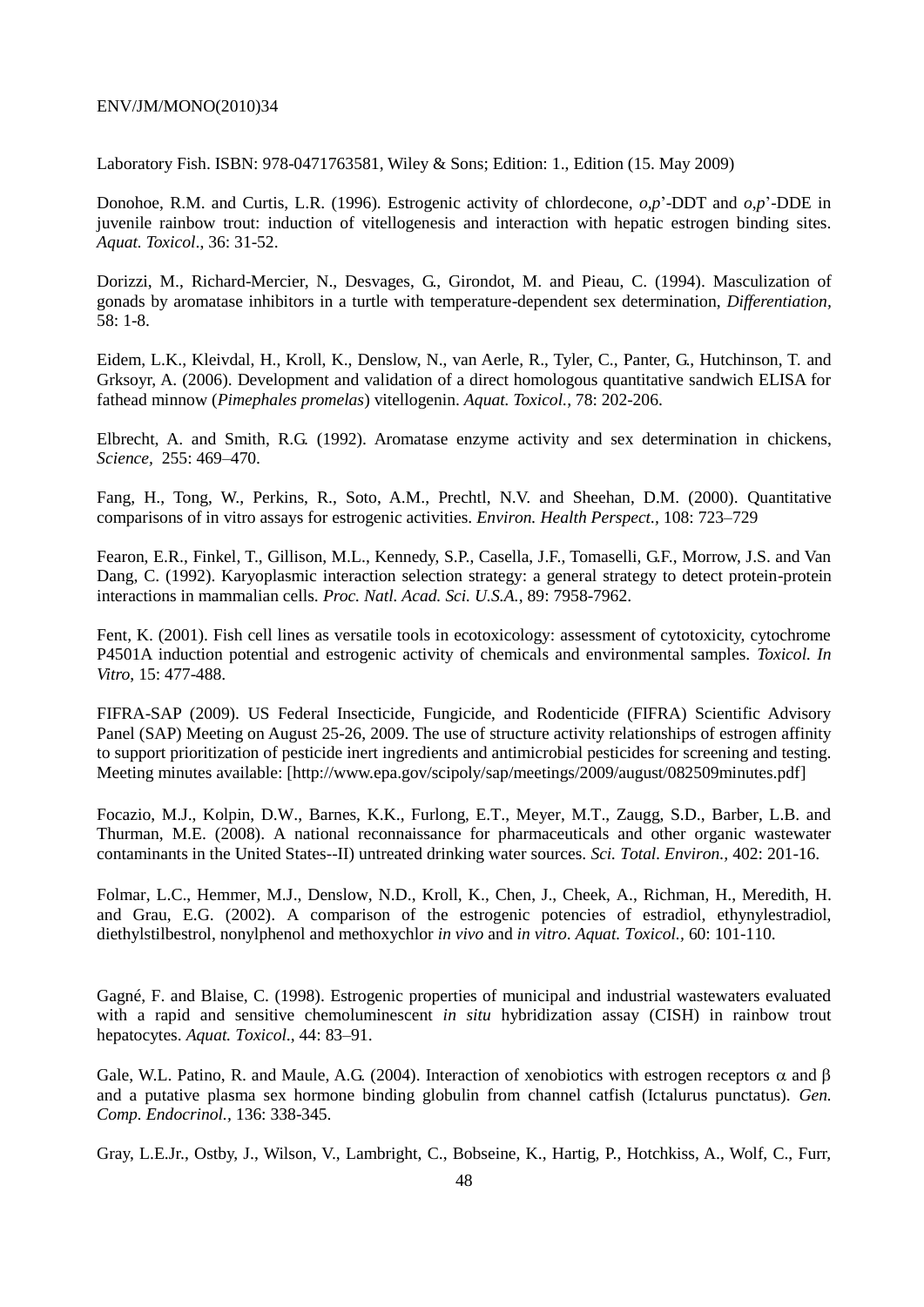J., Price, M., Parks, L., Cooper, R.L., Stoker, T.E., Laws, S.C., Degitz, S.J., Jensen, K.M., Kahl, M.D., Korte, J.J., Makynen, E.A., Tietge, J.E. and Ankley, G.T. (2002). Xenoendocrine disrupters-tiered screening and testing: filling key data gaps. *Toxicology*, 181-182: 371-382.

Green, S., Walter, P., Kumer, V., Krust, A., Bornet, J.M., Argos, P. and Chambon, P. (1986). Human oestrogen receptor cDNA: sequence expression and homology to v-*erb*-A, *Nature,* 320: 134–139.

[Guevel, R.L.](http://www.ncbi.nlm.nih.gov/entrez/query.fcgi?db=pubmed&cmd=Search&itool=pubmed_Abstract&term=%22Guevel+RL%22%5BAuthor%5D), [Petit, F.G.](http://www.ncbi.nlm.nih.gov/entrez/query.fcgi?db=pubmed&cmd=Search&itool=pubmed_Abstract&term=%22Petit+FG%22%5BAuthor%5D), [Goff, P.L.](http://www.ncbi.nlm.nih.gov/entrez/query.fcgi?db=pubmed&cmd=Search&itool=pubmed_Abstract&term=%22Goff+PL%22%5BAuthor%5D), [Metivier, R.](http://www.ncbi.nlm.nih.gov/entrez/query.fcgi?db=pubmed&cmd=Search&itool=pubmed_Abstract&term=%22Metivier+R%22%5BAuthor%5D), [Valotaire, Y.](http://www.ncbi.nlm.nih.gov/entrez/query.fcgi?db=pubmed&cmd=Search&itool=pubmed_Abstract&term=%22Valotaire+Y%22%5BAuthor%5D) and, [Pakdel, F.](http://www.ncbi.nlm.nih.gov/entrez/query.fcgi?db=pubmed&cmd=Search&itool=pubmed_Abstract&term=%22Pakdel+F%22%5BAuthor%5D) (2000). Inhibition of rainbow trout (*Oncorhynchus mykiss*) estrogen receptor activity by cadmium. *[Biol. Reprod.](javascript:AL_get(this,%20)*, 63: 259-266.

Guillette, L.J.Jr., Arnold, S.F. and McLachlan, J.A. (1996). Ecoestrogens and embryos—is there a scientific basis for concern?, *Anim. Reprod. Sci.,* 42: 13–24.

Hawkins, M.B., Thornton, J.W., Crews, D., Skipper, J.K., Dotte, A. and Thomas, P. (2000). Identification of a third estrogen receptor and reclassification of estrogen receptors in teleosts, *Proc. Natl. Acad. Sci. U.S.A.,* 97: 10751–10756.

Heringa, M.B., Schreurs, R.H., Busser, F., van der Saag, P.T., van der Burg, B. and Hermens, J.L. (2004). Toward more useful *in vitro* toxicity data with measured free concentrations.*Environ. Sci. Technol.*, 38: 6263-6270.

[Hornung, M.W.](http://www.ncbi.nlm.nih.gov/entrez/query.fcgi?db=pubmed&cmd=Search&itool=pubmed_Abstract&term=%22Hornung+MW%22%5BAuthor%5D), [Ankley, G.T.](http://www.ncbi.nlm.nih.gov/entrez/query.fcgi?db=pubmed&cmd=Search&itool=pubmed_Abstract&term=%22Ankley+GT%22%5BAuthor%5D) and [Schmieder, P.K.](http://www.ncbi.nlm.nih.gov/entrez/query.fcgi?db=pubmed&cmd=Search&itool=pubmed_Abstract&term=%22Schmieder+PK%22%5BAuthor%5D) (2003). Induction of an estrogen-responsive reporter gene in rainbow trout hepatoma cells (RTH 149) at 11 or 18 degrees C. *[Environ. Toxicol. Chem.](javascript:AL_get(this,%20)*, 22: 866- 871.

Hornung, M.W., Jensen, K.M., Korte, J.J., Kahl, M.D., Durhan, E.J., Denny, J.S., Henry, T.R. and Ankley, G.T. (2004). Mechanistic basis for estrogenic effects in fathead minnow (*Pimephales promelas*) following exposure to the androgen  $17\alpha$ -methyltestosterone: conversion of  $17\alpha$ -methyltestosterone to  $17\alpha$ methylestradiol. *Aquat. Toxicol*., 66: 15-23.

Huggett, D.B., Foran, C.M., Brooks, B.W., Weston, J., Peterson, B., Marsh, K.E., La Point, T.W. and Schlenk, D. (2003). Comparison of *in vitro* and *in vivo* bioassays for estrogenicity in effluent from North American municipal wastewater facilities. *Toxicol. Sci.,* 72: 77-83.

Hutchinson, T.H. (2002). Reproductive and developmental effects of endocrine disrupters in invertebrates: *in vitro* and *in vivo* approaches. *Toxicol. Lett.,* 131: 75-81.

Hutchinson, T.H. (2007). Small is useful in endocrine disrupter assessment four key recommendations for aquatic invertebrate research. *Ecotoxicology*, 16: 231-238.

Iguchi, T., Ohta, Y., Fukazawa, Y. and Takasugi, N. (1987). Strain differences in the induction of polyovular follicles by neonatal treatment with diethylstilbestrol in mice. *Med. Sci. Res.,* 15: 1407-1408.

Iguchi, T., Irie, F., Urushitani, H., Tooi, O., Kawashima, Y., Roberts, M., Norrgren, L. and Hutchinson, T.H. (2006a). Availability of *in vitro* vitellogenin assay for screening of estrogenic and anti-estrogenic activities of environmental chemicals. *Environ. Sci*., 13: 161-183.

Iguchi, T., Watanabe, H. and Katsu, Y. (2001). Developmental effects of estrogenic agents on mice, fish and frogs: a mini-review, *Horm. Behav.,* 40: 248–251.

Iguchi, T., Watanabe, H. and Katsu, Y. (2006b). Application of ecotoxicogenomics for studying endocrine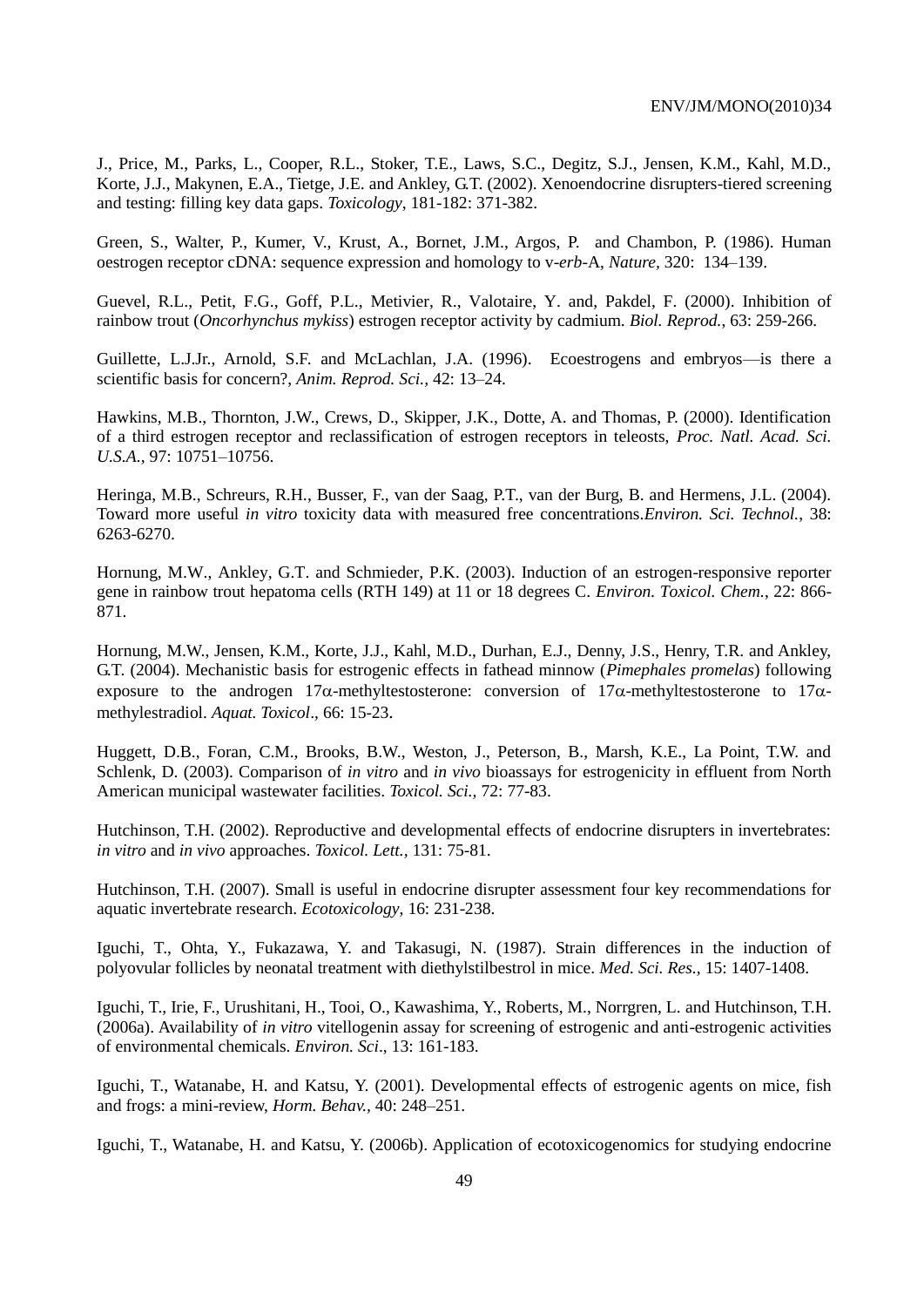disruption in vertebrates and invertebrates. *Environ. Health Perspect*., 114 Suppl.1: 101-105..

Iguchi, T., Watanabe, H. and Katsu, Y. (2007). Toxicogenomics and ecotoxicogenomics for studying endocrine disruption and basic biology in vertebrates and invertebrates. *Gen. Comp. Endocrinol*., 153: 25- 29.

Ikeuchi, T., Todo, T., Kobayashi, T. and Nagahama,Y. (1999). cDNA cloning of a novel androgen receptor subtype. *J. Biol. Chem.,* 274: 25205–25209.

Islinger, M., Pawlowski, S., Hollert, H., Volkl, A. and Braunbeck, T. (1999). Measurement of vitellogenin mRNA expression in primary cultures of rainbow trout hepatocytes in a non-radioactive dot blot/RNAse protection assay. *Sci. Total Environ.,* 233: 109–122.

Jena, N.R., Sarkar, S., Yonemoto, J., Tohyama, C. and Sone, H. (1998). Strain differences in cytochrome P4501A1 gene expression caused by 2,3,7,8-tetrachlorodibenzo-*p*-dioxin in the rat liver: role of the aryl hydrocarbon receptor and its nuclear translocator. *Biochem. Biophys. Res. Commun*., 248: 554-558.

Jobling, S. and Sumpter, J.P. (1993). Detergent components in sewage effluent are weakly oestrogenic to fish: an *in vitro* study using rainbow trout (*Oncorhynchus mykiss*) hepatocytes. *Aquat. Toxicol.*, 27: 361– 372.

Jobling, S., Reynolds, T., White, R., Parker, M.G. and Sumpter, J.P. (1995). A variety of environmentally persistent chemicals, including some phthalate plasticizers, are weakly estrogenic. *Environ. Health Perspect*., 103: 582-587.

Karchner, S.I., Franks, D.G., Kennedy, S.W. and Hahn, M.E. (2006). The molecular basis for differential dioxin sensitivity in birds: role of the aryl hydrocarbon receptor. *Proc. Natl. Acad. Sci. U.S.A.*, 103: 6252- 6257.

Kato, Y., Kobayashi, K., Oda, S., Tatarazako, N., Watanabe, H. and Iguchi, T. (2007). Cloning and characterization of the ecdysone receptor and ultraspiracle protein from the water flea *Daphnia magna*. *J. Endocrinol*., 193: 183-194.

Katsu, Y., Bermudez, D.S., Braun, E., Helbing, C., Miyagawa, S., Gunderson, M.P., Kohno, S., Bryan, T.A., Guillette, L.J. Jr. and Iguchi, T. (2004). Molecular cloning of the estrogen and progesterone receptors of the American alligator, *Gen. Comp. Endocrinol.,* , 136: 122–133.

Katsu, Y., Myburgh, J., Kohno, S., Swan, G.E., Guillette, L.J.Jr. and Iguchi, T. (2006a). Molecular cloning of estrogen receptor  $\alpha$  of the Nile crocodile. *Comp. Biochem. Physiol., Part A*, 143: 340-346.

Katsu, Y., Kohno, S., Oka, T., Mitsui, N., Tooi, O., Santo, N., Urushitani, H., Fukumoto, Y., Kuwabara, K., Ashikaga, K., Minami, S., Kato, S., Ohta, Y., Guillette, L.J.Jr. and Iguchi, T. (2006b). Molecular cloning of estrogen receptor alpha (ER $\alpha$ ; ESR1) of the Japanese giant salamander, *Andrias japonicus. Mol. Cell. Endocr.*, 257-258: 84-94.

Katsu, Y., Lange, A., Ichikawa, R., Urushitani, H., Paull, G.C., Cahill, L.L., Jobling, S., Tyler, C.R. and Iguchi, T. (2007a). Functional associations between two estrogen receptors, environmental estrogen and sexual disruption in the roach (*Rutilus rutilus*). *Environ. Sci. Technol*., 41: 3360-3374.

Katsu, Y., Hinago, M., Sone, K., Guillette, L.J.Jr. and Iguchi, T. (2007b). Analysis the ligand-specificity of the estrogen and androgen receptors of mosquitofish, *Gambusia affinis affinis. Mol. Cell. Endocr.,* 276: 10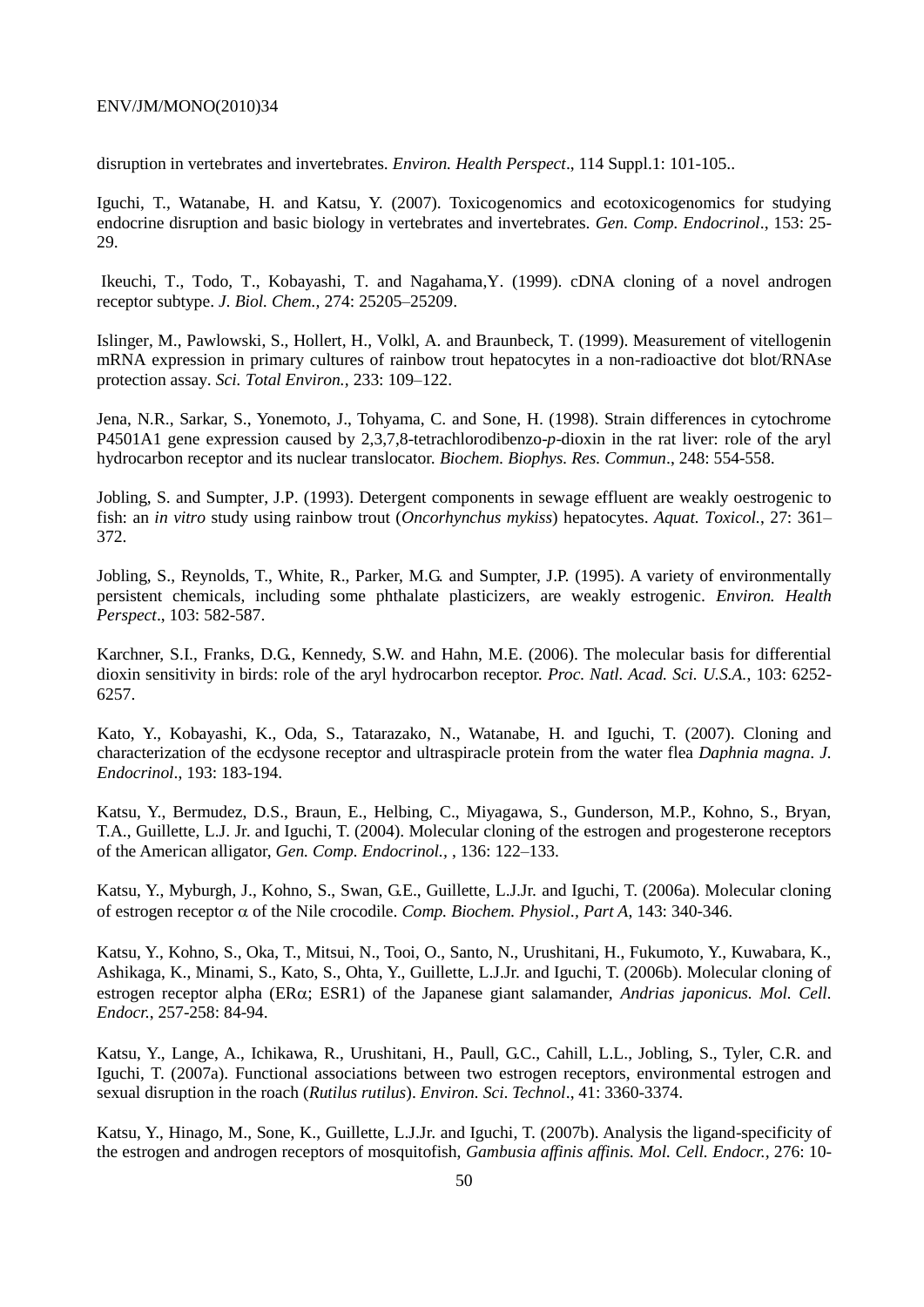17.

Katsu, Y., Ichikawa, R., Ikeuchi, T., Kohno, S., Guillette, L.J.Jr. and Iguchi, T. (2008). Molecular cloning and characterization of estrogen, androgen and progesterone nuclear receptors from a freshwater turtule (*Pseudemys nelsoni*). *Endocrinology*, 149: 161-173.

Kavlock, R.J. and Ankley, G.T. (1996). A perspective on the risk-assessment process for endocrinedisruptive effects on wildlife and human health. *Risk Analysis*, 16: 731-739.

Kawakami, T., Ishimura, R., Nohara, K., Takeda, K., Tohyama, C. and Ohsako, S. (2006). Differential susceptibilities of Holtzman and Sprague-Dawley rats to fetal death and placental dysfunction induced by 2,3,7,8-tetrachlorodibenzo-*p*-dioxin (TCDD) despite the identical primary structure of the aryl hydrocarbon receptor. *Toxicol. Appl. Pharmacol*., 212: 224-236.

[Kidd, K.A.](http://www.ncbi.nlm.nih.gov/sites/entrez?Db=pubmed&Cmd=Search&Term=%22Kidd%20KA%22%5BAuthor%5D&itool=EntrezSystem2.PEntrez.Pubmed.Pubmed_ResultsPanel.Pubmed_RVAbstractPlus), [Blanchfield, P.J.](http://www.ncbi.nlm.nih.gov/sites/entrez?Db=pubmed&Cmd=Search&Term=%22Blanchfield%20PJ%22%5BAuthor%5D&itool=EntrezSystem2.PEntrez.Pubmed.Pubmed_ResultsPanel.Pubmed_RVAbstractPlus), [Mills, K.H.](http://www.ncbi.nlm.nih.gov/sites/entrez?Db=pubmed&Cmd=Search&Term=%22Mills%20KH%22%5BAuthor%5D&itool=EntrezSystem2.PEntrez.Pubmed.Pubmed_ResultsPanel.Pubmed_RVAbstractPlus), [Palace, V.P.](http://www.ncbi.nlm.nih.gov/sites/entrez?Db=pubmed&Cmd=Search&Term=%22Palace%20VP%22%5BAuthor%5D&itool=EntrezSystem2.PEntrez.Pubmed.Pubmed_ResultsPanel.Pubmed_RVAbstractPlus), [Evans, R.E.](http://www.ncbi.nlm.nih.gov/sites/entrez?Db=pubmed&Cmd=Search&Term=%22Evans%20RE%22%5BAuthor%5D&itool=EntrezSystem2.PEntrez.Pubmed.Pubmed_ResultsPanel.Pubmed_RVAbstractPlus), [Lazorchak, J.M.](http://www.ncbi.nlm.nih.gov/sites/entrez?Db=pubmed&Cmd=Search&Term=%22Lazorchak%20JM%22%5BAuthor%5D&itool=EntrezSystem2.PEntrez.Pubmed.Pubmed_ResultsPanel.Pubmed_RVAbstractPlus) and [Flick, R.W.](http://www.ncbi.nlm.nih.gov/sites/entrez?Db=pubmed&Cmd=Search&Term=%22Flick%20RW%22%5BAuthor%5D&itool=EntrezSystem2.PEntrez.Pubmed.Pubmed_ResultsPanel.Pubmed_RVAbstractPlus) (2007). Collapse of a fish population after exposure to a synthetic estrogen. *[Proc. Natl. Acad. Sci. U.S.A.](javascript:AL_get(this,%20)*, 104: 8897-8901.

Kinnberg, K. (2003). Evaluation of *in vitro* assays for determination of estrogenic activity in the environment. *Working Report No. 43, Danish Environmental Protection Agency*.

Kloas, W., Schrag, B., Ehnes, C. and Segner, H. (2000). Binding of xenobiotics to hepatic estrogen receptor and plasma sex steroid binding protein in the teleost fish, the common carp (*Cyprinus carpio*). *Gen. Comp. Endocrinol*., 119: 287-299.

Knudsen, F.R. and Pottinger, T.G. (1999). Interaction of endocrine disrupting chemicals, singly and in combination, with estrogen-, androgen-, and corticosteroid-binding sites in rainbow trout (*Oncorhynchus mykiss*). *Aquat. Toxicol.*, 44: 159-170.

Koike, S., Sakai, M. and Muramatsu, M. (1987). Molecular cloning and characterization of rat estrogen receptor cDNA, *Nucl. Acids Res.,* 15: 2499–2513.

Kolpin, D.W., Furlong, E.T., Meyer, M T., Thurman, E.M., Zaugg, S.D., Barber, L.B., and Buxton, H.T. (2002). Pharmaceuticals, hormones, and other organic wastewater contaminants in U.S. streams, 1999– 2000: A national reconnaissance. *Environ. Sci. Tech.,* 36: 1202–1211.

Körner, W., Vinggaard, A.M., Terouanne, B., Ma, R., Wieloch, C., Schlumpf, M., Sultan, C. and Soto, A.M. (2004). Interlaboratory comparison of four *in vitro* assays for assessing androgenic and antiandrogenic activity of environmental chemicals. *Environ. Health Perspect.*, 112: 695-702.

Krust, A., Green, S., Argos, P., Bumar, V., Walter, J.M.B.andChambon, P. (1986). The chicken oestrogen receptor sequence: homology with v-*erb*-A and the human oestrogen and glucocorticoid receptor, *EMBO J.,* 5**:** 891–897.

Kurauchi, K., Nakaguchi, Y., Tsutsumi, M., Hori, H., Kurihara, R., Hashimoto, S., Ohnuma, R., Yamamoto, Y., Matsuoka, S., Kawai, S., Hirata, T. and Kinoshita, M. (2005). *In vivo* visual reporter system for detection of estrogen-like substances by transgenic medaka. *Environ. Sci. Technol*., 39: 2762-2768.

Kwon, H.C., Hayashi, S. and Mugiya, Y. (1993). Vitellogenin induction by estradiol-17 $\beta$  in primary hepatocyte culture in the rainbowtrout *Oncorhynchus mykiss*. *Comp. Biochem. Physiol.,* 104B: 381–386.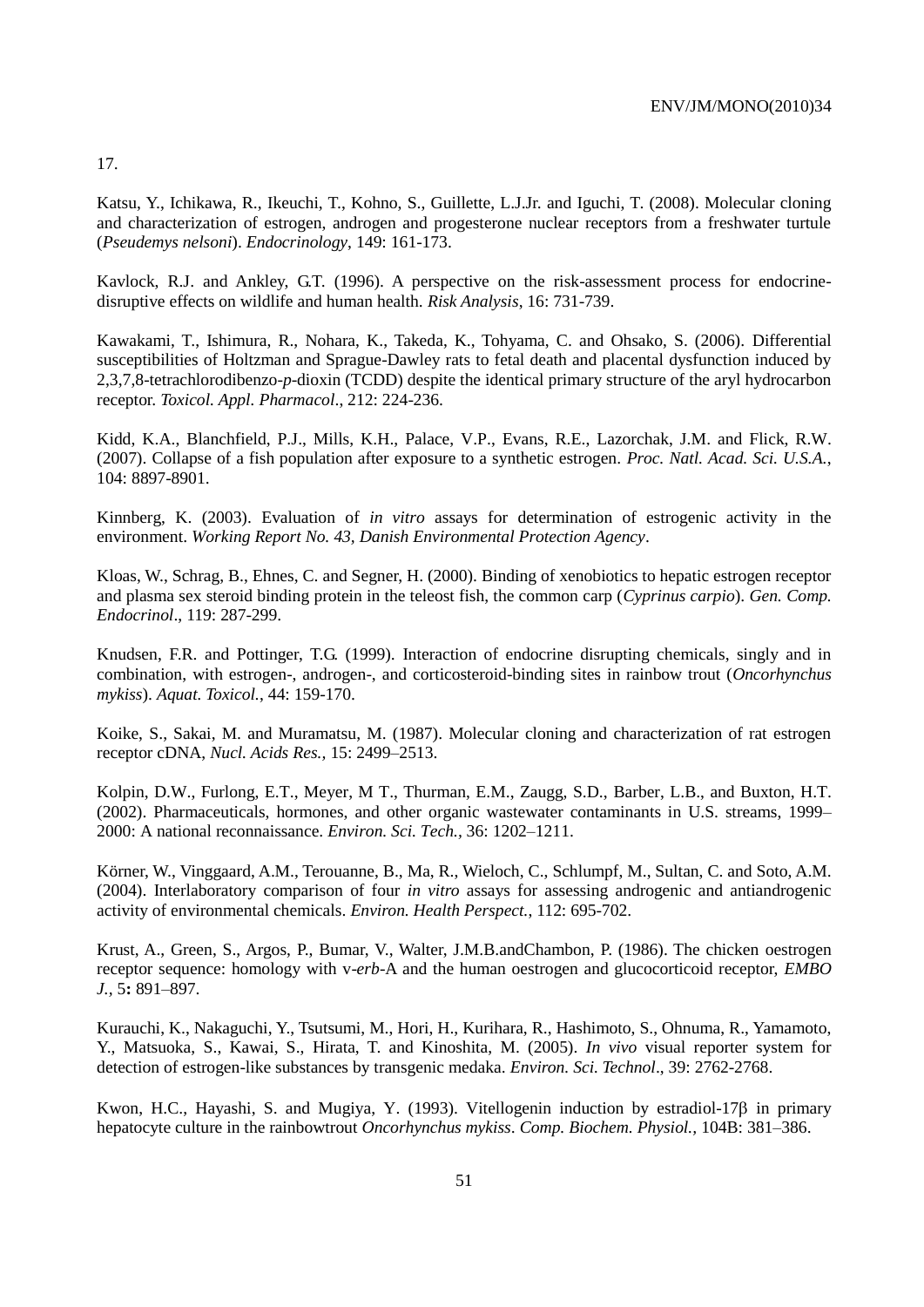[Legler, J.](http://www.ncbi.nlm.nih.gov/entrez/query.fcgi?db=pubmed&cmd=Search&itool=pubmed_Abstract&term=%22Legler+J%22%5BAuthor%5D), [Zeinstra, L.M.](http://www.ncbi.nlm.nih.gov/entrez/query.fcgi?db=pubmed&cmd=Search&itool=pubmed_Abstract&term=%22Zeinstra+LM%22%5BAuthor%5D), [Schuitemaker, F.](http://www.ncbi.nlm.nih.gov/entrez/query.fcgi?db=pubmed&cmd=Search&itool=pubmed_Abstract&term=%22Schuitemaker+F%22%5BAuthor%5D), [Lanser, P.H.](http://www.ncbi.nlm.nih.gov/entrez/query.fcgi?db=pubmed&cmd=Search&itool=pubmed_Abstract&term=%22Lanser+PH%22%5BAuthor%5D), [Bogerd, J.](http://www.ncbi.nlm.nih.gov/entrez/query.fcgi?db=pubmed&cmd=Search&itool=pubmed_Abstract&term=%22Bogerd+J%22%5BAuthor%5D), [Brouwer, A.](http://www.ncbi.nlm.nih.gov/entrez/query.fcgi?db=pubmed&cmd=Search&itool=pubmed_Abstract&term=%22Brouwer+A%22%5BAuthor%5D), [Vethaak, A.D.](http://www.ncbi.nlm.nih.gov/entrez/query.fcgi?db=pubmed&cmd=Search&itool=pubmed_Abstract&term=%22Vethaak+AD%22%5BAuthor%5D), [De](http://www.ncbi.nlm.nih.gov/entrez/query.fcgi?db=pubmed&cmd=Search&itool=pubmed_Abstract&term=%22De+Voogt+P%22%5BAuthor%5D)  [Voogt, P.](http://www.ncbi.nlm.nih.gov/entrez/query.fcgi?db=pubmed&cmd=Search&itool=pubmed_Abstract&term=%22De+Voogt+P%22%5BAuthor%5D), [Murk, A.J.](http://www.ncbi.nlm.nih.gov/entrez/query.fcgi?db=pubmed&cmd=Search&itool=pubmed_Abstract&term=%22Murk+AJ%22%5BAuthor%5D) and [Van der Burg, B.](http://www.ncbi.nlm.nih.gov/entrez/query.fcgi?db=pubmed&cmd=Search&itool=pubmed_Abstract&term=%22Van+der+Burg+B%22%5BAuthor%5D) (2002). Comparison of *in vivo* and *in vitro* reporter gene assays for short-term screening of estrogenic activity. *[Environ. Sci. Technol](javascript:AL_get(this,%20)*., 36: 4410-4415.

Leihy, M.W., Shaw, G., Wilson, J.D. and Renfree, M.B. (2004). Penile development is initiated in the tammar wallaby pouch young during the period when  $5\alpha$ -androstane-3  $\alpha$ ,17 $\beta$ -diol is secreted by the testes. *Endocrinology,* 145: 3346–3352.

Link, V., Shevchenko, A. and Heisenberg, C.P. (2006). Proteomics of early zebrafish embryos. *BMC Dev. Biol.*, 6:1.

Long, X., Steinmetz, R., Ben-Jonathan, N., Caperell-Grant, A., Young, P.C., Nephew, K.P. and Bigsby, R.M. (2000). Strain differences in vaginal responses to the xenoestrogen bisphenol A. *Environ. Health Perspect*., 108: 243-247.

Loomis, A.K. and Thomas, P. (1999). Binding characteristics of estrogen receptor (ER) in Atlantic croaker (*Micropogonias undulatus*) testis: different affinity for estrogens and xenobiotics from that of hepatic ER. *Biol. Reprod*., 61: 51-60.

Matthews, J., Celius, T., Halgren, R. and Zacharewski, T. (2000). Differential estrogen receptor binding of estrogenic substances: a species comparison. *J. Steroid Biochem. Mol. Biol*., 74: 223-234.

Matthews, J., Fertuck, K.C., Celius, T., Huang, Y-W., Fong, C.J. and Zacharewski, T.R. (2002). Ability of structurally diverse natural products and synthetic chemicals to induce gene expression mediated by estrogen receptors from various species. *J. Steroid Biochem. Mol. Biol*., 82: 181-194.

Menuet, A., Pellegrini, E., Anglade, I., Blaise, O., Laudet, V., Kah, O. and Pakdel, F. (2002). Molecular characterization of three estrogen receptor forms in zebrafish: binding characteristics, transactivation properties, and tissue distributions. *Biol. Reprod.*, 66: 1881-1892.

Murk, A.J., Legler, J., Denison, M.S., Giesy, J.P., van de Guchte, C. and Brouwer, A. (1996). Chemicalactivated luciferase gene expression (CALUX): a novel *in vitro* bioassay for Ah receptor active compounds in sediments and pore water. *Fund. Appl. Toxicol*., 33: 149-160.

Nakai, M. (2003). Receptor binding assay and reporter gene assay of medaka. In Medaka *Oryzias latipes*. *Ministry of the Environment, Japan,* pp. 21-26. Available at: http://www.env.go.jp/chemi/end/pdfs/e06\_chapter2.pdf.

Nakai,, M., Yokota,, H., Urushitani,, H., Asai, D,, Katsu, Y., Eto, C., Yakabe, Y. Iguchi, T. and Shimohigashi, Y. (2004). Estrogen receptor binding assay for evaluation of endocrine disrupting chemicals on marine fish. *Mar. Biotechnol*., 6: S137-S141.

Navas, J.M. and Segner, H. (2006). Vitellogenin synthesis in primary cultures of fish liver cells as endpoint for *in vitro* screening of the (anti)estrogenic activity of chemical substances. *Aquat. Toxicol*., 80: 1-22.

Navas, J.M. and Segner, H. (2008). In vitro screening of the antiestrogenic activity of chemicals. *Exp. Opin. Drug Metab. Toxicol.*, 4: 605-617.

Nimrod, A.C. and Benson, W.H. (1997). Xenobiotic interaction with and alteration of channel catfish estrogen receptor. *Toxicol. Appl. Pharmacol*., 147: 381-90.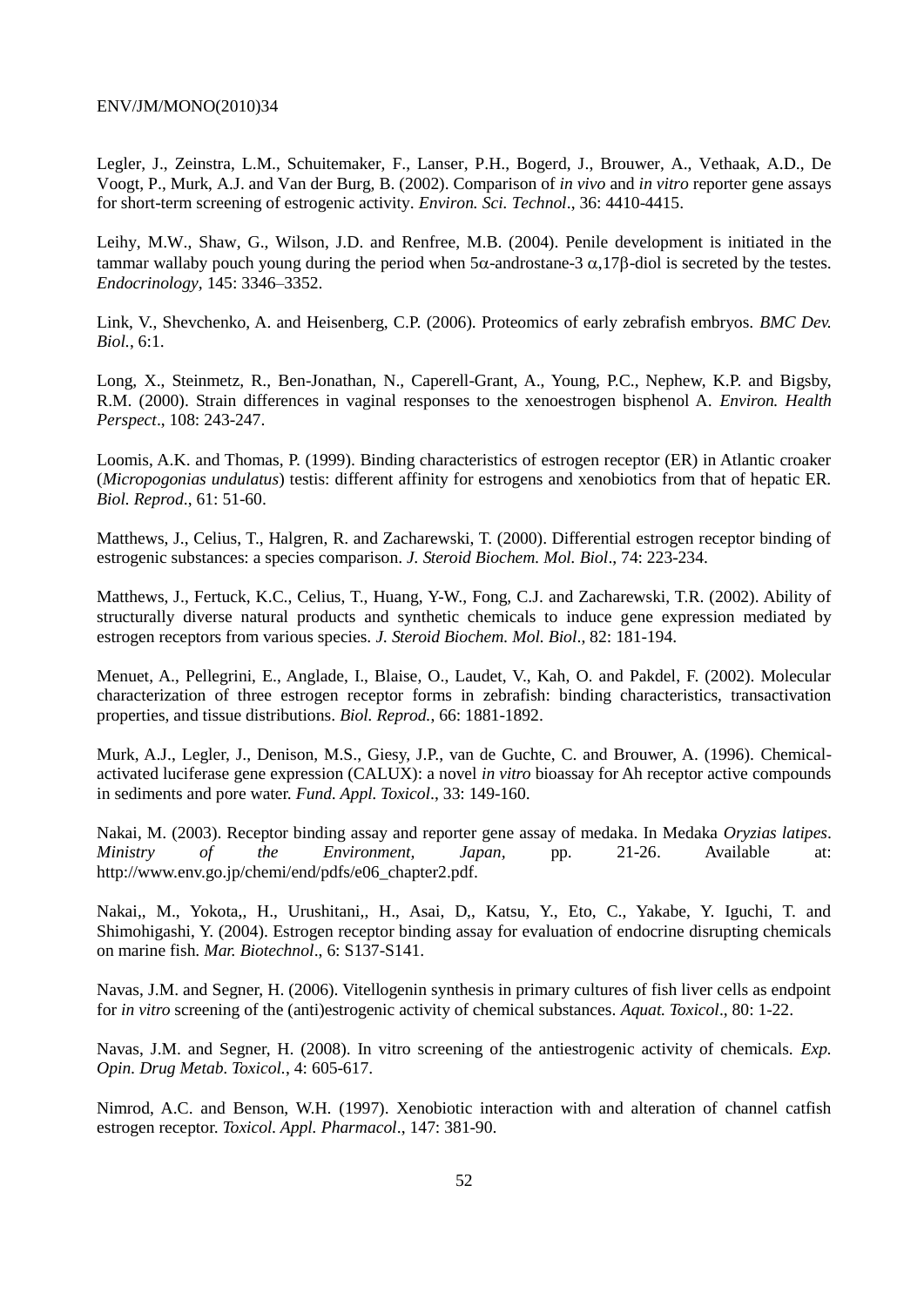Nishizuka, M., Heitaku, S., Maekawa, S., Nishikawa, J. and Imagawa. M. (2004). Development of standardized *in vitro* assay system to estrogen receptors and species specificity of binding ability of 4 nonylphenol and *p*-octylphenol. *J. Health Sci*., 50: 511-517.

Norris, D.O. (1996). *Vertebrate Endocrinology*. Adademic Press, San Diego, CA, USA,. ISBN: [012521670X.](https://www.alibris.com/search/books/isbn/012521670X)

OECD (2007), Uterotrophic Bioassay in Rodents: A short-term screening test for oestrogenic properties No. 440. OECD, Paris. Available at: [\[http://www.oecd.org/env/testguidelines\]](http://www.oecd.org/env/testguidelines).

OECD (2008), Repeated Dose 28-Day Oral Toxicity Study in Rodents No. 407. OECD, Paris. Available at: [\[http://www.oecd.org/env/testguidelines\]](http://www.oecd.org/env/testguidelines).

OECD (2009a), Stably Transfected Human Estrogen Receptor-α Transcriptional Activation Assay for Detection of Estrogenic Agonist-Activity of Chemicals No. 455. OECD, Paris. Available at: [\[http://www.oecd.org/env/testguidelines\]](http://www.oecd.org/env/testguidelines).

OECD (2009b), Hershberger Bioassay in Rats: A Short-term Screening Assay for (Anti)Androgenic Properties No. 441. OECD, Paris. Available at: [\[http://www.oecd.org/env/testguidelines\]](http://www.oecd.org/env/testguidelines).

OECD (2009c), 21-day Fish Assay: A Short-Term Screening for Oestrogenic and Androgenic Activity, and Aromatase Inhibition No. 230. OECD, Paris. Available at: [\[http://www.oecd.org/env/testguidelines\]](http://www.oecd.org/env/testguidelines).

Ogino, Y., Katoh, H. and Yamada, G. (2004) Androgen dependent development of a modified anal fin, gonopodium, as a model to understand the mechanism of secondary sexual character expression in vertebrates. *FEBS Lett.*, 575: 119–126.

Ogino, Y., Katoh, H., Kuraku, S. and Yamada, G. (2009). Evolutionary history and functional characterization of androgen receptor genes in jawed vertebrates. *Endocrinology,* 150: 5415–5427.

Okoumassoun, L-E., Averill-Bates, D., Gagné, F., Marion, M. and Denizeau, F. (2002). Assessing the estrogenic potential of organochlorine pesticides in primary cultures of male rainbow trout (*Oncorhynchus mykiss*) hepatocytes using vitellogenin as a biomarker. *Toxicology* 178: 193–207.

Olsen, C.M., Meussen-Elholm, E.T.M., Hongslo, J.K., Stenersen, J. and Tollefsen, K-E. (2005). Estrogenic effects of environmental chemicals: an interspecies comparison. *Comp. Biochem. Physiol.*, 141C: 267–274.

Örn, S., Yamani, S. and Norrgren, L. (2006). Comparison of vitellogenin induction, sex ratio, and gonad morphology between zebrafish and Japanese medaka after exposure to  $17\alpha$ -ethinylestradiol and 178trenbolone. *Arch. Environ. Contam. Toxicol*., 51: 237-243.

Pakdel, F., Le Gac, F., Le Goff, P. and Valotaire, Y. (1990). Full-length sequence and *in vitro* expression of rainbow trout estrogen receptor cDNA, *Mol. Cell. Endocrinol.,* 71: 195–204.

Paris, F., Balaguer, P., Térouanne, B., Servant, N., Lacoste, C., Cravedi, J.P., Nicolas, J.C. and Sultan, C. (2002). Phenylphenols, biphenols, bisphenol-A and 4-tert-octylphenol exhibit alpha and beta estrogen activities and antiandrogen activity in reporter cell lines. *Mol. Cell. Endocrinol*., 193: 43-49.

[Parks, L.G.](http://www.ncbi.nlm.nih.gov/entrez/query.fcgi?db=pubmed&cmd=Search&itool=pubmed_Abstract&term=%22Parks+LG%22%5BAuthor%5D), [Lambright, C.S.](http://www.ncbi.nlm.nih.gov/entrez/query.fcgi?db=pubmed&cmd=Search&itool=pubmed_Abstract&term=%22Lambright+CS%22%5BAuthor%5D), [Orlando, E.F.](http://www.ncbi.nlm.nih.gov/entrez/query.fcgi?db=pubmed&cmd=Search&itool=pubmed_Abstract&term=%22Orlando+EF%22%5BAuthor%5D), [Guillette, L.J. Jr.](http://www.ncbi.nlm.nih.gov/entrez/query.fcgi?db=pubmed&cmd=Search&itool=pubmed_Abstract&term=%22Guillette+LJ+Jr%22%5BAuthor%5D), [Ankley, G.T.](http://www.ncbi.nlm.nih.gov/entrez/query.fcgi?db=pubmed&cmd=Search&itool=pubmed_Abstract&term=%22Ankley+GT%22%5BAuthor%5D) and [Gray, L.E. Jr.](http://www.ncbi.nlm.nih.gov/entrez/query.fcgi?db=pubmed&cmd=Search&itool=pubmed_Abstract&term=%22Gray+LE+Jr%22%5BAuthor%5D) (2001). Masculinization of female mosquitofish in Kraft mill effluent-contaminated Fenholloway River water is associated with androgen receptor agonist activity. *[Toxicol. Sci.](javascript:AL_get(this,%20)*, 62: 257-267.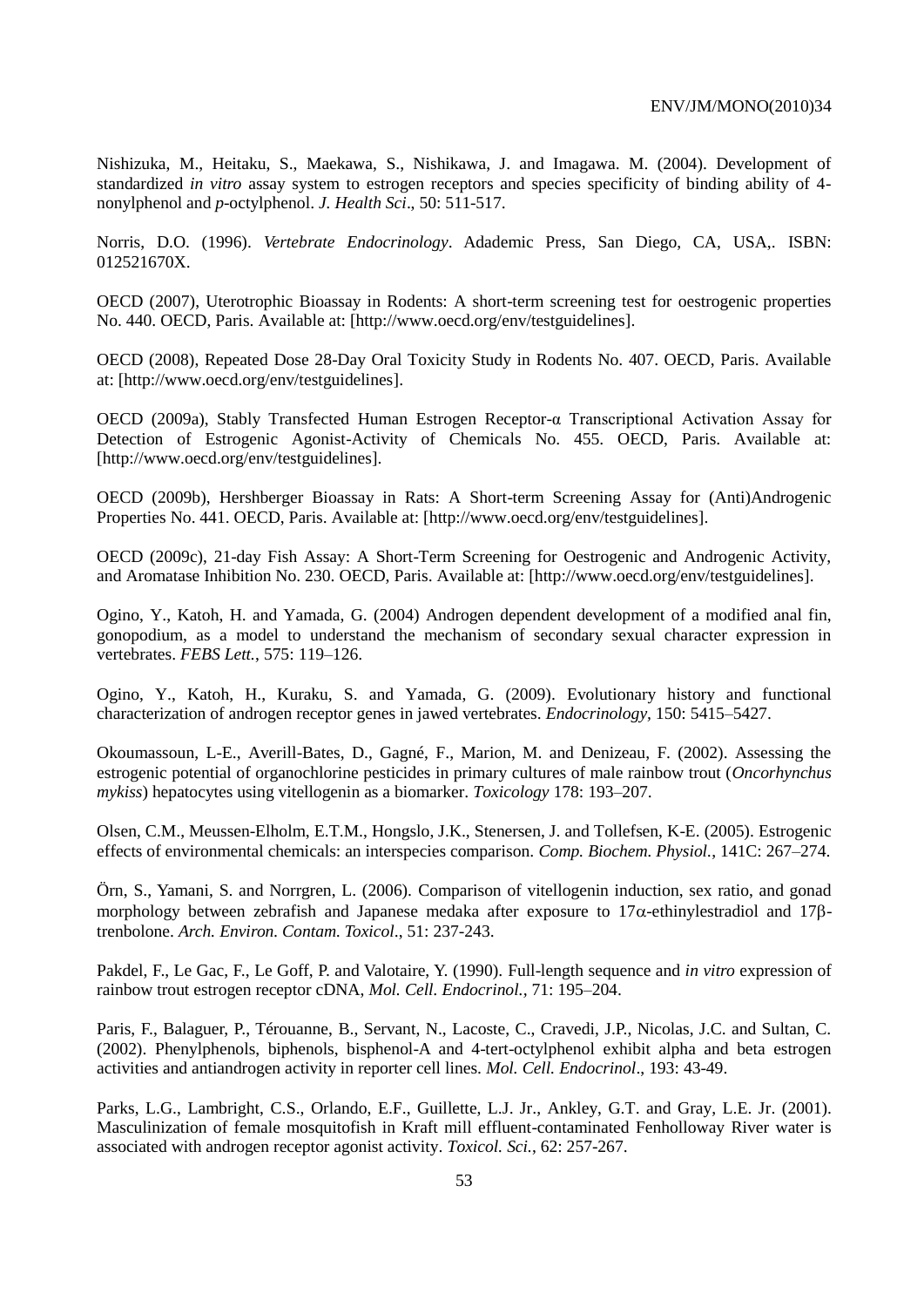Pelissero, C., Flouriot, G., Foucher, J.L., Bennetau, B., Dunogues, J., Le Gac, F. and Sumpter, J.P. (1993). Vitellogenin synthesis in cultured hepatocytes; an *in vitro* test for the estrogenic potency of chemicals. *J. Steroid Biochem. Mol. Biol.,* 44: 263–272.

Petit, F., Le Goff, P., Cravedi, J.P., Valotaire, Y. and Pakdel, F. (1997). Two complementary bioassays for screening the estrogenic potency of xenobiotics: recombinant yeast for trout estrogen receptor and trout hepatocyte cultures. *J. Mol. Endocrinol*., 19: 321-335.

Pillon, A., Boussioux, A.M., Escande, A., Aït-Aïssa, S., Gomez, E., Fenet, H., Ruff, M., Moras, D., Vignon, F., Duchesne, M.J., Casellas, C., Nicolas, J.C. and Balaguer, P. (2005). Binding of estrogenic compounds to recombinant estrogen receptor-alpha: application to environmental analysis. *Environ. Health Perspect.*, 113: 278-284.

Quigley, C.A., De Bellis, A., Marschke, K.B., el-Awady, M.K., Wilson, E.M. and French, F.S. (1995). Androgen receptor defects: historical, clinical, and molecular perspectives. *Endocr. Rev.,* 16: 271–321.

Rankouhi, T.R., Sanderson, J.T., van Holsteijn, I., van Leeuwen, C., Vethaak, A.D. and van den Berg, M. (2004). Effects of natural and synthetic estrogens and various environmental contaminants on vitellogenesis in fish primary hepatocytes: comparison of bream (*Abramis brama*) and carp (*Cyprinus carpio*). *Toxicol. Sci*., 81: 90–102.

[Rider CV,](http://www.ncbi.nlm.nih.gov/pubmed?term=%22Rider%20CV%22%5BAuthor%5D) [Hartig PC,](http://www.ncbi.nlm.nih.gov/pubmed?term=%22Hartig%20PC%22%5BAuthor%5D) [Cardon MC,](http://www.ncbi.nlm.nih.gov/pubmed?term=%22Cardon%20MC%22%5BAuthor%5D) [Wilson VS.](http://www.ncbi.nlm.nih.gov/pubmed?term=%22Wilson%20VS%22%5BAuthor%5D): Development of a competitive binding assay system with recombinant estrogen receptors from multiple species. *[Toxicol.](javascript:AL_get(this,%20) Lett.*, 184: 85-89, 2009a.

[Rider, C.V.](http://www.ncbi.nlm.nih.gov/pubmed?term=%22Rider%20CV%22%5BAuthor%5D), [Hartig, P.C.](http://www.ncbi.nlm.nih.gov/pubmed?term=%22Hartig%20PC%22%5BAuthor%5D), [Cardon, M.C.](http://www.ncbi.nlm.nih.gov/pubmed?term=%22Cardon%20MC%22%5BAuthor%5D) andd [Wilson, V.S.](http://www.ncbi.nlm.nih.gov/pubmed?term=%22Wilson%20VS%22%5BAuthor%5D) (2009a). Comparison of chemical binding to recombinant fathead minnow and human estrogen receptors alpha in whole cell and cell-free binding assays. *[Environ. Toxicol. Chem.,](javascript:AL_get(this,%20)* 28: 2175-2181.

[Rider, C.V.](http://www.ncbi.nlm.nih.gov/pubmed?term=%22Rider%20CV%22%5BAuthor%5D), [Hartig, P.C.](http://www.ncbi.nlm.nih.gov/pubmed?term=%22Hartig%20PC%22%5BAuthor%5D), [Cardon, M.C.](http://www.ncbi.nlm.nih.gov/pubmed?term=%22Cardon%20MC%22%5BAuthor%5D) and [Wilson, V.S.](http://www.ncbi.nlm.nih.gov/pubmed?term=%22Wilson%20VS%22%5BAuthor%5D) (2009b). Development of a competitive binding assay system with recombinant estrogen receptors from multiple species. *[Toxicol. Lett.](javascript:AL_get(this,%20)*, 184: 85-89. Rotchell, J.M. and Ostrander, G.K. (2003). Molecular markers of endocrine disruption in aquatic organism. *J. Toxicol. Environ. Health B Crit. Rev*., 6: 453-496.

Routledge, E.J., Sheahan, D., Desbrow, C., Brighty, G.C., Waldock, M., and Sumpter, J.P. (1998). Identification of estrogenic chemicals in STW effluent: 2. *In vivo* responses in trout and roach. *Environ. Sci. Tech.,* 32: 1559–1565.

Routledge, E.J. and Sumpter, J.P. (1996). Estrogenic activity of surfactants and some of their degradation products assessed using a recombinant yeast screen. *Environ. Toxicol. Chem*., 15: 241-248.

Schmieder, P., Tapper, M., Linnum, A., Denny, J., Kolanczyk, R. and Johnson, R. (2000). Optimization of a precision-cut trout liver tissue slice assay as a screen for vitellogenin induction: comparison of slice incubation techniques. *Aquat. Toxicol*., 49: 251-268.

Schmieder, P.K., Tapper, M.A., Denny, J.S., Kolanczyk, R.C., Sheedy, B.R., Henry, T.R. and Veith, G.D. (2004). Use of trout liver slices to enhance mechanistic interpretation of estrogen receptor binding for costeffective prioritization of chemicals within large inventories. *Environ. Sci. Technol.*, 38: 6333-6342.

Scholz, S., Kordes, C., Hamann, J. and Gutzeit, H.O. (2004). Induction of vitellogenin *in vivo* and *in vitro* in the model teleost medaka (*Oryzias latipes*): comparison of gene expression and protein levels. *Marine*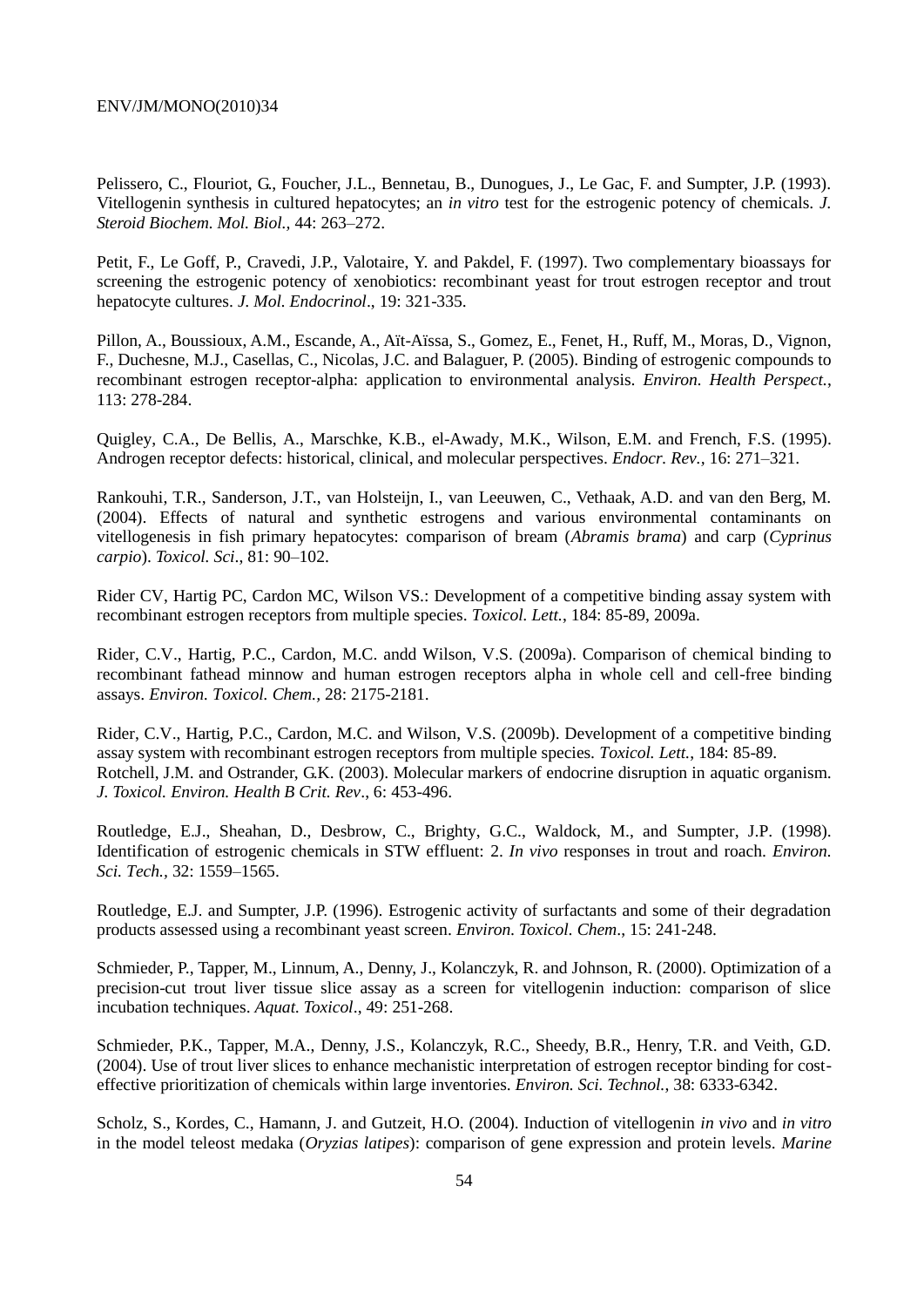*Environ. Res*., 57: 235-244.

Scholz, S., Kurauchi, K., Kinoshita, M., Oshima, Y., Ozato, K., Schirmer, K. and Wakamatsu, Y. (2005). Analysis of estrogenic effects by quantification of green fluorescent protein in juvenile fish of a transgenic medaka. *Environ. Toxicol. Chem*., 24: 2553-2561.

Schreurs, R.H., Quaedackers, M.E., Seinen, W. and van der Burg, B. (2002). Transcriptional activation of estrogen receptor ERalpha and ERbeta by polycyclic musks is cell type dependent. *Toxicol. Appl. Pharmacol.*, 183: 1-9.

[Schreurs, R.H.](http://www.ncbi.nlm.nih.gov/entrez/query.fcgi?db=pubmed&cmd=Search&itool=pubmed_Abstract&term=%22Schreurs+RH%22%5BAuthor%5D), [Legler, J.](http://www.ncbi.nlm.nih.gov/entrez/query.fcgi?db=pubmed&cmd=Search&itool=pubmed_Abstract&term=%22Legler+J%22%5BAuthor%5D), [Artola-Garicano, E.](http://www.ncbi.nlm.nih.gov/entrez/query.fcgi?db=pubmed&cmd=Search&itool=pubmed_Abstract&term=%22Artola%2DGaricano+E%22%5BAuthor%5D), [Sinnige, T.L.](http://www.ncbi.nlm.nih.gov/entrez/query.fcgi?db=pubmed&cmd=Search&itool=pubmed_Abstract&term=%22Sinnige+TL%22%5BAuthor%5D), [Lanser, P.H.](http://www.ncbi.nlm.nih.gov/entrez/query.fcgi?db=pubmed&cmd=Search&itool=pubmed_Abstract&term=%22Lanser+PH%22%5BAuthor%5D), [Seinen, W.](http://www.ncbi.nlm.nih.gov/entrez/query.fcgi?db=pubmed&cmd=Search&itool=pubmed_Abstract&term=%22Seinen+W%22%5BAuthor%5D) and [Van der Burg,](http://www.ncbi.nlm.nih.gov/entrez/query.fcgi?db=pubmed&cmd=Search&itool=pubmed_Abstract&term=%22Van+der+Burg+B%22%5BAuthor%5D)  [B.](http://www.ncbi.nlm.nih.gov/entrez/query.fcgi?db=pubmed&cmd=Search&itool=pubmed_Abstract&term=%22Van+der+Burg+B%22%5BAuthor%5D) (2004). *In vitro* and *in vivo* antiestrogenic effects of polycyclic musks in zebrafish. *[Environ. Sci.](javascript:AL_get(this,%20)  [Technol.](javascript:AL_get(this,%20)*, 38: 997-1002.

Seki, M., Fujishima, S., Nozaka, T., Maeda, M. and Kobayashi, K. (2006). Comparison of response to 17B-estradiol and 17B-trenbolone among three small fish species. *Environ. Toxicol. Chem.*, 25: 2742-2752.

Shilling, A. and Williams, D. (2000). Determining relative estrogenicity by quantifying vitellogenin induction in rainbow trout liver slices. *Toxicol. Appl. Pharmacol*., 164: 330-335.

Smith, J.S. and Thomas, P. (1990). Binding characteristics of the hepatic estrogen receptor of the spotted sea trout, *Cynoscion nebulosus*. *Gen. Comp. Endocrinol*., 77: 29-42.

[Sone, K.](http://www.ncbi.nlm.nih.gov/entrez/query.fcgi?db=pubmed&cmd=Search&itool=pubmed_Abstract&term=%22Sone+K%22%5BAuthor%5D), [Hinago, M.](http://www.ncbi.nlm.nih.gov/entrez/query.fcgi?db=pubmed&cmd=Search&itool=pubmed_Abstract&term=%22Hinago+M%22%5BAuthor%5D), [Itamoto, M.](http://www.ncbi.nlm.nih.gov/entrez/query.fcgi?db=pubmed&cmd=Search&itool=pubmed_Abstract&term=%22Itamoto+M%22%5BAuthor%5D), [Katsu, Y.](http://www.ncbi.nlm.nih.gov/entrez/query.fcgi?db=pubmed&cmd=Search&itool=pubmed_Abstract&term=%22Katsu+Y%22%5BAuthor%5D), [Watanabe, H.](http://www.ncbi.nlm.nih.gov/entrez/query.fcgi?db=pubmed&cmd=Search&itool=pubmed_Abstract&term=%22Watanabe+H%22%5BAuthor%5D), [Urushitani, H.](http://www.ncbi.nlm.nih.gov/entrez/query.fcgi?db=pubmed&cmd=Search&itool=pubmed_Abstract&term=%22Urushitani+H%22%5BAuthor%5D), [Tooi, O.](http://www.ncbi.nlm.nih.gov/entrez/query.fcgi?db=pubmed&cmd=Search&itool=pubmed_Abstract&term=%22Tooi+O%22%5BAuthor%5D), [Guillette, L.J. Jr.](http://www.ncbi.nlm.nih.gov/entrez/query.fcgi?db=pubmed&cmd=Search&itool=pubmed_Abstract&term=%22Guillette+LJ+Jr%22%5BAuthor%5D) and [Iguchi, T.](http://www.ncbi.nlm.nih.gov/entrez/query.fcgi?db=pubmed&cmd=Search&itool=pubmed_Abstract&term=%22Iguchi+T%22%5BAuthor%5D) (2005). Effects of an androgenic growth promoter  $17\beta$ -trenbolone on masculinization of mosquitofish (*Gambusia affinis affinis*). *[Gen. Comp. Endocrinol.](javascript:AL_get(this,%20)*, 143: 151-60.

Soto, A.M., Maffini, M.V., Schaeberle, C.M. and Sonnenschein, C. (2006). Strengths and weaknesses of *in vitro* assays for estrogenic and androgenic activity. *Best Pract. Res. Clin. Endocrinol. Metab.,* 20: 15-33.

Spearow, J.L., Doemeny, P., Sera, R., Leffler, R. and Barkley, M. (1999). Genetic variation in susceptibility to endocrine disruption by estrogen in mice. *Science*, 285: 1259-1261.

Sperry, T.S. and Thomas, P. (1999). Characterization of two nuclear androgen receptors in *Atlantic croaker*: comparison of their biochemical properties and binding specificities. *Endocrinology,* 140: 1602– 1611.

Sumida, K., Ooe, N., Saito, K. and Kaneko, H. (2001). Molecular cloning and characterization of reptilian estrogen receptor cDNAs, *Mol. Cell. Endocrinol.,* 183: 33–39.

Sumida, K., Ooe, N., Saito, K. and Kaneko, H. (2003). Limited species differences in estrogen receptor alpha-mediated reporter gene transactivation by xenoestrogens. *J. Steroid Biochem. Mol. Biol*., 84: 33-40.

Sumpter, J.P. and Jobling, S. (1995). Vitellogenesis as a biomarker for estrogenic contamination of the aquatic environment. *Environ. Health Perspect.,* 103 (Suppl. 7): 173-178.

Takeo, J. and Yamashita, S. (1999). Two distinct isoforms of cDNA encoding rainbow trout androgen receptors. *J. Biol. Chem*., 274: 5674-5680.

Takeo, J. and Yamashita, S. (2000). Rainbow trout androgen receptor- $\alpha$  fails to distinguish between any of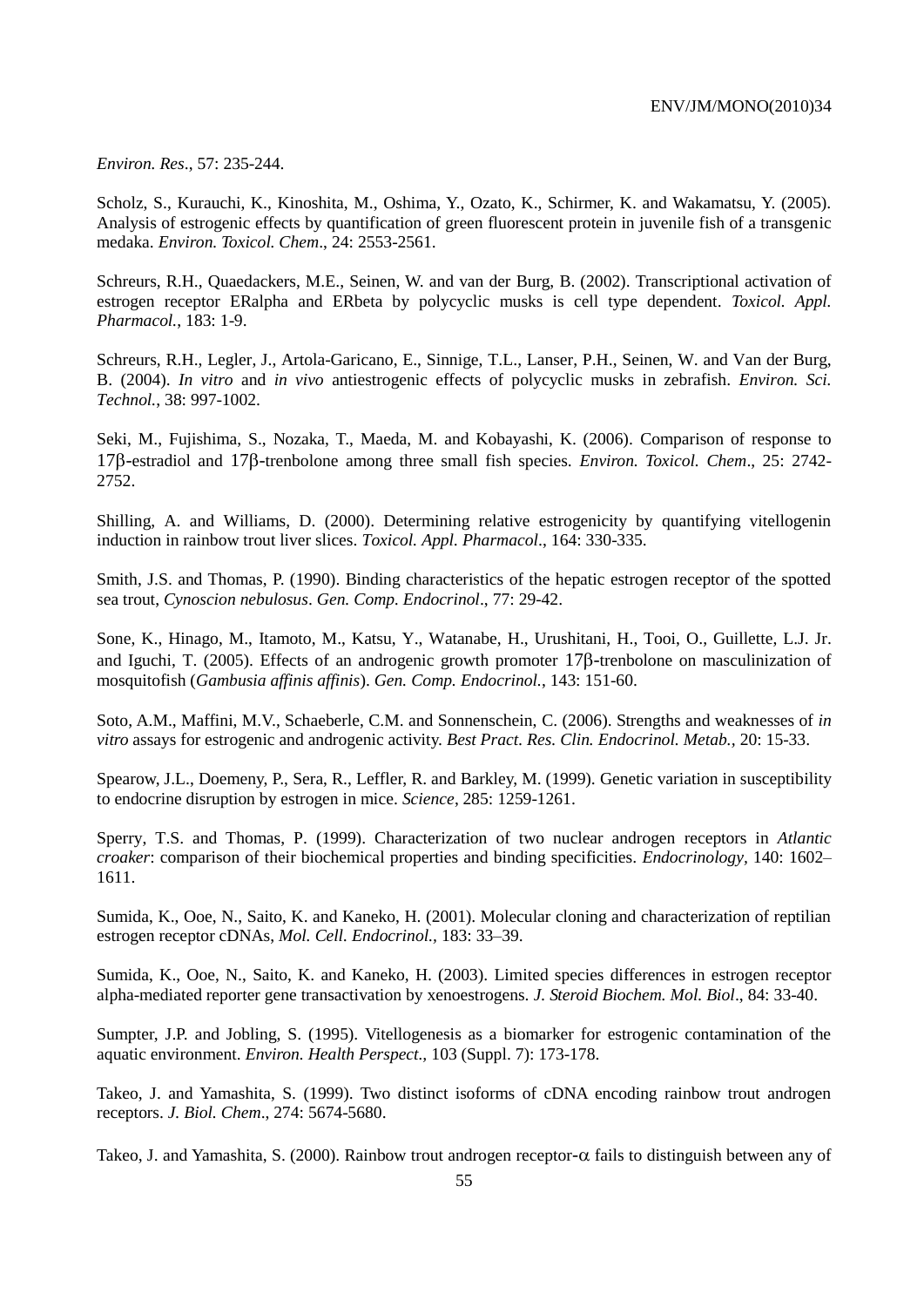the natural androgens tested in transactivation assay, not just 11-ketotestosterone and testosterone. *Gen. Comp. Endocrinol*., 117: 200-206.

Thomas, P. and Smith, J. (1993). Binding of xenobiotics to the estrogen receptor of spotted sea trout: A screening assay for potential estrogenic effects. *Mar. Environ. Res*., 35: 147-151.

Thornton, J.W. (2001). Evolution of vertebrate steroid receptors from an ancestral estrogen receptor by ligand exploitation and serial genome expansions, *Proc. Natl. Acad. Sci. U.S.A.,* 98: 5671–5676.

Todo, T., Ikeuchi, T., Kobayashi, T. and Nagahama, Y. (1999). Fish androgen receptor: cDNA cloning, steroid activation of transcription in transfected mammalian cells, and tissue mRNA levels. *Biochem. Biophys. Res. Commun.,* 254: 378–383.

Tollefsen, K.E., Mathisen, R. and Stenersen, J. (2002). Estrogen mimics bind with similar affinity and specificity to the hepatic estrogen receptor in Atlantic salmon (*Salmo salar*) and rainbow trout (*Oncorhynchus mykiss*). *Gen. Comp. Endocrinol*., 126: 14-22.

Tyler, C.R., Jobling, S. and Sumpter, J.P. (1998). Endocrine disruption in wildlife: a critical review of the evidence. *Crit. Rev. Toxicol*., 28: 319-361.

Urushitani, H., Nakai, M., Inanaga, H., Shimohigashi, Y., Shimizu, A., Katsu, Y. and Iguchi, T. (2003). Cloning and characterization of estrogen receptor  $\alpha$  in mummichog, *Fundulus heteroclitus. Mol. Cell. Endocrinol*., 203: 41-50.

Vaillant, C., Le Guellec, C., Pakdel, F. and Valotaire, Y. (1988). Vitellogenin gene expression in primary culture of male rainbowtrout hepatocytes. *Gen. Comp.Endocrinol*., 70, 284–290.

van Der Kraak, G.J., Zacharewski, T., Janz, D., Sanders, B. and Gooch, J. (1998). Comparative endocrinology and mechanisms of endocrine modulation in fish and wildlife. In Kendall R, Dickson R, Suk W, Giesy J, eds. *Principles and Processes for Evaluating Endocrine Disruption in Wildlife*. SETAC Press, Pensacola, FL, USA, pp. 97-120.

Wallace, R.A. (1985). Vitellogenesis and oocyte growth in non-mammalian vertebrates. In: L.W. Browder, Editor, *Development Biology*, Plenum Press, New York, pp. 127–177.

Watanabe, H., Takahashi, E., Nakamura, Y., Oda, S., Tatarazako, N. and Iguchi, T. (2007). Development of *Daphnia magna* DNA microarray for the evaluation of toxicity of environmental chemicals. *Environ. Toxicol. Chem*., 26: 669-676.

Watanabe, H., Tatarazako, N., Oda, S., Nishide, H., Uchiyama, I., Morita, M. and Iguchi, T. (2005). Analysis of expressed sequence tags of the water flea *Daphnia magna*. *Genome*, 48: 606-609.

Weiler, I.J., Lew, D. and Shapiro, D.J. (1987). The *Xenopus laevis* estrogen receptor: sequence homology with human and avian receptors and identification of multiple estrogen receptor messenger ribonucleic acids, *Mol. Endocrinol.,* 1: 355–362.

White, R., Lees, J.A., Needham, M., Ham, J. and Parker, M. (1987). Structural organization and expression of the mouse estrogen receptor, *Mol. Endocrinol.,* 1: 735–744.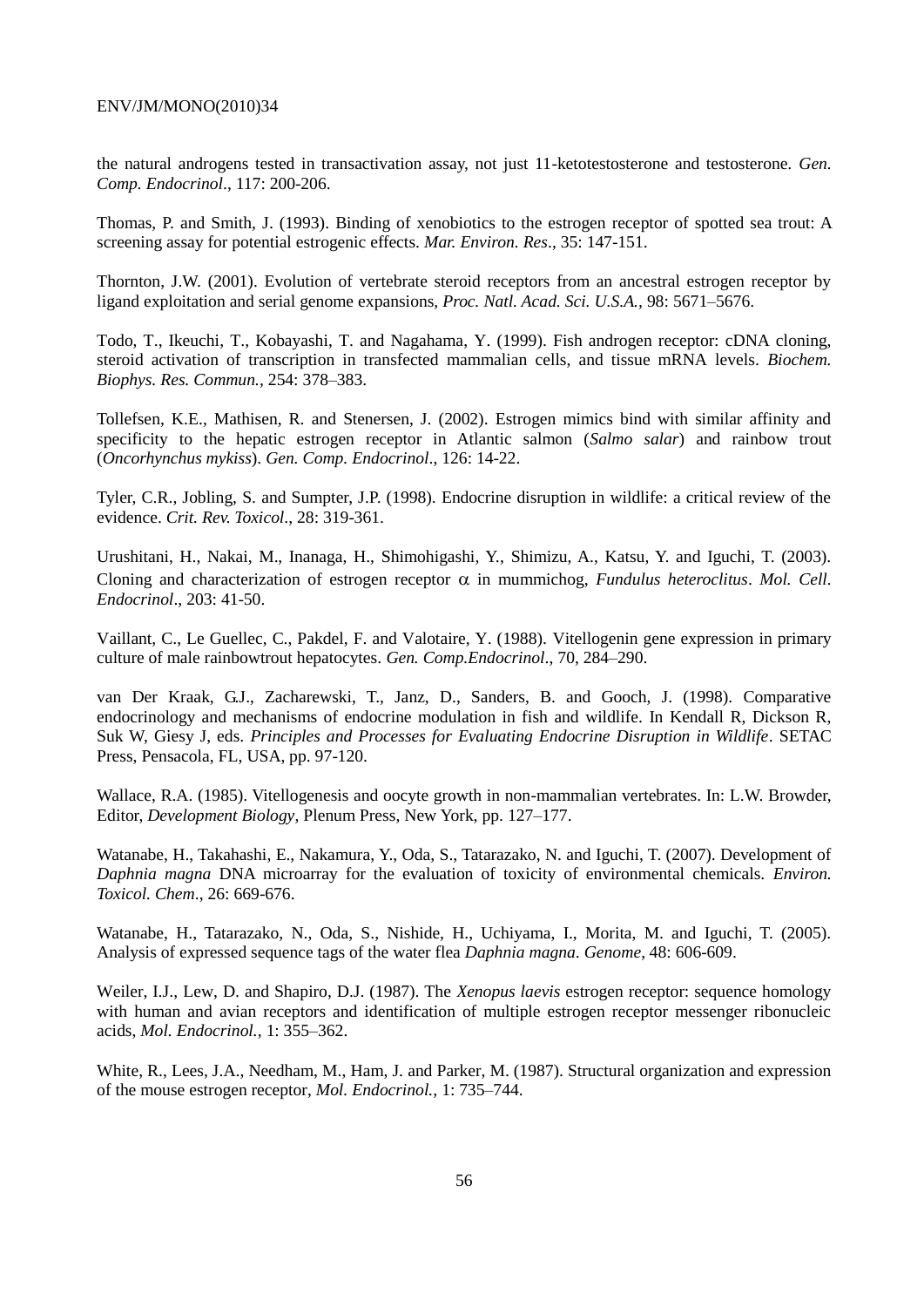Wilson, V.S., Bobseine, K. and Gray, L.E. Jr. (2004a). Development and characterization of a cell line that stably expresses an estrogen-responsive luciferase reporter for the detection of estrogen receptor agonist and antagonists. *Toxicol. Sci*., 81: 69-77.

Wilson, V.S., Cardon, M.C., Gray, L.E.Jr. and Hartig, P.C. (2007). Comparative binding comparison of endocrine-disrupting compounds to recombinant androgen receptor from fathead minnow, raibow trout, and human. *Environ. Toxicol. Chem.*, 26: 1793–1802.

Wilson, V.S., Cardon, M.C., Thornton, J., Korte, J.J., Ankley, G.T., Welch, J., Gray, L.E. Jr. and Hartig, P.C. (2004b). Cloning and *in vitro* expression and characterization of the androgen receptor and isolation of estrogen receptor from the fathead minnow (*Pimephales promelas*). *Environ. Sci. Technol*., 38: 6314-6321.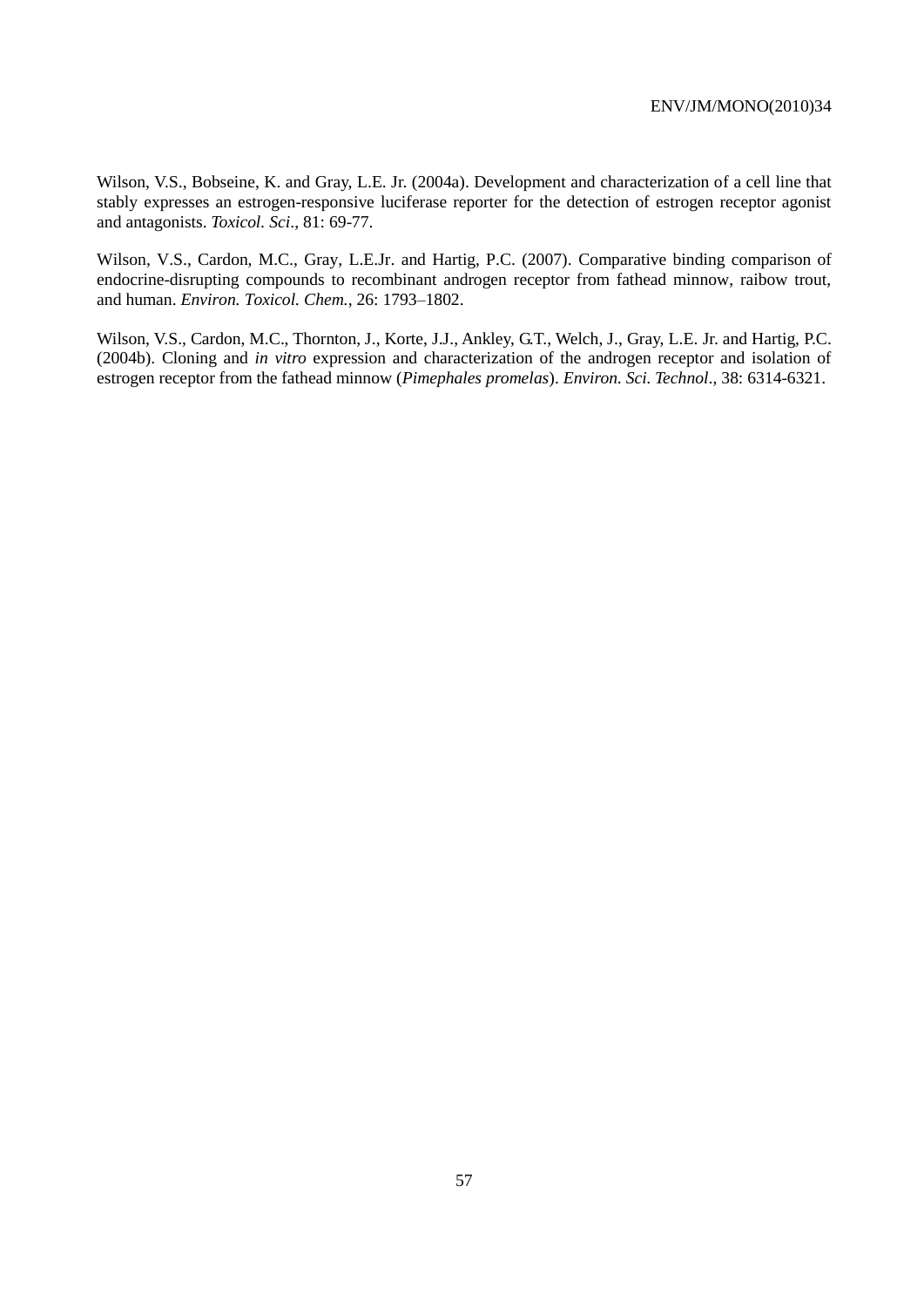# Table 1. Receptor Binding Assays

| Type/isoform | Source          | Tissue                                        |                          | Species           | Chemicals                                                                           |                          | <b>REFS</b>                            | paragraph |
|--------------|-----------------|-----------------------------------------------|--------------------------|-------------------|-------------------------------------------------------------------------------------|--------------------------|----------------------------------------|-----------|
|              |                 |                                               |                          |                   | classes tested                                                                      | No. of chem<br>tested    |                                        |           |
|              | 1)<br>Endogenou |                                               |                          |                   |                                                                                     |                          |                                        |           |
| ER           | S               |                                               |                          |                   |                                                                                     |                          |                                        |           |
| mixed        |                 | liver                                         | a) cytosol               | rainbow trout     | phthalates, benzophenones,<br>subst benzenes<br>BHA, subst.phenols<br>benzoic acids | 20                       | Jobling et al., 1995                   | 22        |
| mixed        |                 | liver                                         | a) cytosol               | rainbow trout     | steroids<br>alkylphenols<br>phytoestrogen<br>steroids                               | 11                       | Denny et al., 2005                     | 23        |
| mixed        |                 | liver                                         | a) cytosol               | rainbow trout     | pharmaceuticals<br>pesticides<br>alkylphenols                                       | 16                       | Schmieder<br>$et \quad al.,$<br>2004   | 24        |
| mixed        |                 | liver                                         | a) cytosol               | rainbow trout     | alkylphenols<br>phthalates<br>pesticides<br>phytoestrogen                           | 18                       | Knudsen<br>and<br>Pottinger, 1999      | 25        |
| mixed        |                 | liver                                         | a) cytosol               | rainbow trout     | phytoestrogen                                                                       | 3                        | Arukwe et al., 1999                    | 26        |
| mixed        |                 | liver                                         | a) cytosol               | rainbow trout     | steroids<br>pharmaceuticals<br>phytotoxins/mycotoxins<br>pesticides<br>alkylphenols | 15                       | Tollefsen<br>et<br>al.,<br>2002        | 27        |
| mixed        |                 |                                               | a) cytosol               | rainbow trout     | Chlordecone, $o, p'$ -DDT, $o, p'$ -<br>DDE, $p, p$ '-DDE                           | $\overline{\mathcal{L}}$ | Donohoe<br>and<br><b>Curtis</b> , 1996 | 29        |
| mixed        |                 | liver, ovary, heart, spleen,<br>muscle, brain | a) cytosol<br>b) nucleus | spotted sea trout | potent estrogens                                                                    | 14                       | Smith and Thomas,<br>1990              | 34        |
| mixed        |                 | liver                                         | a) cytosol               | channel catfish   | steroids<br>pharmaceuticals<br>pesticides                                           | 13                       | Nimrod<br>and<br>Benson, 1997          | 46        |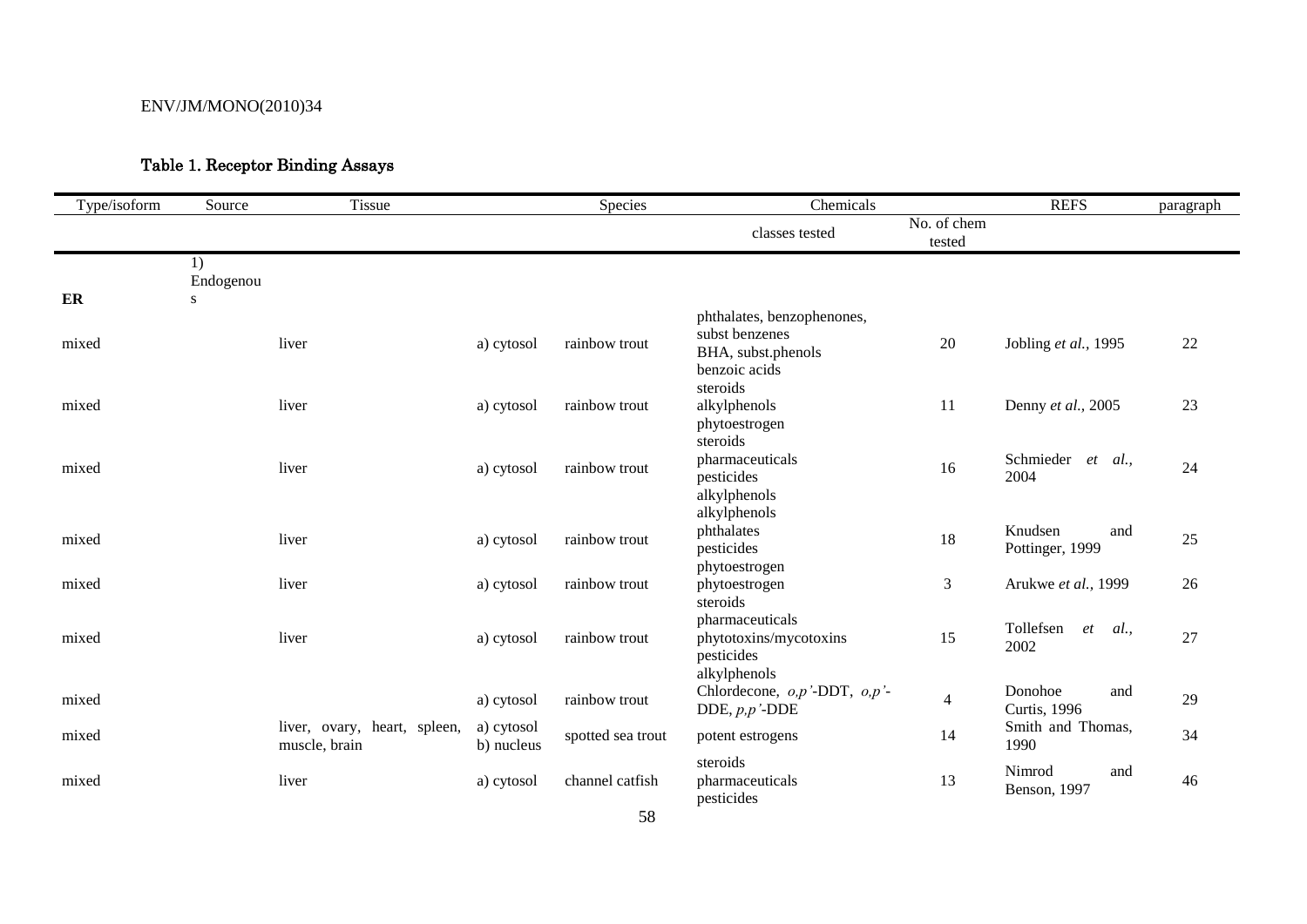|                  |                    |                          |                          |                   | alkylphenol<br>DDT, DDEs                                                             |    |                                       |    |
|------------------|--------------------|--------------------------|--------------------------|-------------------|--------------------------------------------------------------------------------------|----|---------------------------------------|----|
| mixed            |                    | liver, testicular tissue | a) cytosol<br>b) nucleus | atlantic croaker  | steroids<br>pharmaceuticals<br>pesticides<br>alkylphenol<br>DDT, DDEs<br><b>PCBs</b> | 29 | Loomis<br>and<br><b>Thomas</b> , 1999 | 48 |
| mixed            |                    | liver                    | a) cytosol               | atlantic salmon   | steroids<br>pharmaceuticals<br>phytotoxins/mycotoxins<br>pesticides<br>alkylphenols  | 15 | Tollefsen<br>et<br>al.,<br>2002       | 49 |
| mixed            |                    | liver                    | a) cytosol               | carp              | steroids<br>pharmaceuticals<br>Industrial chemicals<br>pesticides                    | 22 | Kloas et al., 2000                    | 51 |
|                  | 2)Recombi          |                          |                          |                   |                                                                                      |    |                                       |    |
|                  | nant<br>Expression |                          |                          | ER species origin |                                                                                      |    |                                       |    |
|                  | cells              | receptor details         |                          |                   |                                                                                      |    |                                       |    |
|                  |                    |                          |                          |                   | steroids                                                                             |    |                                       |    |
| ER alpha         | E. coli            | <b>LBD</b>               |                          | rainbow trout     | alkyphenols<br>mycotoxins<br>pesticides                                              | 34 | Matthews<br>et<br>al.,<br>2000        | 28 |
| ER alpha         | E. coli            | full length              |                          | rainbow trout     | phytoestrogens<br>heavy metals<br>alkylphenols                                       | 6  | Guevel et al., 2000                   | 33 |
| ER alpha         | yeast cells        | <b>LBD</b>               |                          | mummichog         | phthalates<br>styrene<br><b>TBT</b>                                                  | 8  | Urushitani et al.,<br>2003            | 36 |
| ER alpha<br>beta | E. coli            | <b>LBD</b>               |                          | medaka            | alkylphenols<br>phthalates<br>styrene<br><b>TBT</b>                                  | 13 | Nakai et al., 2003                    | 37 |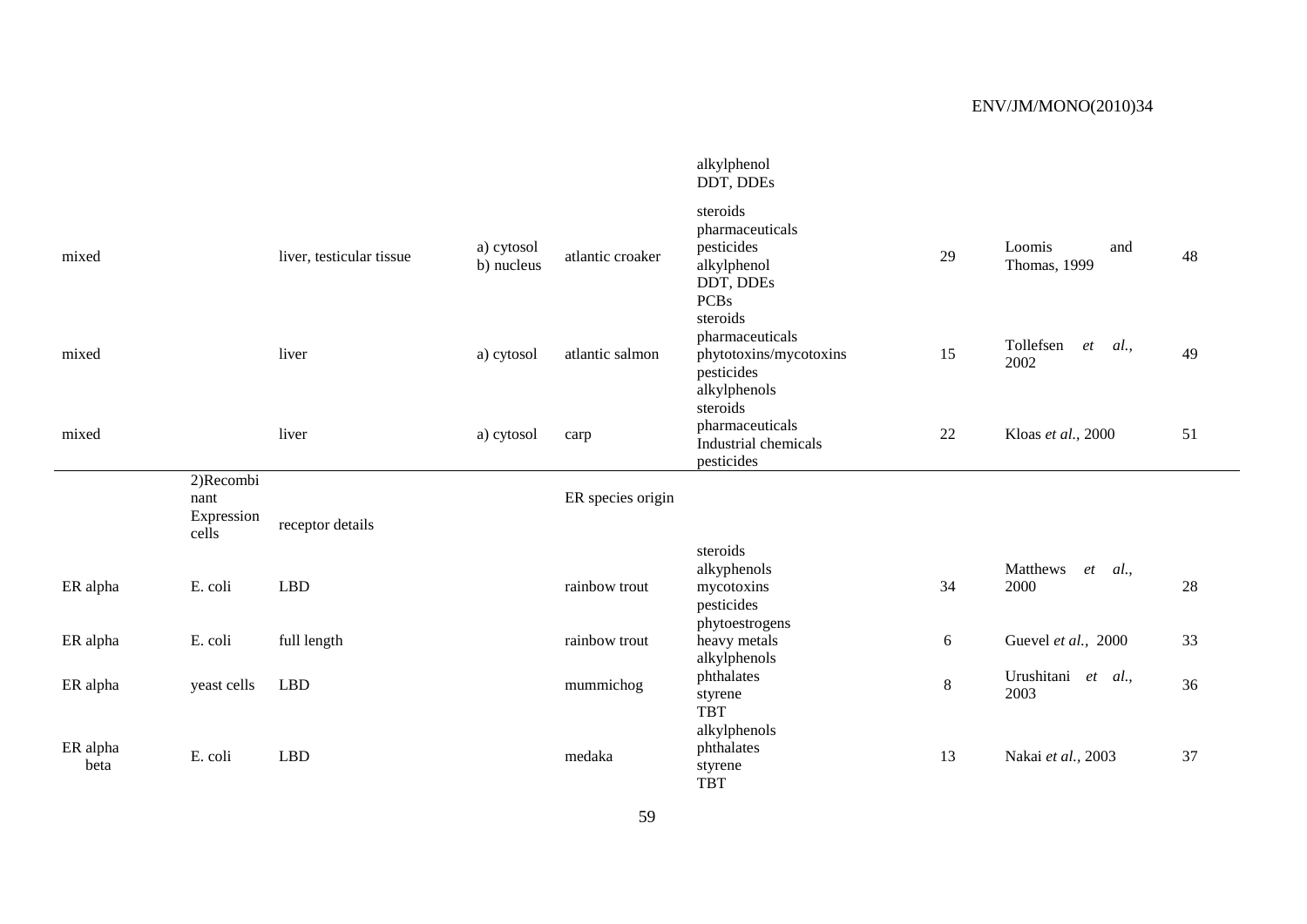| ER alpha<br>beta         | E. coli               | LBD              |           | medaka            | pharmaceuticals alkylphenols                       | $\mathfrak{Z}$ | Nishizuka<br>$et \, al.,$<br>2004 | 38 |
|--------------------------|-----------------------|------------------|-----------|-------------------|----------------------------------------------------|----------------|-----------------------------------|----|
| ER alpha<br>beta         | COS-7 cell            | full             |           | channel catfish   | steroids<br>alkylphenols<br>dieldrin<br>endosulfan | 9              | Gale et al., 2004                 | 47 |
| ER alpha                 | E. coli               | <b>LBD</b>       |           | red sea bream     | alkyl phenols                                      | 3              | Nakai et al., 2003                | 52 |
| $\overline{\mathbf{AR}}$ | 1)<br>Endogenou<br>S. |                  |           |                   |                                                    |                |                                   |    |
|                          | 2) cytosol            | brain            | a)cytosol | rainbow trout     | phthalates<br>pesticides                           | 6              | Knudsen and<br>Pottinger, 1999    | 25 |
|                          | 2)Recombi<br>nant     |                  |           | AR species origin |                                                    |                |                                   |    |
|                          | Expression<br>cells   | receptor details |           |                   |                                                    |                |                                   |    |
| AR alpha                 | $COS-1$               | full             |           | rainbow trout     | steroids                                           | 5              | Takeo and<br>Yamashita, 2000      | 58 |
| AR alpha                 | COS                   | full             |           | fathead minnow    | steroids<br>pharmaceuticals<br>anti-androgens      | 14             | Wilson et al., 2004b              | 59 |
| AR alpha                 | $COS-1$               | full             |           | fathead minnow    | flutamides                                         | $\overline{c}$ | Ankley et al., 2004               | 60 |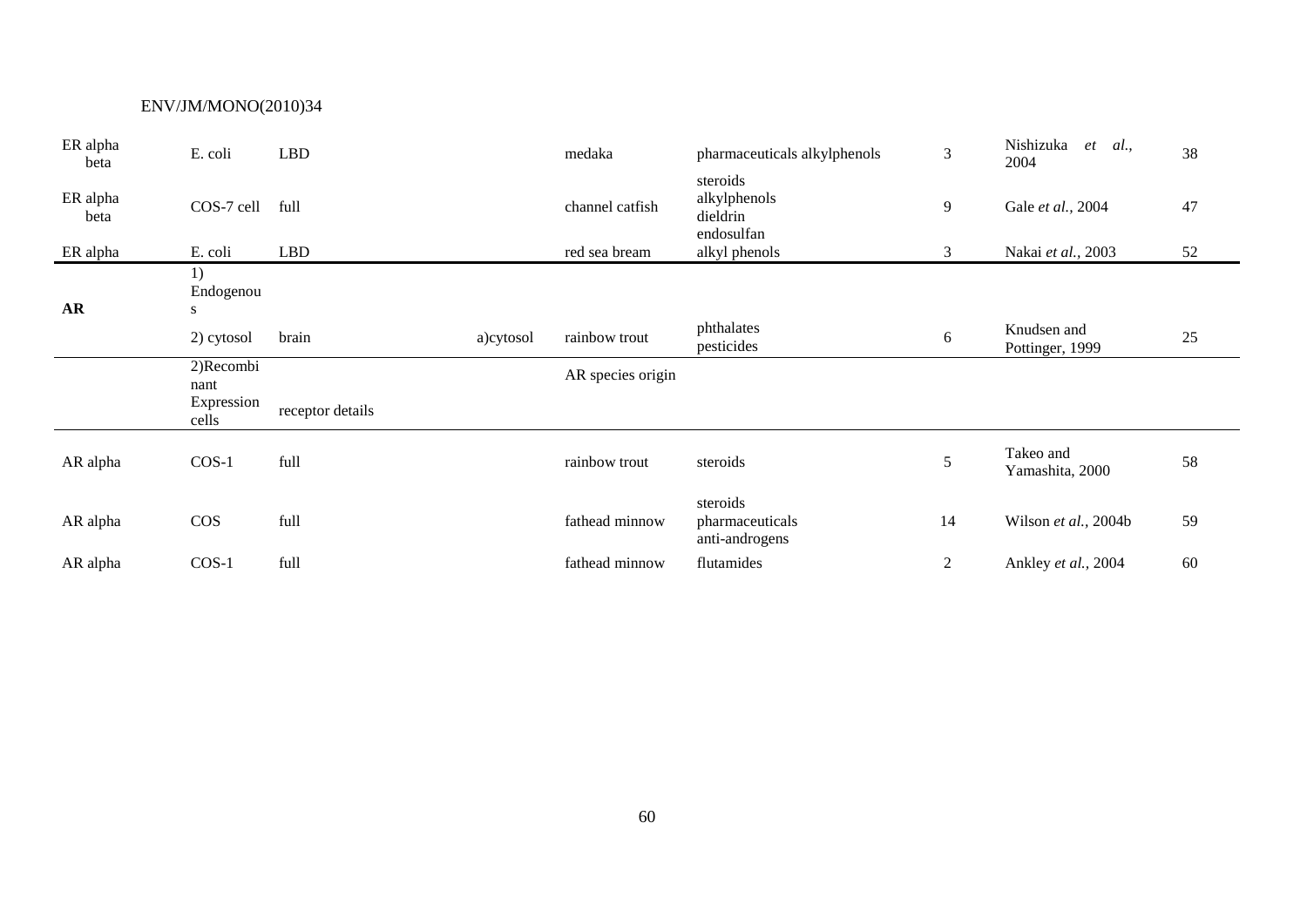| Type/isofor<br>m           | Source                     | <b>Tissue</b>        | reporter<br>details | Species          | Chemicals                                                     |                          | References             | Comments                    | paragrap<br>h |
|----------------------------|----------------------------|----------------------|---------------------|------------------|---------------------------------------------------------------|--------------------------|------------------------|-----------------------------|---------------|
|                            |                            |                      |                     |                  | classes tested                                                | No. of<br>chem<br>tested |                        |                             |               |
| ER                         | 1) Endogenous              |                      |                     |                  |                                                               |                          |                        |                             |               |
| mixed                      |                            | <b>Tissue Slices</b> |                     | rainbow<br>trout | steroids<br>pharmaceutica<br>ls<br>pesticides<br>alkylphenols | $\mathfrak{Z}$           | Schmieder et al., 2004 |                             | 17            |
|                            | 2) recombinant             |                      |                     |                  |                                                               |                          |                        |                             |               |
|                            | <b>CELL</b><br><b>TYPE</b> | receptor<br>details  |                     |                  |                                                               |                          |                        |                             |               |
| ER alpha                   | $RTG-2$                    | a) full length       | a) luciferase       | rainbow<br>trout | alkylphenols<br>DDT-<br>isoforms and<br>metabolites           | 12                       | Fent, 2001             |                             | 31            |
| ER alpha                   | $RTG-2$                    | a) full length       | a) luciferase       | rainbow<br>trout | alkyphenols<br><b>DDTs</b>                                    | 12                       | Ackermann et al., 2002 |                             | 31            |
| ER alpha                   | <b>RTH-149</b>             | a) full length       | a) luciferase       | rainbow<br>trout | EE <sub>2</sub><br>penthylphenol                              | $\overline{2}$           | Hornung et al., 2003   | of<br>temp<br>sens<br>rbtER | 32            |
| ER alpha<br>beta           | HeLa                       | a) full length       | a) luciferase       | medaka           | alkyphenols<br>phthalates<br><b>TBT</b><br><b>OCS</b>         | 13                       | Nakai et al., 2003     |                             | 37            |
| ER alpha<br>beta1<br>beta2 | CHO                        | a) full length       | a) luciferase       | zebrafish        | steroids<br>pharmaceutica<br>1s                               | 10                       | Menuet et al., 2002    |                             | 43            |
| ER alpha<br>beta           | <b>HEK293</b>              | a) full length       | a) luciferase       | zebrafish        | steroids<br><b>DDTs</b>                                       | 6                        | Legler et al., 2002    |                             | 44            |

# Table 2. Transactivation Assays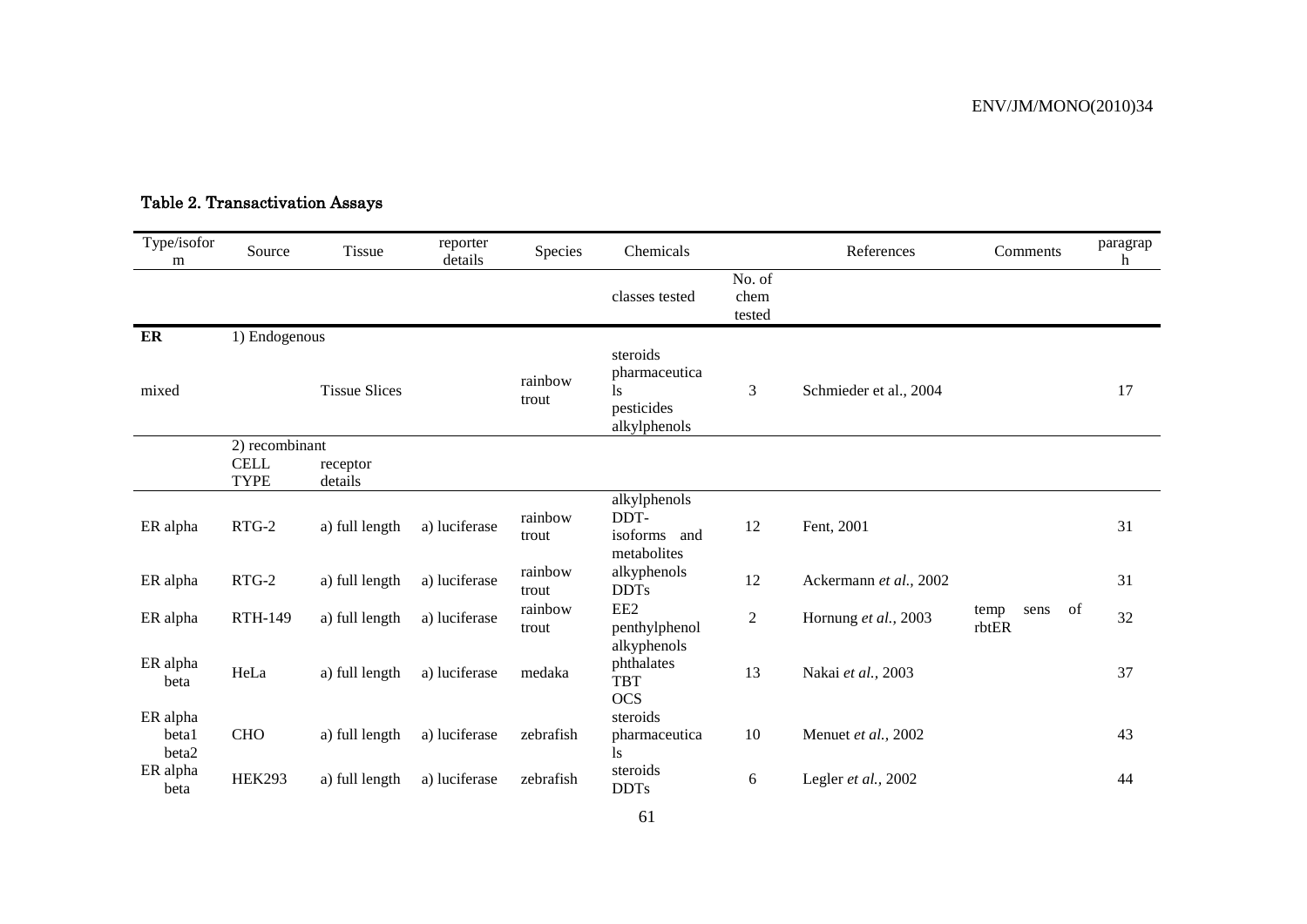| gamma            |                                               |                     |               |                      | nonylphenol<br>steroids                                                 |                |                     |    |
|------------------|-----------------------------------------------|---------------------|---------------|----------------------|-------------------------------------------------------------------------|----------------|---------------------|----|
| ER alpha<br>beta | CHO-K1                                        | a) full length      | a) luciferase | roach                | pharmaceutica<br>ls.<br>alkylphenols                                    | 6              | Katsu et al., 2007a | 53 |
| ER alpha<br>beta | <b>HEK293</b>                                 | a) full length      | a) luciferase | mosquitofis<br>$\,h$ | steroids                                                                | $\overline{4}$ | Katsu et al., 2007b | 54 |
| ER alpha         | HeLa<br>$BF-2$                                | a) full length      | a) luciferase | rainbow<br>trout     | steroids<br>pharmaceutica<br>ls.<br>alkylphenols<br>phytoestrogen<br>S. | 10             | Sumida et al., 2003 | 56 |
|                  |                                               |                     |               |                      | <b>DDT</b>                                                              |                |                     |    |
| AR               | recombina<br>nt<br><b>CELL</b><br><b>TYPE</b> | receptor<br>details |               |                      |                                                                         |                |                     |    |
|                  | HeLa                                          | a) full length      | a) luciferase | medaka               | alkylphenols<br>phthalates<br><b>TBT</b><br><b>OCS</b>                  | 13             | Nakai et al., 2003  | 37 |
| AR alpha<br>beta | HEPG <sub>2</sub>                             | a) full length      | a) luciferase | mosquitofis<br>$\,h$ | steroids                                                                | 6              | Katsu et al., 2007b | 54 |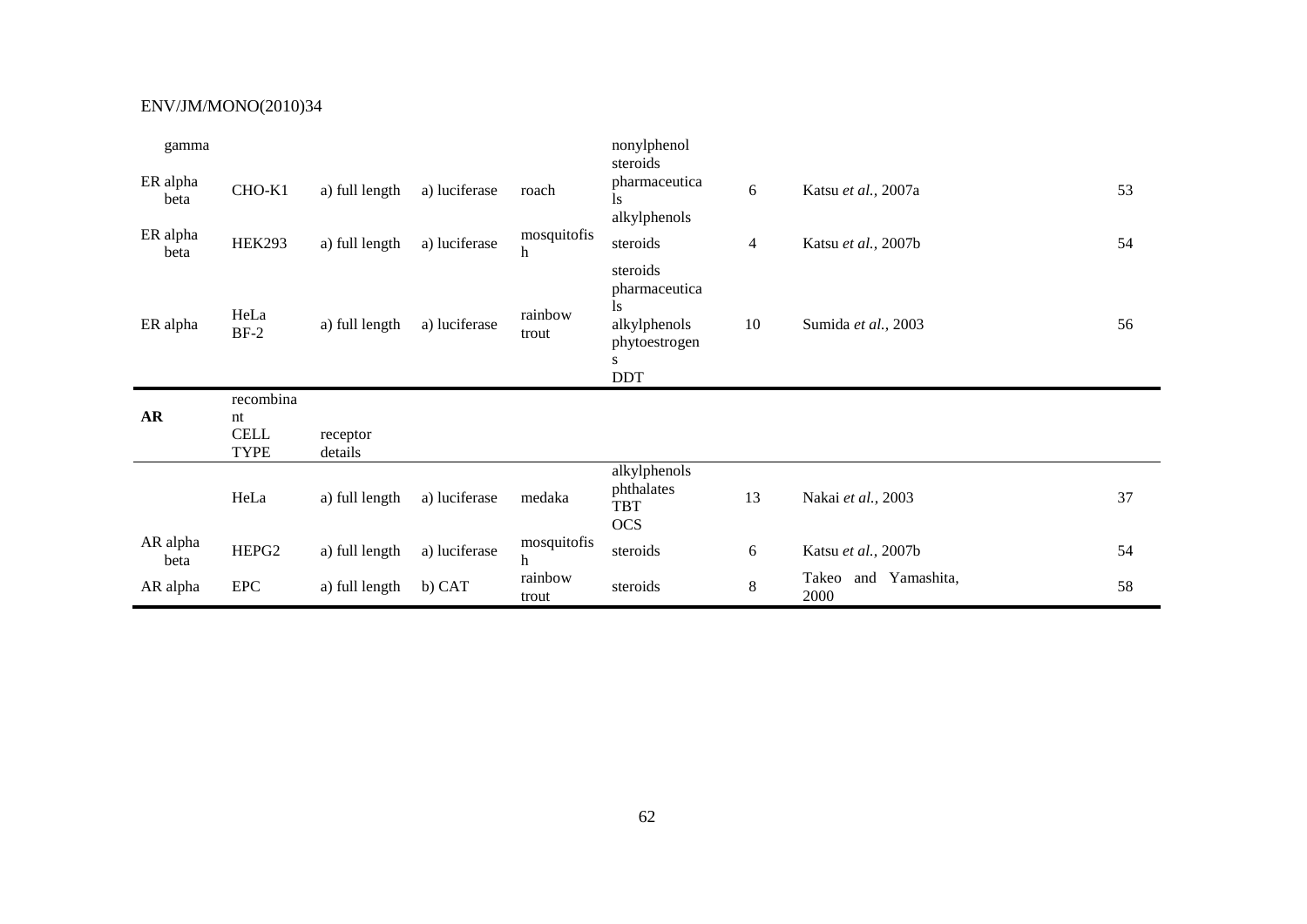|                             |                         | Estrogen receptor $\alpha$ (%) |                  | Estrogen receptor $\beta$ (%) | Androgen<br>receptor $(\%)$ | 21-day VTG assay<br>Lowest                     |
|-----------------------------|-------------------------|--------------------------------|------------------|-------------------------------|-----------------------------|------------------------------------------------|
| Chemicals                   | <b>Binding</b><br>assay | Transactivation<br>assay       | Binding<br>assay | Transactivation<br>assay      | Transactivation<br>assay    | concentration<br>induced VTG in<br>male medaka |
| $17\beta$ -Estradiol        | 100                     | 100                            | 100              | 100                           |                             | $21.9$ ng/L                                    |
| Dihydrotestosterone         |                         |                                |                  |                               | 100                         |                                                |
| Ethynylestradiol            | 78                      | 97                             | 80               | 226                           | 5.9                         | 14.8 ng/L                                      |
| $4-t$ -Octylphenol          | 16                      | 1.3                            | 0.83             | $\overline{\phantom{a}}$      | $\overline{\phantom{a}}$    | 64.1 µg/L                                      |
| 4-Nonylphenol (branched)    | 8.1                     | 0.35                           | 0.83             | $\overline{\phantom{a}}$      | $\overline{\phantom{a}}$    | $22.5 \ \mu g/L$                               |
| Di-(2-ethylhexyl) phthalate | 0.79                    |                                | 0.37             | $\blacksquare$                | $\overline{\phantom{0}}$    | Not induced                                    |
| trans-Nanochlor             | 0.60                    | ND                             | 0.022            | $\blacksquare$                | $\overline{\phantom{a}}$    | Not induced                                    |
| $o, p'$ -DDT                | 0.54                    | ND                             | 0.17             | $\overline{\phantom{a}}$      | $\overline{\phantom{a}}$    | $1.5 \ \mu g/L$                                |
| Bisphenol A                 | 0.48                    | 0.076                          | 0.31             | $\overline{\phantom{a}}$      | $\overline{\phantom{a}}$    | 334 µg/L                                       |
| cis-Chlordane               | 0.31                    | ND                             | 0.22             | $\blacksquare$                | $\overline{\phantom{a}}$    | Not induced                                    |
| Triphenyltin chloride       | 0.24                    | $\sim$                         | 0.29             | $\blacksquare$                | $\overline{\phantom{a}}$    | Not induced                                    |
| Butyl benzyl phthalate      | 0.23                    | ND                             | 0.095            | <b>ND</b>                     | $\overline{\phantom{a}}$    | Not induced                                    |
| Tributyltin chloride        | 0.14                    | $\blacksquare$                 | 0.19             | $\overline{\phantom{a}}$      | $\overline{\phantom{a}}$    | Not induced                                    |
| $p, p'$ -DDT                | 0.12                    | $\rm ND$                       | 0.069            | $\blacksquare$                | $\overline{\phantom{a}}$    | Not induced                                    |
| Dicyclohexyl phthalate      | 0.045                   |                                | 0.016            | $\overline{\phantom{a}}$      | $\overline{a}$              | Not induced                                    |
| $p, p'$ -DDD                | 0.040                   | ND                             | 0.050            | $\blacksquare$                | $\overline{\phantom{a}}$    | Not induced                                    |
| Dipentyl phthalate          | 0.035                   | $\sim$                         | 0.010            | $\blacksquare$                | $\blacksquare$              | Not induced                                    |
| $p, p$ '-DDE                | 0.034                   | ND                             | 0.012            | ND                            | $\overline{\phantom{a}}$    | 53.6 $\mu$ g/L                                 |
| Dipropyl phthalate          | 0.024                   | $\sim$                         | 0.0018           | $\omega$                      | $\overline{\phantom{a}}$    | Not induced                                    |
| $Di-n$ -butyl phthalate     | 0.023                   | ND                             | 0.0063           | $\blacksquare$                | $\overline{\phantom{a}}$    | Not induced                                    |
| Dihexyl phthalate           | 0.023                   | $\blacksquare$                 | 0.013            | $\overline{\phantom{a}}$      | $\overline{\phantom{a}}$    | Not induced                                    |
| Octachlorostyrene           | 0.023                   | $\blacksquare$                 | 0.021            | $\overline{\phantom{a}}$      | $\overline{\phantom{a}}$    | Not induced                                    |

Table 3. Results of medaka estrogen receptors (α and β) binding assay, medaka estrogen receptor transactivation assay, medaka androgen receptor transactivation assay, and medaka 21-day vitellogenin (VTG) assay.